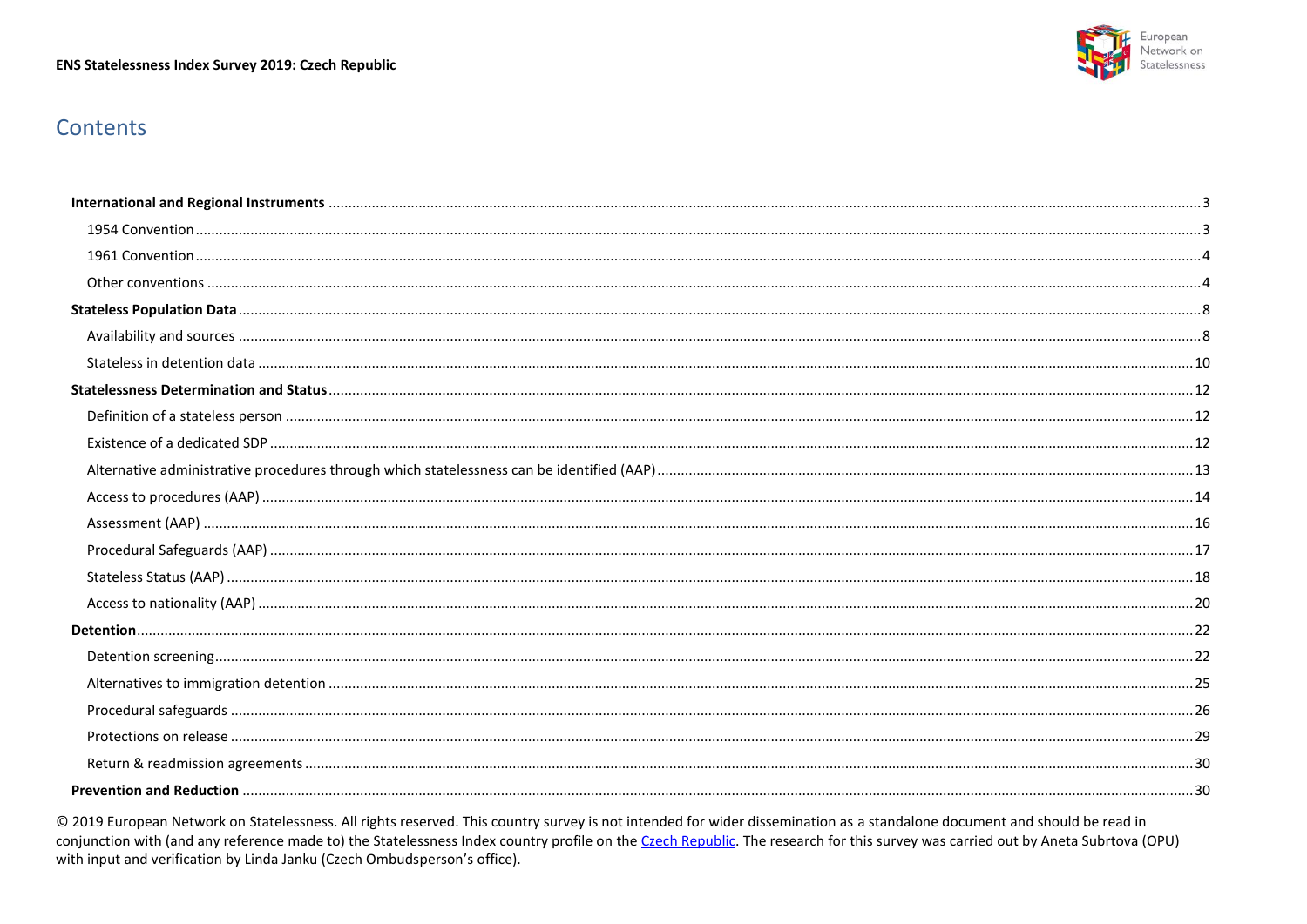

#### ENS Statelessness Index Survey 2019: Czech Republic

© 2019 European Network on Statelessness. All rights reserved. This country survey is not intended for wider dissemination as a standalone document and should be read in conjunction with (and any reference made to) the Statelessness Index country profile on the Czech Republic. The research for this survey was carried out in 2019 by Aneta Subrtova (OPU) with input and verification by Linda Janku (Czech Ombudsperson's office).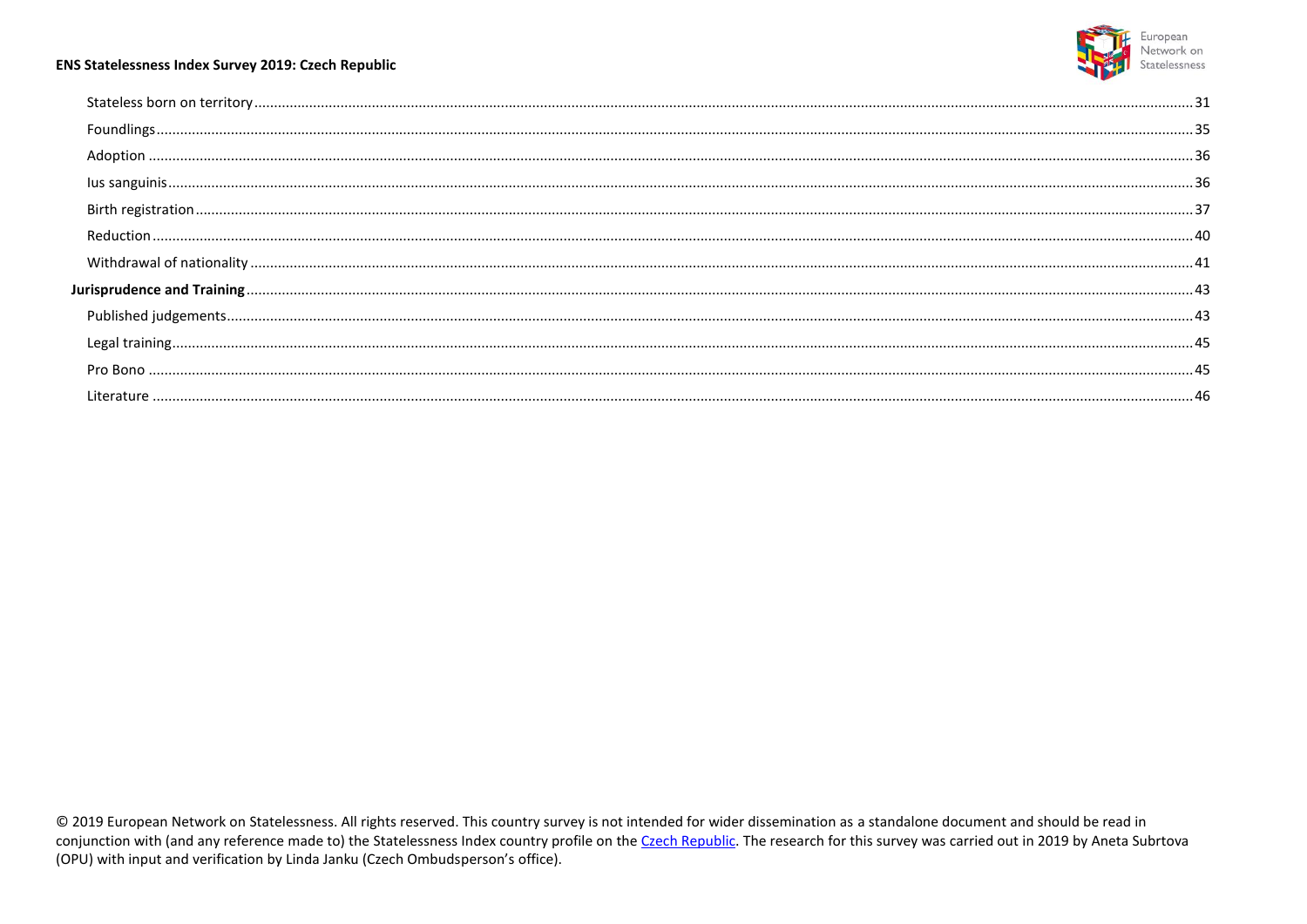## <span id="page-2-0"></span>**International and Regional Instruments**

<span id="page-2-1"></span>

| Cat        | $\mathbf{Q}$ | Sub          | <b>Subtheme</b>    | Question                                                             | <b>International Norms &amp; Good Practice</b>                                                                                | <b>Answer</b>                                                                                                                                                                                                                                                                                                                                                                                                                                                                                                                                                                                                                                                                                                                                                                                                                                                                                                                                                                                                           | <b>Source</b>                                                                                                                                                                                                                                                                                                                                                                                                                        |
|------------|--------------|--------------|--------------------|----------------------------------------------------------------------|-------------------------------------------------------------------------------------------------------------------------------|-------------------------------------------------------------------------------------------------------------------------------------------------------------------------------------------------------------------------------------------------------------------------------------------------------------------------------------------------------------------------------------------------------------------------------------------------------------------------------------------------------------------------------------------------------------------------------------------------------------------------------------------------------------------------------------------------------------------------------------------------------------------------------------------------------------------------------------------------------------------------------------------------------------------------------------------------------------------------------------------------------------------------|--------------------------------------------------------------------------------------------------------------------------------------------------------------------------------------------------------------------------------------------------------------------------------------------------------------------------------------------------------------------------------------------------------------------------------------|
| <b>IOB</b> | 1            | a            | 1954<br>Convention | Is your country party<br>to the 1954<br>Statelessness<br>Convention? | UN Convention Relating to the Status of<br><b>Stateless Persons, 1954</b>                                                     | Yes                                                                                                                                                                                                                                                                                                                                                                                                                                                                                                                                                                                                                                                                                                                                                                                                                                                                                                                                                                                                                     | <b>UN Treaties Database, 1954</b><br>Convention                                                                                                                                                                                                                                                                                                                                                                                      |
| <b>IOB</b> | -1           | $\mathbf b$  |                    | If yes, when was<br>ratification/accession?                          |                                                                                                                               | 19 July 2004                                                                                                                                                                                                                                                                                                                                                                                                                                                                                                                                                                                                                                                                                                                                                                                                                                                                                                                                                                                                            | Idem                                                                                                                                                                                                                                                                                                                                                                                                                                 |
| <b>IOB</b> | 1            | $\mathsf{C}$ |                    | Are there reservations<br>in place? Please list<br>them.             | Best practice is no reservations. If there<br>are, they should have little or no impact<br>on the rights of stateless people. | Yes. Declaration (effectively a reservation)<br>has been made:<br>1. Pursuant to Article 27 of the<br>Convention, identity papers shall be<br>issued only to stateless persons having<br>permanent residence permits in the<br>territory of the Czech Republic in<br>accordance with the country's national<br>legislation.<br>2. Article 23 of the Convention shall<br>be applied to the extent provided by the<br>national legislation of the Czech Republic.<br>3. Article 24, paragraph 1(b) shall be<br>applied to the extent provided by the<br>national legislation of the Czech Republic.<br>4. Pursuant to Article 28 of the<br>Convention, travel documents shall be<br>issued to stateless persons having<br>permanent residence permits in the<br>territory of the Czech Republic in<br>accordance with the country's national<br>legislation. Such persons shall be issued<br>"foreigners' passports" stating that their<br>holders are stateless persons under the<br>Convention of 28th September 1954." | <b>UN Treaties Database, 1954</b><br>Convention<br>Communication no 108/2004,<br>on the accession to the<br>Convention relating to the<br>status of stateless persons,<br><b>Collection of International</b><br>Treaties, 2004, "Sdělení č.<br>108/2004 Sb. m. s., o sjednání<br>Úmluvy o právním postavení<br>osob bez státní příslušnosti,:<br>SBÍRKA MEZINÁRODNÍCH<br>SMLUV ročník 2004", částka<br>49, ze dne 15. 10. 2004 (CZE) |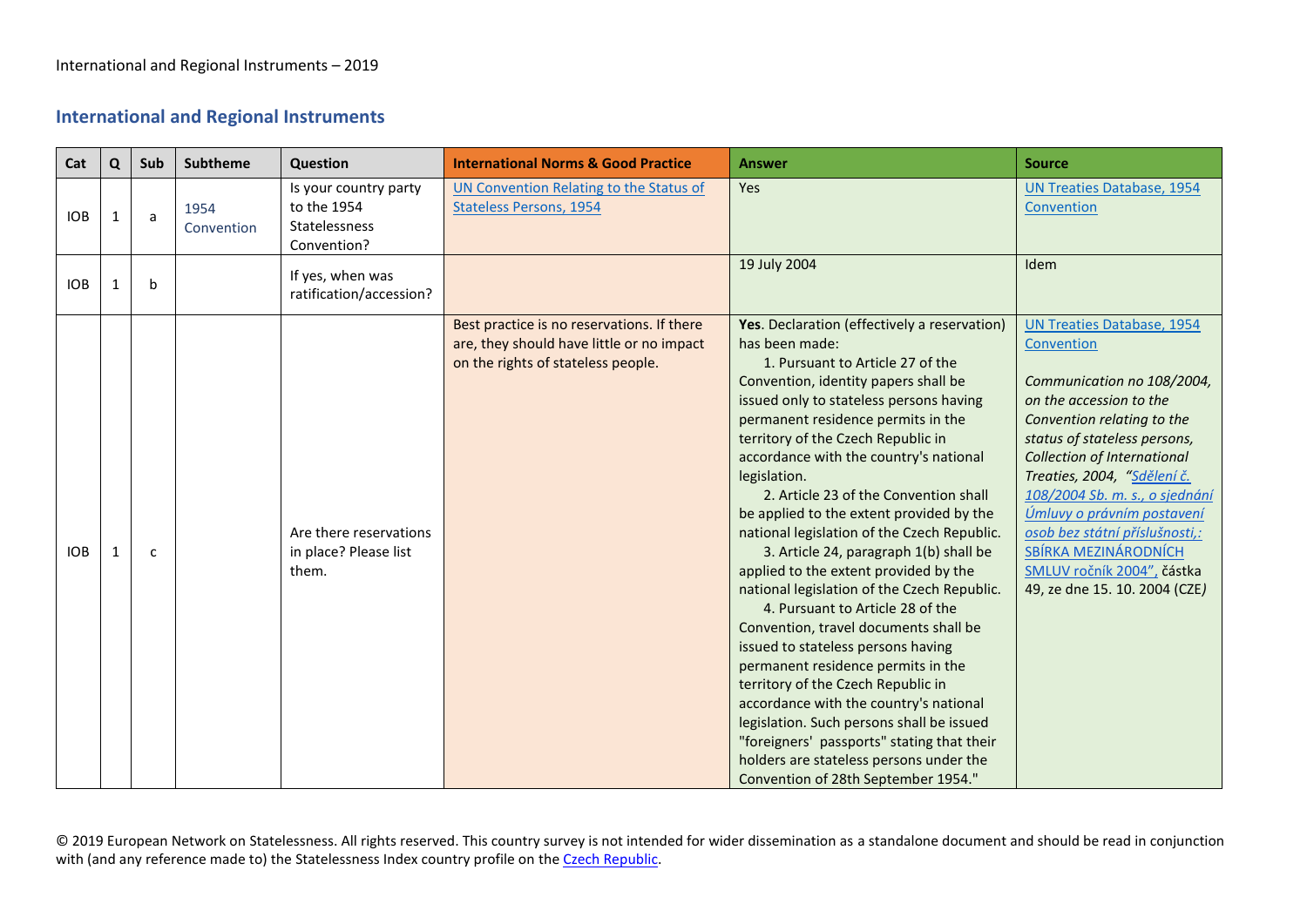<span id="page-3-1"></span><span id="page-3-0"></span>

| <b>IOB</b> | 1              | d            |                      | Does the Convention<br>have direct effect?                                                                         | Best practice is that the Convention has<br>direct effect, though this may depend on<br>the legal regime. | Yes.                                                                                                                                                                                                                                                                                                                                                                                                                                                                                                                                                                          | Article 10, Constitution of the<br><b>Czech Republic</b>                                                                                                                                 |
|------------|----------------|--------------|----------------------|--------------------------------------------------------------------------------------------------------------------|-----------------------------------------------------------------------------------------------------------|-------------------------------------------------------------------------------------------------------------------------------------------------------------------------------------------------------------------------------------------------------------------------------------------------------------------------------------------------------------------------------------------------------------------------------------------------------------------------------------------------------------------------------------------------------------------------------|------------------------------------------------------------------------------------------------------------------------------------------------------------------------------------------|
| <b>IOB</b> | $\overline{2}$ | a            | 1961<br>Convention   | Is your country party<br>to the 1961<br>Statelessness<br>Convention?                                               | UN Convention on the Reduction of<br>Statelessness, 1961                                                  | Yes.                                                                                                                                                                                                                                                                                                                                                                                                                                                                                                                                                                          | <b>UN Treaties Database, 1961</b><br>Convention                                                                                                                                          |
| <b>IOB</b> | $\overline{2}$ | b            |                      | If yes, when was<br>ratification/accession?                                                                        |                                                                                                           | 19 December 2001                                                                                                                                                                                                                                                                                                                                                                                                                                                                                                                                                              | idem                                                                                                                                                                                     |
| <b>IOB</b> | $\overline{2}$ | $\mathsf{C}$ |                      | Are there reservations<br>in place? Please list<br>them.                                                           | As above                                                                                                  | <b>No</b>                                                                                                                                                                                                                                                                                                                                                                                                                                                                                                                                                                     | idem                                                                                                                                                                                     |
| <b>IOB</b> | $\overline{2}$ | d            |                      | Does the Convention<br>have direct effect?                                                                         | As above                                                                                                  | Yes.                                                                                                                                                                                                                                                                                                                                                                                                                                                                                                                                                                          | Article 10, Constitution of the<br><b>Czech Republic</b>                                                                                                                                 |
| <b>IOB</b> | 3              | a            | Other<br>conventions | State party to<br><b>European Convention</b><br>on Nationality 1997?<br>Please list any<br>reservations.           | <b>European Convention on Nationality,</b><br>1997                                                        | Yes.<br>Declaration to article 22:<br>The Czech Republic declares in respect of<br>Article 22, sub-paragraph b, that persons,<br>who are nationals of the Czech Republic<br>and equally nationals of another State<br>Party which does not require obligatory<br>military service and have their habitual<br>residence in the territory of that State<br>Party, shall be considered as having<br>satisfied their military obligations in<br>relation to the Czech Republic if the said<br>habitual residence has been maintained<br>up to the age of 35 years of the persons. | <b>COE, Reservations and</b><br><b>Declarations for Treaty</b><br>No.166 - European<br><b>Convention on Nationality,</b><br><b>Czech Republic</b>                                        |
| <b>IOB</b> | 3              | $\mathbf b$  |                      | State Party to<br><b>European Convention</b><br>on Human Rights<br>1950? Please list any<br>relevant reservations. | <b>European Convention on Human Rights,</b><br>1950                                                       | Yes. Reservation has been made to<br>articles 5 and 6 to the effect that those<br>articles shall not hinder to impose<br>disciplinary penitentiary measures in<br>accordance with Article 17 of the Act No.<br>76/1959 of Collection of Laws, on Certain<br>Service Conditions of Soldiers."                                                                                                                                                                                                                                                                                  | <b>COE, Reservations and</b><br><b>Declarations for Treaty</b><br>No.005 - Convention for the<br><b>Protection of Human Rights</b><br>and Fundamental Freedoms,<br><b>Czech Republic</b> |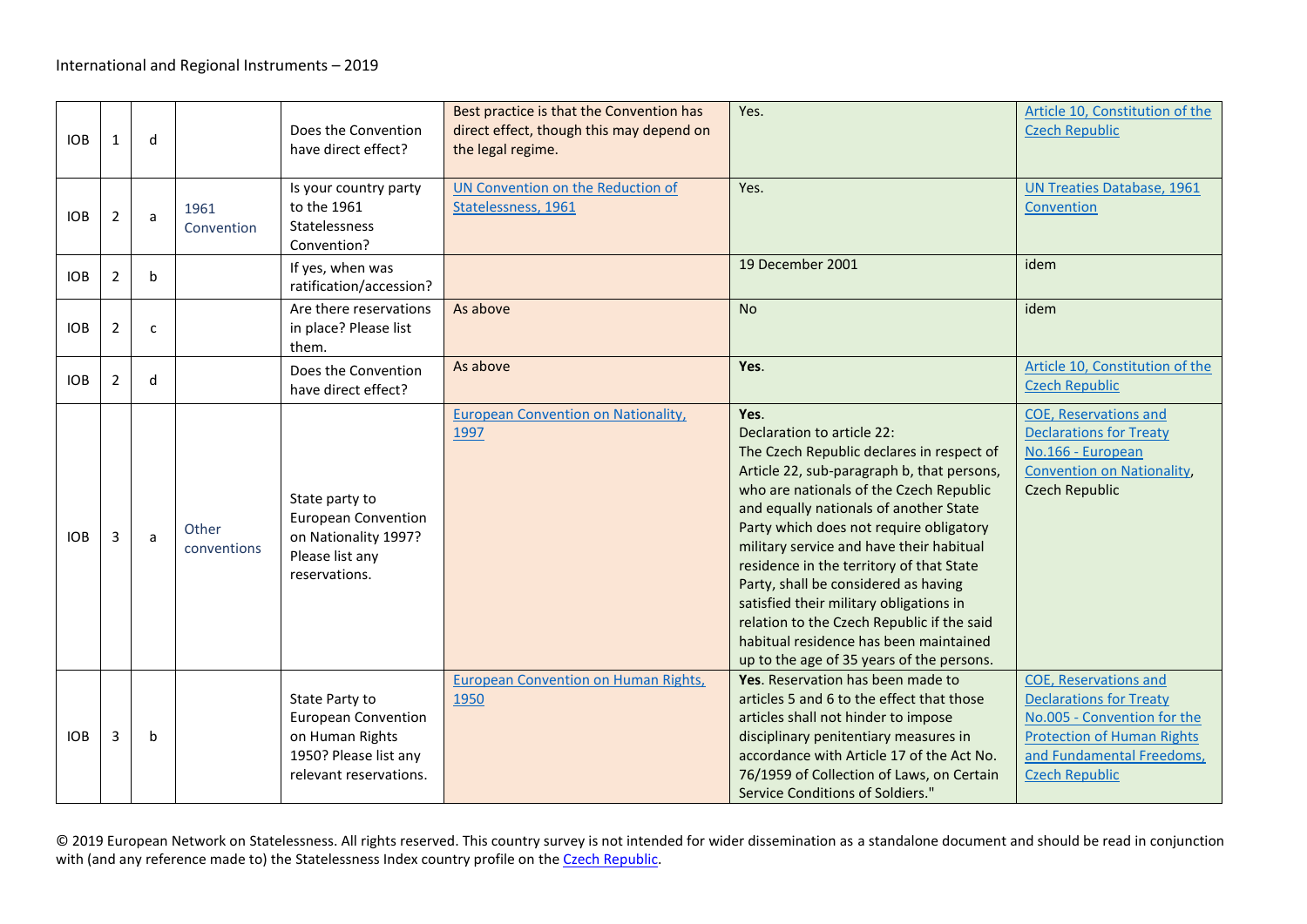| <b>IOB</b> | 3 | $\mathsf{C}$ | <b>State Party to Council</b><br>of Europe Convention<br>on the avoidance of<br>statelessness in<br>relation to State<br>succession 2006?<br>Please list any<br>reservations. | Council of Europe Convention on the<br><b>Avoidance of Statelessness in Relation to</b><br><b>State Succession, 2006</b> | No.                                                                                                                                                                                                                                                                                                                                                                                                                                                                                                                                                       | COE, Chart of signatures and<br>ratifications         |
|------------|---|--------------|-------------------------------------------------------------------------------------------------------------------------------------------------------------------------------|--------------------------------------------------------------------------------------------------------------------------|-----------------------------------------------------------------------------------------------------------------------------------------------------------------------------------------------------------------------------------------------------------------------------------------------------------------------------------------------------------------------------------------------------------------------------------------------------------------------------------------------------------------------------------------------------------|-------------------------------------------------------|
| <b>IOB</b> | 3 | d            | <b>Bound by Directive</b><br>2008/115/EC of the<br>European Parliament<br>and of the Council (EU<br>Returns Directive).<br>Please list any relevant<br>reservations.          | Directive 2008/115/EC of the European<br>Parliament and of the Council (EU Returns<br>Directive)                         | Yes. Transposed to national law. No<br>reservations.                                                                                                                                                                                                                                                                                                                                                                                                                                                                                                      | Official Journal of the EU,<br>EUR-Lex                |
| <b>IOB</b> | 3 | e            | State Party to<br>Convention on the<br>Rights of the Child<br>1989? Please list any<br>relevant reservations.                                                                 | Convention on the Rights of the Child<br>1989                                                                            | Yes.<br>No reservations, but Declaration to article<br>$7(1)$ :<br>"In cases of irrevocable adoptions, which<br>are based on the principle of anonymity of<br>such adoptions, and of artificial<br>fertilization, where the physician charged<br>with the operation is required to ensure<br>that the husband and wife on one hand<br>and the donor on the other hand remain<br>unknown to each other, the non-<br>communication of a natural parent's<br>name or natural parents' names to the<br>child is not in contradiction with this<br>provision." | UNTC, Convention on the<br><b>Rights of the Child</b> |
| <b>IOB</b> | 3 | $\mathsf f$  | State Party to<br>International<br>Covenant on Civil and<br>Political Rights 1966?<br>Please list any relevant<br>reservations.                                               | <b>International Covenant on Civil and</b><br>Political Rights 1966                                                      | Yes. No relevant declarations and no<br>reservations.                                                                                                                                                                                                                                                                                                                                                                                                                                                                                                     | <b>UNTC, ICCPR</b>                                    |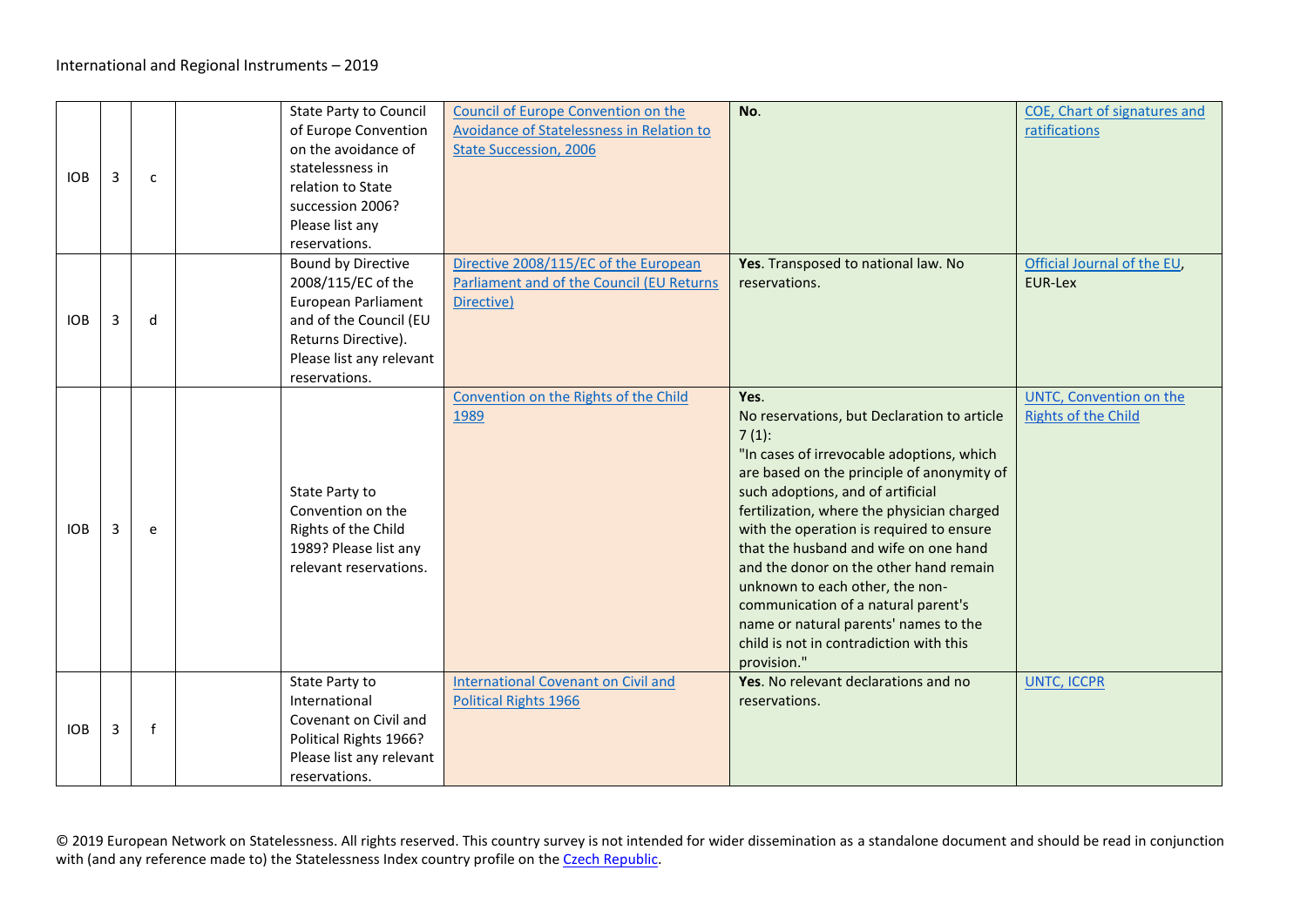| <b>IOB</b> | 3 | g | State Party to<br>International<br>Covenant on<br>Economic, Social and<br>Cultural Rights 1966?<br>Please list any relevant<br>reservations.                                     | International Covenant on Economic,<br>Social and Cultural Rights 1966                                                                                                                                 | Yes. No reservations. | <b>UNTC, International</b><br>Covenant on Economic,<br><b>Social and Cultural Rights</b>                                                             |
|------------|---|---|----------------------------------------------------------------------------------------------------------------------------------------------------------------------------------|--------------------------------------------------------------------------------------------------------------------------------------------------------------------------------------------------------|-----------------------|------------------------------------------------------------------------------------------------------------------------------------------------------|
| <b>IOB</b> | 3 | h | State Party to<br>Convention on the<br>Elimination of all<br>Forms of<br><b>Discrimination Against</b><br>Women 1979? Please<br>list any relevant<br>reservations.               | Convention on the Elimination of all<br>Forms of Discrimination Against Women<br>1979<br>Gen. Rec. 32 on the gender-related<br>dimensions of refugee status, asylum,<br>nationality and statelessness. | Yes. No reservations. | <b>UNTC, CEDAW</b>                                                                                                                                   |
| <b>IOB</b> | 3 | ÷ | State Party to<br>Convention against<br>Torture and Other<br>Cruel, Inhuman or<br><b>Degrading Treatment</b><br>or Punishment 1984?<br>Please list any relevant<br>reservations. | <b>Convention against Torture and Other</b><br>Cruel, Inhuman or Degrading Treatment<br>or Punishment 1984                                                                                             | Yes. No reservations. | <b>UNTC, Convention against</b><br>Torture and Other Cruel,<br><b>Inhuman or Degrading</b><br><b>Treatment or Punishment</b>                         |
| <b>IOB</b> | 3 | j | State Party to<br>International<br>Convention on the<br>Elimination of All<br>Forms of Racial<br>Discrimination 1966?<br>Please list any relevant<br>reservations.               | <b>International Convention on the</b><br><b>Elimination of All Forms of Racial</b><br><b>Discrimination 1965</b>                                                                                      | Yes. No reservations. | <b>UNTC, CERD</b>                                                                                                                                    |
| <b>IOB</b> | 3 | k | State Party to the<br>International<br>Convention on the<br>Protection of the<br>Rights of all Migrant<br>Workers and<br>Members of their                                        | <b>International Convention on the</b><br>Protection of the Rights of all Migrant<br><b>Workers and Members of their Families</b><br>1990                                                              | No.                   | <b>UNTC, International</b><br><b>Convention on the Protection</b><br>of the Rights of all Migrant<br><b>Workers and Members of</b><br>their Families |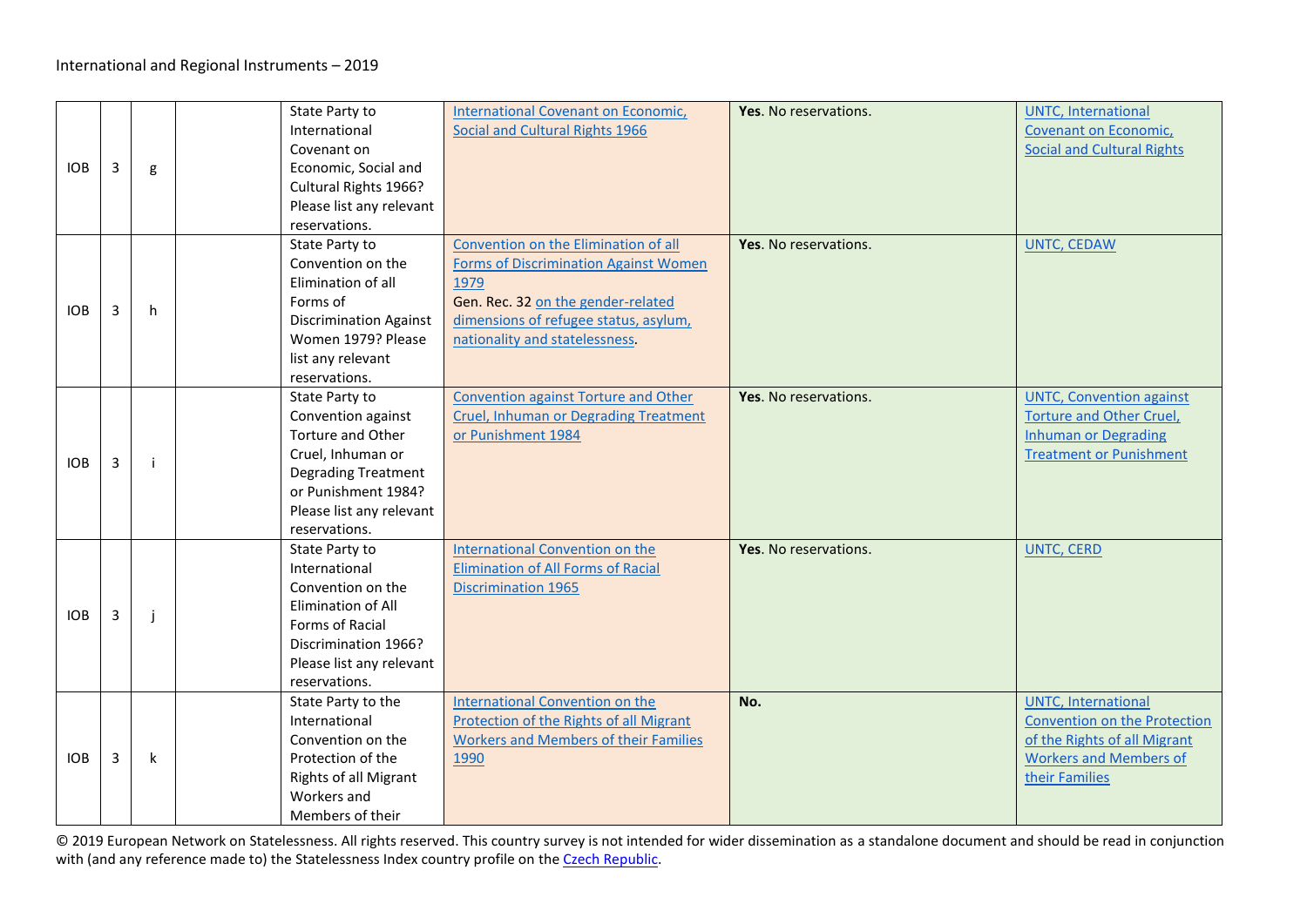<span id="page-6-0"></span>

|  |  | Families 1990? Please |  |  |
|--|--|-----------------------|--|--|
|  |  | list any relevant     |  |  |
|  |  | reservations.         |  |  |
|  |  |                       |  |  |
|  |  |                       |  |  |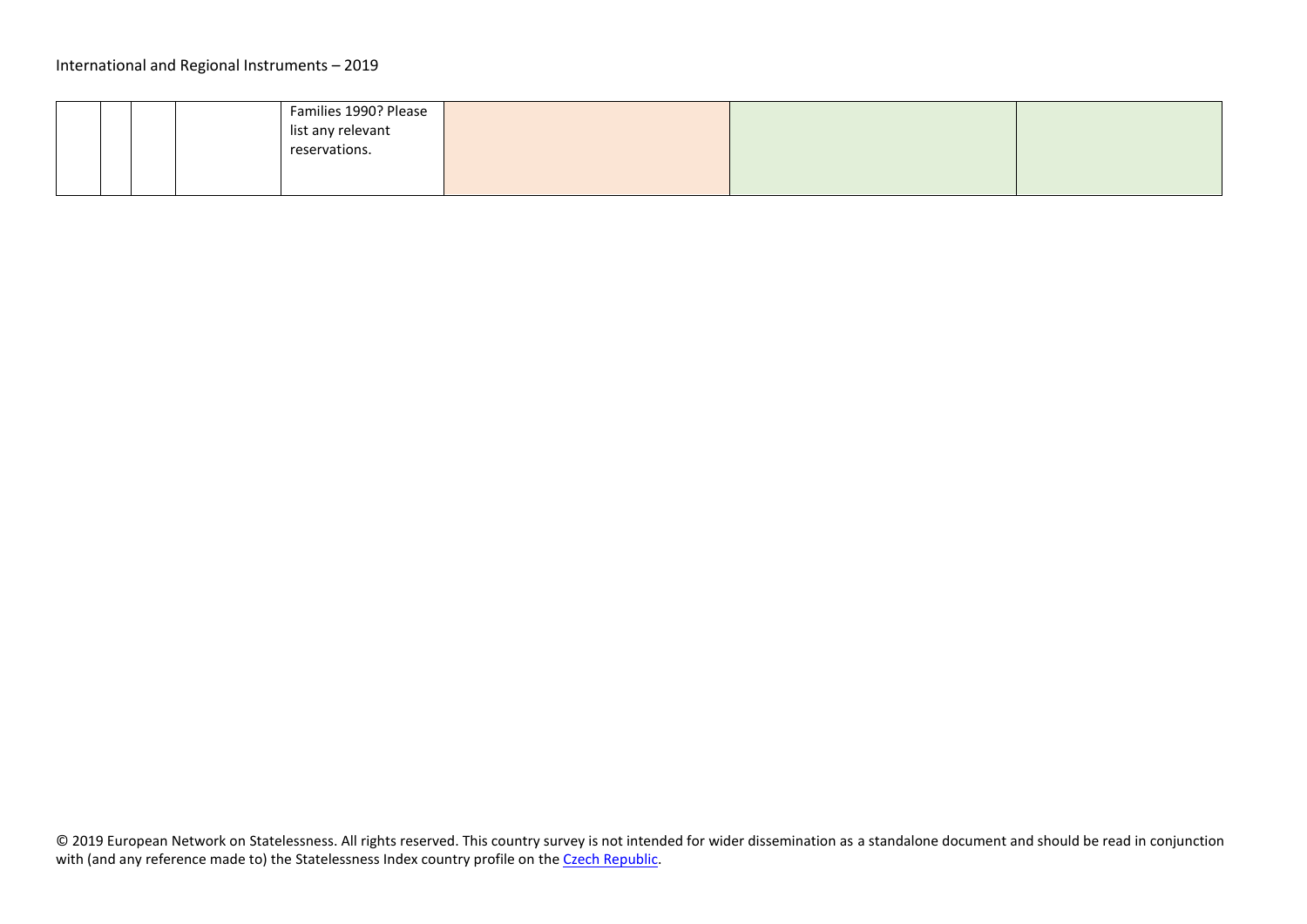### **Stateless Population Data**

<span id="page-7-0"></span>

| Cat        | Q            | Sub | <b>Subtheme</b>             | Question                                                                                                                                                                                                                                                                               | <b>International Norms &amp; Good Practice</b>                                                                                                                                                                                                                                                                                                                                                                                                                                                                                                                                                                                            | <b>Answer</b>                                                                                                                                                                                                                                                                                                                                                                                                                                                                                                                                                                                                                                                                                                                                                                                                                                                                                                                                                | <b>Source</b>                                                                                                                                                                                                                                                                                                                                                                                                                                                                      |
|------------|--------------|-----|-----------------------------|----------------------------------------------------------------------------------------------------------------------------------------------------------------------------------------------------------------------------------------------------------------------------------------|-------------------------------------------------------------------------------------------------------------------------------------------------------------------------------------------------------------------------------------------------------------------------------------------------------------------------------------------------------------------------------------------------------------------------------------------------------------------------------------------------------------------------------------------------------------------------------------------------------------------------------------------|--------------------------------------------------------------------------------------------------------------------------------------------------------------------------------------------------------------------------------------------------------------------------------------------------------------------------------------------------------------------------------------------------------------------------------------------------------------------------------------------------------------------------------------------------------------------------------------------------------------------------------------------------------------------------------------------------------------------------------------------------------------------------------------------------------------------------------------------------------------------------------------------------------------------------------------------------------------|------------------------------------------------------------------------------------------------------------------------------------------------------------------------------------------------------------------------------------------------------------------------------------------------------------------------------------------------------------------------------------------------------------------------------------------------------------------------------------|
| <b>POP</b> | $\mathbf{1}$ | a   | Availability<br>and sources | Does the Government<br>have a 'stateless'<br>category in its data<br>collection systems (e.g.<br>census)? Please list<br>available figures for the<br>total stateless<br>population on the<br>territory and describe<br>how data is<br>disaggregated (e.g. by<br>sex, age, residence). | Gen. Rec. 32, CEDAW: States parties<br>should gather, analyse and make<br>available sex-disaggregated statistical<br>data and trends.<br>Council of the European Union (2015):<br>Recognise the importance of exchanging<br>good practices among Member States<br>concerning the collection of reliable data<br>on stateless persons as well as the<br>procedures for determining<br>statelessness.<br>UNHCR (2014): Improve quantitative and<br>qualitative data on stateless populations.<br>Institute on Statelessness and Inclusion<br>(2014): States should strengthen<br>measures to count stateless persons on<br>their territory. | Yes.<br><b>Population census from 2011:</b><br>Category "no citizenship": 1502 people<br>But also category: "not identified": 60208<br>people (also disaggregated by sex).<br>The Czech Statistical office and the<br>Ministry of the Interior collection data on<br>foreigners in the Czech Republic. Data is<br>disaggregated by nationality, sex, age and<br>by residence. It is published annually.<br><b>Numbers of the Czech Statistical Office</b><br>(Annual census):<br>Category: Stateless + Not identified +<br>Other: up to 31.12.2017, there were 808<br>Numbers of the Ministry of the Interior:<br>Statistics on number of stateless persons<br>having legal residence on the Czech<br>territory (disagreggated by type of<br>residence and by sex), published every<br>month.<br>Up to 31 April 2019, there were:<br>- 111 stateless persons with temporary<br>residence permit<br>-411 stateless persons with permanent<br>residence permit | <b>Czech Statistical Office,</b><br>Population census,<br>Population by sex, type of<br>residence, citizenship,<br>housing arrangements,<br>ethnicity and religious<br>belief, 2011 (CZE,ENG)<br><b>Czech Statistical Office,</b><br><b>Foreigners in the Czech</b><br>Republic (Annual Report),<br>2018 - data up to 31.12.<br>2017(CZE, ENG)<br>Ministry of the Interior of<br>the Czech Republic,<br><b>Statistics, Foreigners with</b><br>valid residence, April 2019<br>(CZE) |
| <b>POP</b> | $\mathbf{1}$ | b   |                             | Do government<br>authorities define data<br>categories that may<br>overlap (e.g. unknown<br>nationality) or where                                                                                                                                                                      | As above                                                                                                                                                                                                                                                                                                                                                                                                                                                                                                                                                                                                                                  | <b>Statistics of Ministry of the Interior:</b><br>"Citizenship unknown or non-identified"<br>(XXX): 46 persons up to April 2019<br>"Palestinians": 186 up to April 2019                                                                                                                                                                                                                                                                                                                                                                                                                                                                                                                                                                                                                                                                                                                                                                                      | Ministry of the Interior of<br>the Czech Republic,<br><b>Statistics, Foreigners with</b><br>valid residence, April 2019<br>(CZE)                                                                                                                                                                                                                                                                                                                                                   |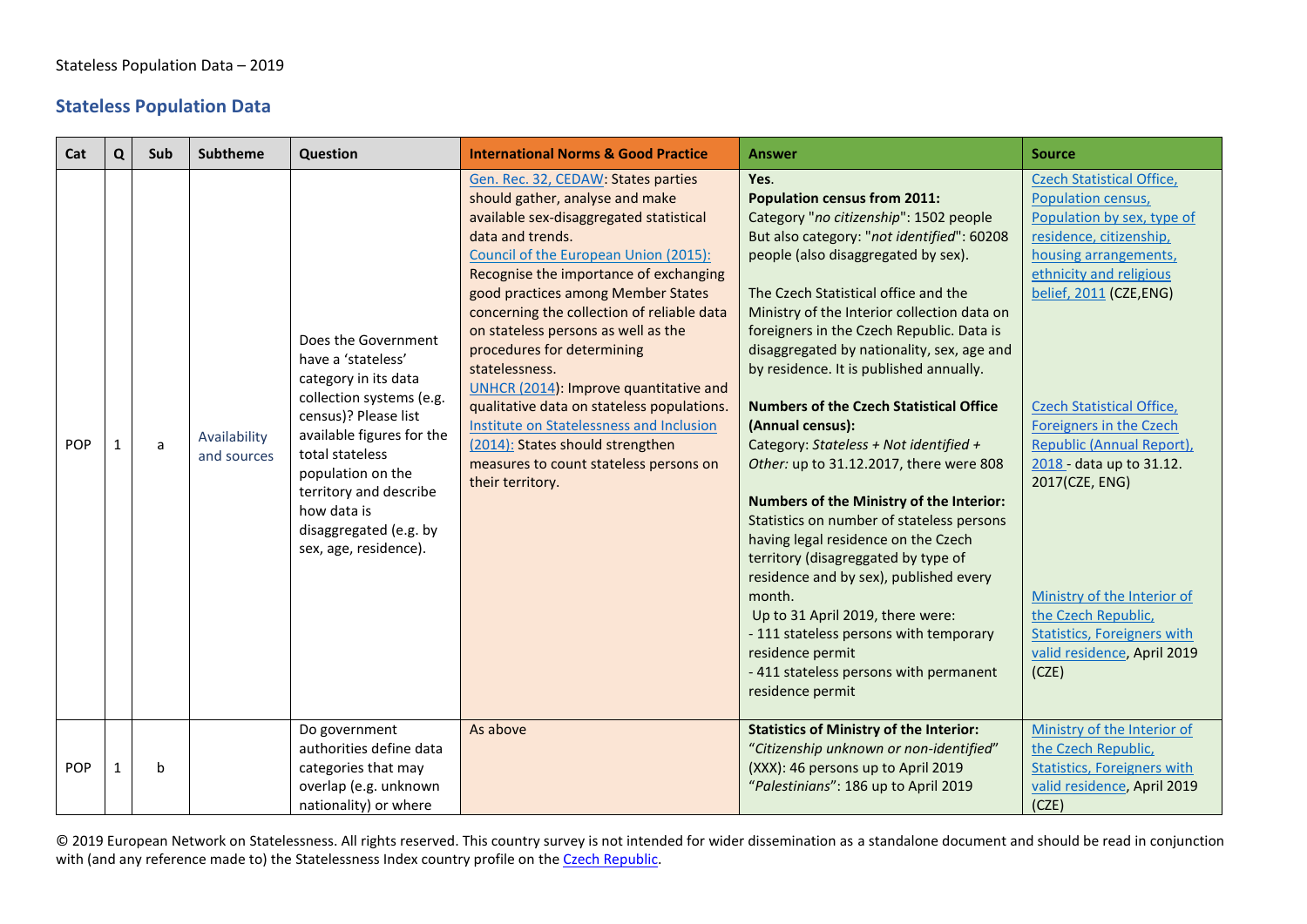|            |              | stateless people might<br>be more highly<br>represented (e.g.<br>Palestinian)? Please<br>explain and provide any<br>available figures.                            |          | <b>Numbers of the Czech Statistical Office</b><br>(Annual census):<br>Category: Stateless + Not identified +<br>Other: up to 31.12.2017, there were 808<br>"Palestine": 181 up to 31.12.2017                                                                                                                                                                                                                                                                                                              | <b>Czech Statistical Office,</b><br>Foreigners in the Czech<br>Republic (Annual Report),<br>2018 - data up to 31.12.<br>2017(CZE, ENG)                                                                                                       |
|------------|--------------|-------------------------------------------------------------------------------------------------------------------------------------------------------------------|----------|-----------------------------------------------------------------------------------------------------------------------------------------------------------------------------------------------------------------------------------------------------------------------------------------------------------------------------------------------------------------------------------------------------------------------------------------------------------------------------------------------------------|----------------------------------------------------------------------------------------------------------------------------------------------------------------------------------------------------------------------------------------------|
| POP        | $\mathsf{C}$ | What is UNHCR's<br>estimate for the<br>stateless/at risk of<br>statelessness<br>population and what is<br>the source for this<br>estimate?                        | As above | There is no available independent<br>estimate by UNHCR. A Mapping Study on<br>Statelessness in the Czech Republic has<br>been conducted recently by UNHCR and<br>is forthcoming.                                                                                                                                                                                                                                                                                                                          | <b>UNHCR Czech Republic</b>                                                                                                                                                                                                                  |
| <b>POP</b> | d            | Have there been any<br>surveys or mapping<br>studies to estimate the<br>stateless population in<br>the country?                                                   | As above | There was no study carried out on this<br>topic until recently. The first mapping<br>study on statelessness was conducted by<br>UNHCR in 2018 and is forthcoming.                                                                                                                                                                                                                                                                                                                                         | <b>UNHCR Czech Republic</b><br>Czech Ombudsperson Office                                                                                                                                                                                     |
| POP        | e            | Are there any other<br>sources of estimates for<br>the stateless population<br>not covered by the<br>above? Please list<br>sources and figures.                   | As above | No.                                                                                                                                                                                                                                                                                                                                                                                                                                                                                                       |                                                                                                                                                                                                                                              |
| POP        | $\mathbf{f}$ | Are there issues with<br>the reliability of data or<br>indications that the<br>stateless population<br>may be over/under<br>reported? If yes, please<br>describe. | As above | Figures are only for those that have legal<br>residence. However, even these data are<br>incomplete and scattered in various<br>registries, which blurs the overall picture<br>of the precise number of legally residing<br>stateless persons. Persons without any<br>legal status are estimated in an annual<br>survey of the Ministry of the Interior and<br>the Immigration Police also counts the<br>number of known irregular migrants<br>(which is however only a fragment of the<br>whole number). | <b>Trimestrial Report on</b><br>migration, Ministry of the<br>Interior, First trimester of<br>2019<br><b>Czech Statistical Office,</b><br>Foreigners in the Czech<br>Republic (Annual Report),<br>2018 - data up to 31.12.<br>2017(CZE, ENG) |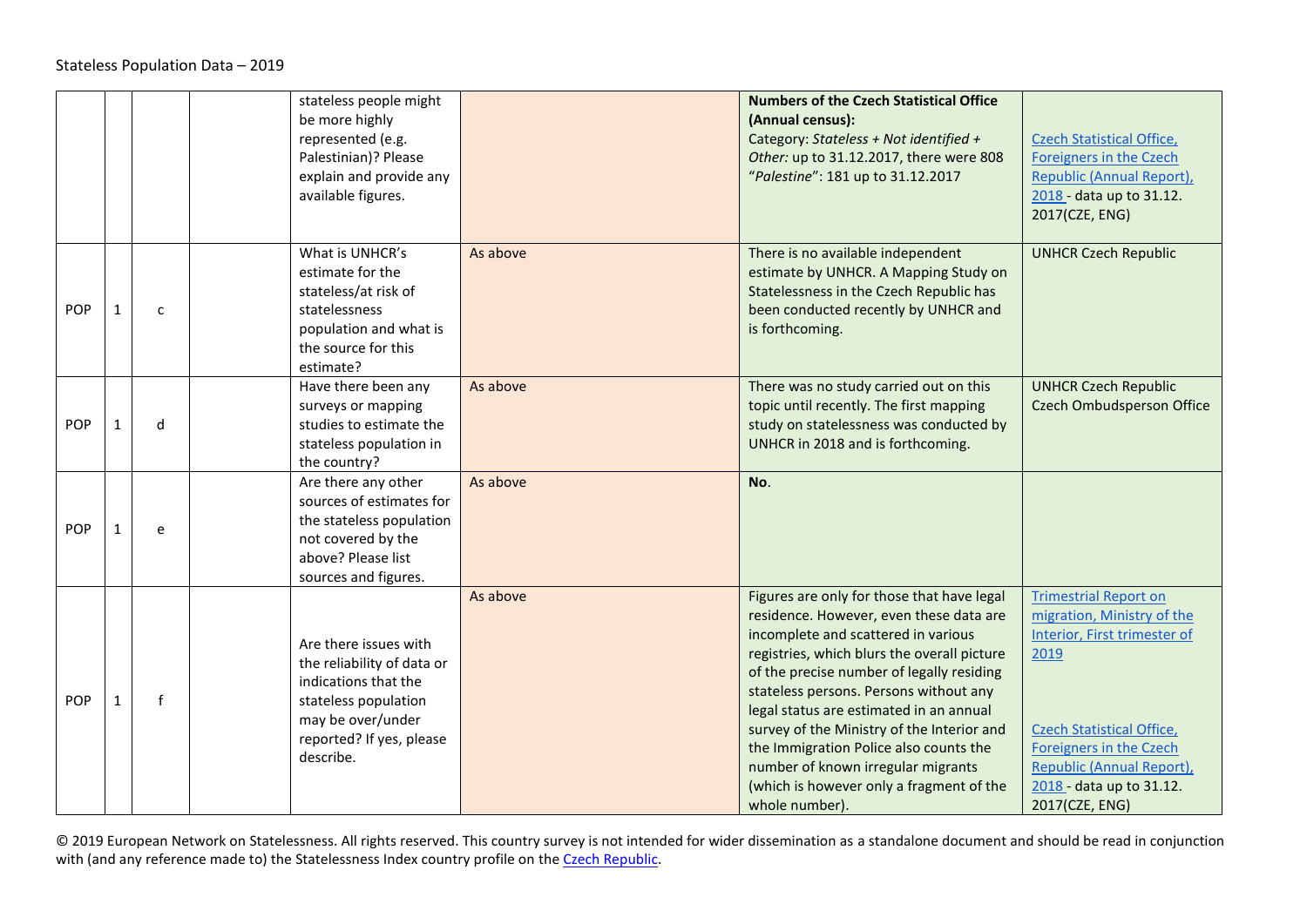<span id="page-9-0"></span>

|     |   |   |              |                           | As above                       | Ministry of the Interior provides annual    | Ministry of the Interior of        |
|-----|---|---|--------------|---------------------------|--------------------------------|---------------------------------------------|------------------------------------|
|     |   |   |              |                           |                                | and monthly statistical overview of         | the Czech Republic,                |
|     |   |   |              |                           |                                | asylum-seekers in the Czech Republic,       | <b>International Protection in</b> |
|     |   |   |              |                           |                                | also disaggregated by nationality. Persons  | the Czech Republic, annual         |
|     |   |   |              |                           |                                | with granted refugee status are counted     | statistical overview, 2018         |
|     |   |   |              |                           |                                | separately. In 2018, there were 20          | (also available in English)        |
|     |   |   |              |                           |                                | international protection applications       |                                    |
|     |   |   |              | Please provide any        |                                | initiated by stateless persons. Among       | <b>Czech Statistical Office,</b>   |
|     |   |   |              | available figures for     |                                | those, 18 decisions were rendered, in 1     | Foreigners in the Czech            |
|     |   |   |              | stateless refugees        |                                | case asylum was granted and in 7            | Republic (Annual Report),          |
|     |   |   |              | and/or asylum-seekers     |                                | subsidiary protection was granted.          | 2018 - data up to 31.12.           |
| POP |   |   |              | and clarify if the Govt   |                                |                                             | 2017(CZE, ENG)                     |
|     |   | g |              | also counts these         |                                | Census of refugees according to their       |                                    |
|     |   |   |              | groups in figures for the |                                | country of origin but there also other      |                                    |
|     |   |   |              | stateless population      |                                | groups (people that already came to the     |                                    |
|     |   |   |              | (i.e. to avoid            |                                | Czech Republic with a granted status):      |                                    |
|     |   |   |              | under/over-reporting).    |                                | "Convention refugee status": 16 up to       |                                    |
|     |   |   |              |                           |                                | <b>April 2019</b>                           |                                    |
|     |   |   |              |                           |                                | "Refugee - others": 1 person up to April    |                                    |
|     |   |   |              |                           |                                | 2019                                        |                                    |
|     |   |   |              |                           |                                |                                             |                                    |
|     |   |   |              |                           |                                | The census of the Czech statistical office  |                                    |
|     |   |   |              |                           |                                | and of the Ministry of interior             |                                    |
|     |   |   |              |                           |                                | correspond.                                 |                                    |
|     |   |   |              |                           | As above and see also norms in | The Refugee Facilities Administration that  | <b>Refugee Facilities</b>          |
|     |   |   |              |                           | Detention section.             | manages detention facilities has its        | Administration of the              |
|     |   |   |              |                           |                                | internal census of foreigners               | Ministry of the Interior,          |
|     |   |   |              | Does the Government       |                                | disaggregated by nationality, sex, age and  | "Správa uprchlických               |
|     |   |   |              | record and publish        |                                | status (asylum seeker or not). The          | zařízení"                          |
|     |   |   | Stateless in | figures on stateless      |                                | Immigration Police also records detention   |                                    |
| POP | 2 | a | detention    | people held in            |                                | decisions, disaggregated by nationality,    | Freedom of Information             |
|     |   |   | data         | immigration detention?    |                                | including a category 'stateless person',    | Request by OPU to                  |
|     |   |   |              | If yes, please provide.   |                                | but these are only internal statistics and  | Government.                        |
|     |   |   |              |                           |                                | are not published. Following a freedom of   |                                    |
|     |   |   |              |                           |                                | information request, it was disclosed that  |                                    |
|     |   |   |              |                           |                                | 2 stateless people were detained in the     |                                    |
|     |   |   |              |                           |                                | first half of 2019 (1 Jan to 26 July 2019). |                                    |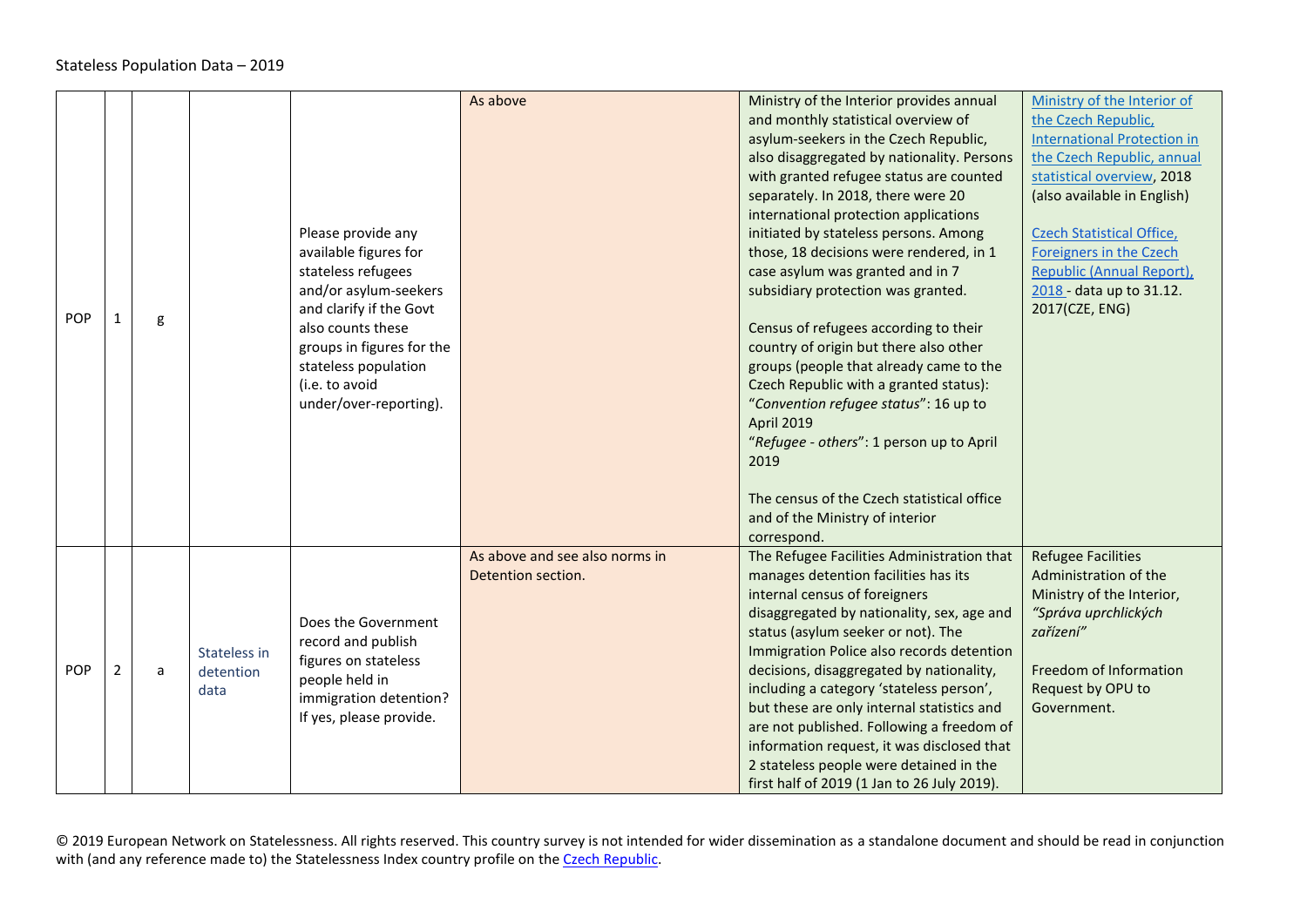#### Stateless Population Data – 2019

<span id="page-10-0"></span>

|     |  | Does the Government     | As above | No. | <b>OPU</b> |
|-----|--|-------------------------|----------|-----|------------|
|     |  | record and publish      |          |     |            |
|     |  | figures on people       |          |     |            |
| POP |  | released from           |          |     |            |
|     |  | immigration detention   |          |     |            |
|     |  | due to un-removability? |          |     |            |
|     |  | If yes, please provide. |          |     |            |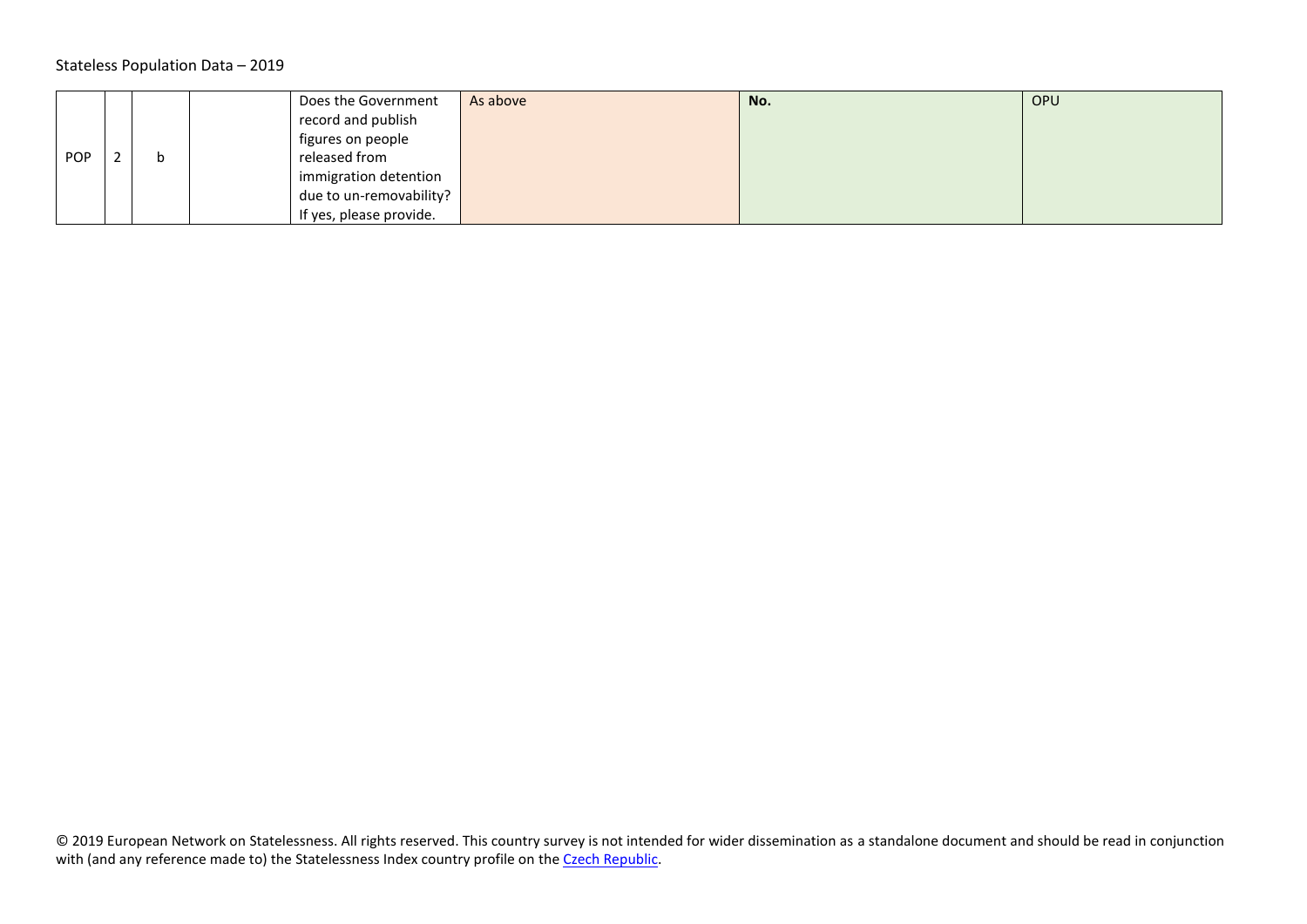## **Statelessness Determination and Status**

<span id="page-11-1"></span><span id="page-11-0"></span>

| Cat | $\mathbf Q$  | Sub          | <b>Subtheme</b>                        | Question                                                                                                                                                                                                                                                                                                                                                                                                                                           | <b>International Norms &amp; Good Practice</b>                                                                                                                                                                                                                                                                                                                                   | <b>Answer</b>                                                                                                                                                                | <b>Source</b>                                                                                                                                                                                              |
|-----|--------------|--------------|----------------------------------------|----------------------------------------------------------------------------------------------------------------------------------------------------------------------------------------------------------------------------------------------------------------------------------------------------------------------------------------------------------------------------------------------------------------------------------------------------|----------------------------------------------------------------------------------------------------------------------------------------------------------------------------------------------------------------------------------------------------------------------------------------------------------------------------------------------------------------------------------|------------------------------------------------------------------------------------------------------------------------------------------------------------------------------|------------------------------------------------------------------------------------------------------------------------------------------------------------------------------------------------------------|
| SDS | $\mathbf{1}$ | a            | Definition of a<br>stateless<br>person | Is there a definition<br>of a stateless person<br>in national law? Do<br>the definition and<br>exclusion provisions<br>align with the 1954<br><b>Convention? Please</b><br>provide details.                                                                                                                                                                                                                                                        | <b>UN Convention Relating to the Status</b><br>of Stateless Persons, 1954: Articles<br>$1(1)$ & $1(2)$ .                                                                                                                                                                                                                                                                         | No. There is no definition of stateless<br>person in national law.<br>Mention of stateless persons is made in<br>several national acts - Asylum Act,<br>Citizenship Act etc. | Asylum act (available in<br>English of the official<br>website of Ministry of the<br>Interior)<br>Czech Citizenship act<br>(available in English on the<br>official website of Ministry<br>of the Interior |
| SDS | $\mathbf{1}$ | $\mathsf{b}$ | Existence of a<br>dedicated SDP        | Which of the<br>following best<br>describes the<br>situation in your<br>country? Choose<br>only one and then<br>proceed to question<br>indicated.<br>1. There is a<br>dedicated<br>statelessness<br>determination<br>procedure (SDP)<br>established in law,<br>administrative<br>guidance, or judicial<br>procedure (proceed<br>to Question 2a).<br>2. There is no<br>dedicated SDP but<br>there are other<br>administrative<br>procedures through | UNHCR (2014) : It is implicit in the<br>1954 Convention that States must<br>identify stateless persons to provide<br>them appropriate treatment to<br>comply with their Convention<br>commitments.<br>UNHCR (2016): Establishing a<br>statelessness determination<br>procedure is the most efficient means<br>for States Parties to identify<br>beneficiaries of the Convention. | 2.                                                                                                                                                                           |                                                                                                                                                                                                            |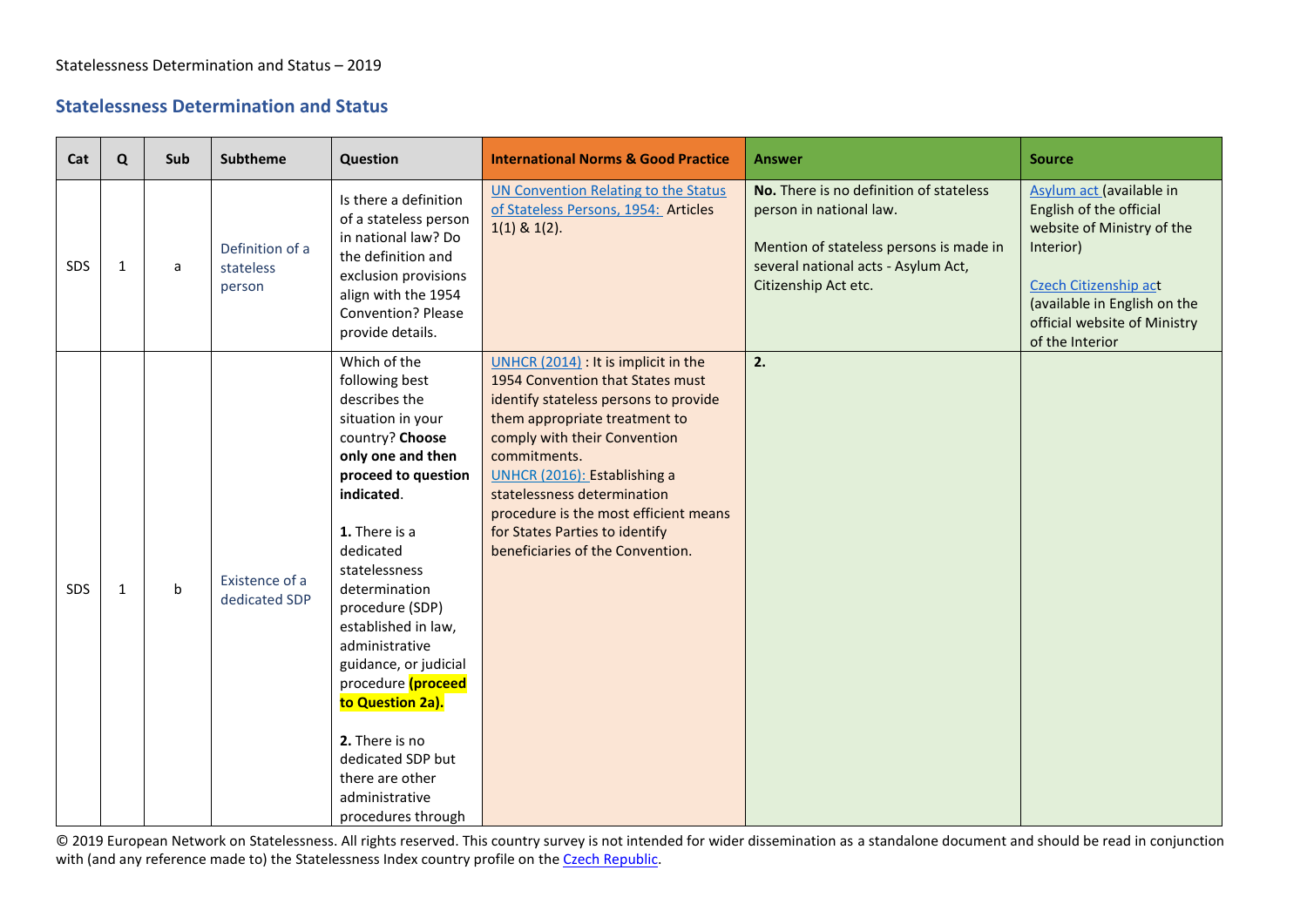<span id="page-12-0"></span>

|     |    |   |                                                                                                             | which statelessness<br>can be identified<br>(e.g. residence<br>permit or<br>naturalisation<br>applications, refugee<br>status                              |                                                                                                                                                                                                                                                                                         |                                                                                                                                                                                                                                                                   |                                                        |
|-----|----|---|-------------------------------------------------------------------------------------------------------------|------------------------------------------------------------------------------------------------------------------------------------------------------------|-----------------------------------------------------------------------------------------------------------------------------------------------------------------------------------------------------------------------------------------------------------------------------------------|-------------------------------------------------------------------------------------------------------------------------------------------------------------------------------------------------------------------------------------------------------------------|--------------------------------------------------------|
|     |    |   |                                                                                                             | determination, ad<br>hoc procedures)<br>(proceed to<br>Question 10a).<br>3. There is a                                                                     |                                                                                                                                                                                                                                                                                         |                                                                                                                                                                                                                                                                   |                                                        |
|     |    |   |                                                                                                             | dedicated Stateless<br>Status but no formal<br>procedure for<br>determining this<br>(proceed to<br>Question 15a).                                          |                                                                                                                                                                                                                                                                                         |                                                                                                                                                                                                                                                                   |                                                        |
|     |    |   |                                                                                                             | 4. None of the<br>above. Are there<br>other possibilities<br>for stateless people                                                                          |                                                                                                                                                                                                                                                                                         |                                                                                                                                                                                                                                                                   |                                                        |
|     |    |   |                                                                                                             | to regularise their<br>stay without their<br>statelessness being<br>determined<br>(proceed to<br><b>Question 16a)?</b>                                     |                                                                                                                                                                                                                                                                                         |                                                                                                                                                                                                                                                                   |                                                        |
| SDS | 10 | a | Alternative<br>administrative<br>procedures<br>through which<br>statelessness<br>can be<br>identified (AAP) | If there is no<br>dedicated SDP, are<br>there other<br>administrative<br>procedures through<br>which statelessness<br>can be identified<br>(e.g. residence | ENS (2013): For SDPs to be effective,<br>the determination must be a specific<br>objective of the mechanism in<br>question, though not necessarily the<br>only one.<br>Hoti v. Croatia ECtHR (2018): [the<br>State has a] positive obligation to<br>provide an effective and accessible | The Asylum Act provides in Section 8 d)<br>that the Ministry d) decides on<br>applications made according to the 1954<br>Convention. However, this is the only<br>mention of this application in the<br>Asylum act and the procedure is not<br>further regulated. | Asylum Act no. 325/1999 Sb.<br>(also available in ENG) |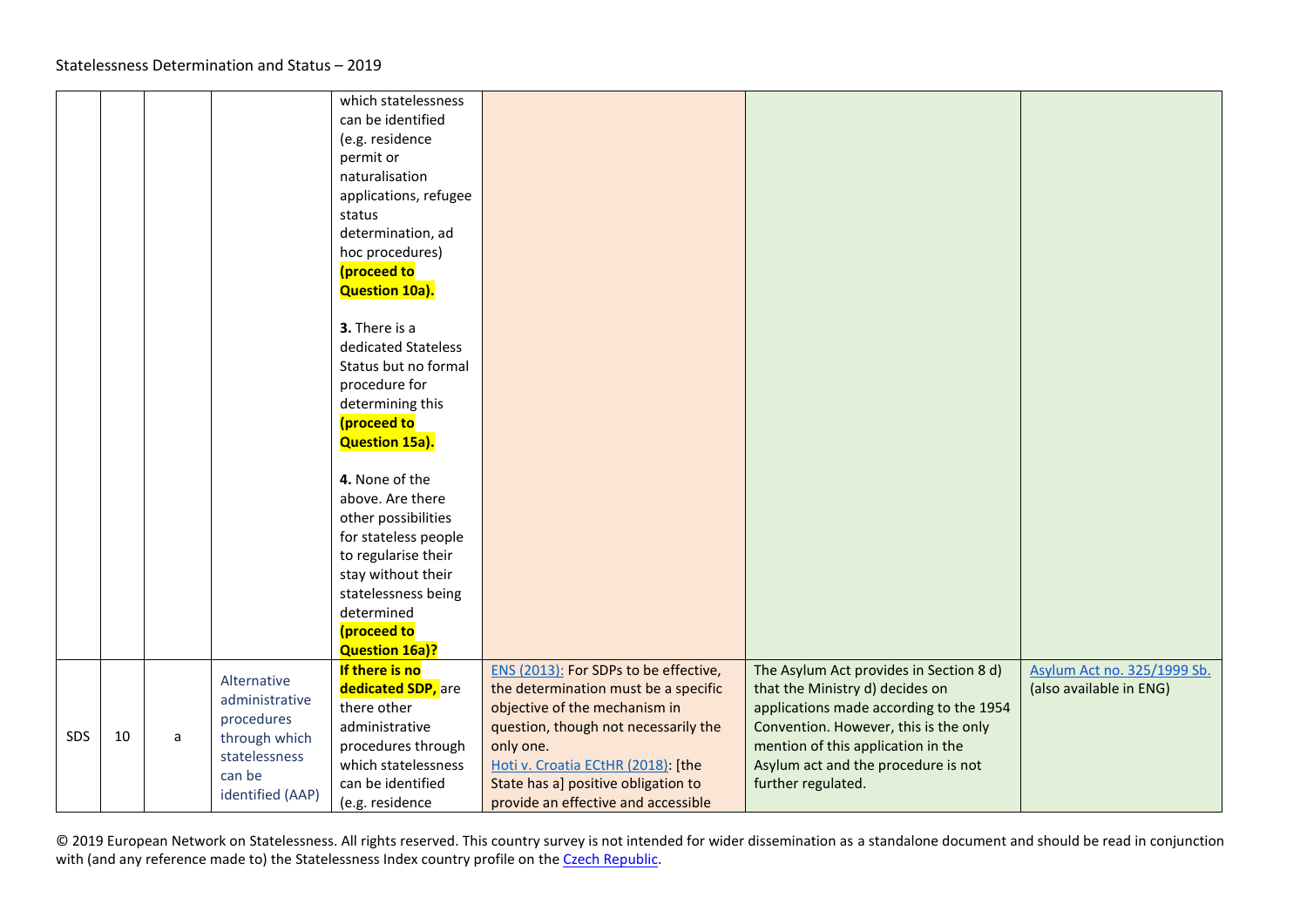<span id="page-13-0"></span>

|            |    |   |                                  | permit or<br>naturalisation<br>applications, refugee<br>status<br>determination, ad<br>hoc procedures)<br><b>If yes, provide</b><br>details and then<br>proceed to question<br>11a.<br>If no, proceed to<br>question 15a. | procedure or a combination of<br>procedures enabling the applicant to<br>have the issues of [their] further stay<br>and status determined.                                                                                                                             | The explanatory memorandum to the<br>amendment of Asylum Act from 2015<br>(314/2015 Sb.) states that: given the low<br>number of these applications, there is<br>no need to create a special procedure<br>and that for purposes of applications<br>based on this convention, mechanisms<br>of proceedings on international<br>protection applications will be used.                                                                                                                                                                                                                                                                                                                                                                                                                                                                                                                                                                                            | <b>Explanatory Memorandum</b><br>to amendment to Asylum act<br>no. 314/2015 Sb. |
|------------|----|---|----------------------------------|---------------------------------------------------------------------------------------------------------------------------------------------------------------------------------------------------------------------------|------------------------------------------------------------------------------------------------------------------------------------------------------------------------------------------------------------------------------------------------------------------------|----------------------------------------------------------------------------------------------------------------------------------------------------------------------------------------------------------------------------------------------------------------------------------------------------------------------------------------------------------------------------------------------------------------------------------------------------------------------------------------------------------------------------------------------------------------------------------------------------------------------------------------------------------------------------------------------------------------------------------------------------------------------------------------------------------------------------------------------------------------------------------------------------------------------------------------------------------------|---------------------------------------------------------------------------------|
| <b>SDS</b> | 11 | a | Access to<br>procedures<br>(AAP) | How is statelessness<br>identified through<br>other procedures?                                                                                                                                                           | UNHCR (2016): Efficient referral<br>mechanisms should be established,<br>while officials who may be in contact<br>with stateless persons need to be<br>trained to identify potential applicants<br>for statelessness status and refer<br>them to appropriate channels. | The Ministry is competent to decide on<br>these applications based on Section 8 d)<br>of the Asylum Act. However, even<br>though applications have been made<br>since 2016, the Ministry has started to<br>act and decide on them only since<br>January 2019.<br>Since January 2019, if the statelessness<br>of the applicant has been determined by<br>the Ministry, the applicant is delivered a<br>certificate stating their statelessness<br>under the Convention. However, the<br>certificate is only a proof of<br>statelessness of the applicant - it does<br>not grant them any legal status. The<br>ministry has been refusing to grant<br>statelessness status applicants any legal<br>status.<br>However, the Supreme Administrative<br>Court decided in March 2019 that the<br>procedure under Section 8 d) of the<br>Asylum Act should be analogous to the<br>refugee determination procedure, which<br>means that the legal status of applicants | OPU                                                                             |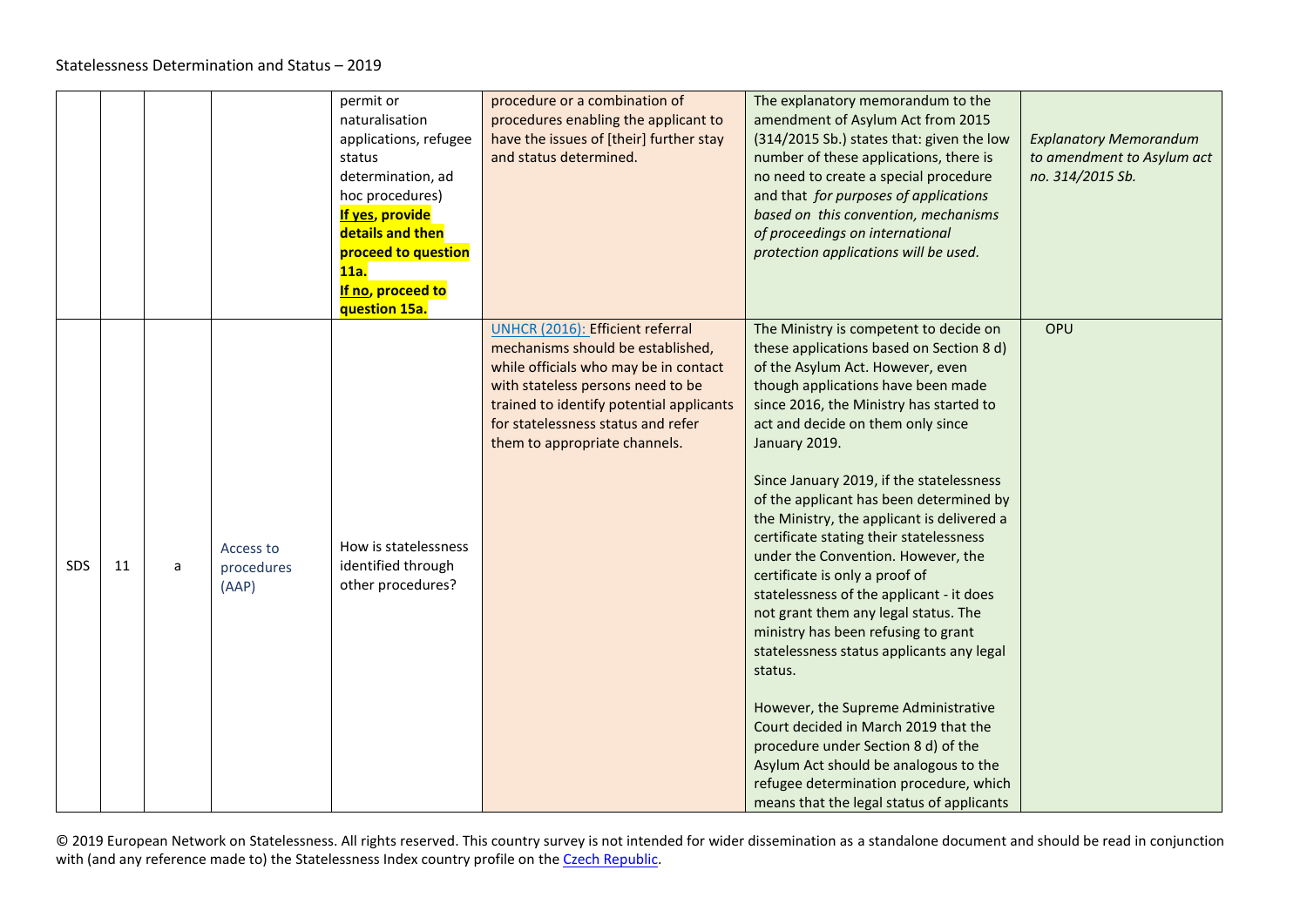|            |    |              |                                                                                                                                                                  |                                                                                                                                                                                                                                                                                                                                              | during the proceeding should be the<br>same as of asylum seekers. The court<br>relied on the explanatory memorandum<br>to the Asylum Act and also to general<br>considerations of safeguarding basic<br>human rights of applicants and avoiding<br>their legal limbo.<br>The procedure should be foreseeable,<br>and rules should apply to the Ministry in<br>order to avoid legal limbo - such as rules<br>regarding deadlines for decisions, but<br>also status of persons during the<br>procedure etc. |                             |
|------------|----|--------------|------------------------------------------------------------------------------------------------------------------------------------------------------------------|----------------------------------------------------------------------------------------------------------------------------------------------------------------------------------------------------------------------------------------------------------------------------------------------------------------------------------------------|-----------------------------------------------------------------------------------------------------------------------------------------------------------------------------------------------------------------------------------------------------------------------------------------------------------------------------------------------------------------------------------------------------------------------------------------------------------------------------------------------------------|-----------------------------|
| <b>SDS</b> | 11 | b            | Are there obligations<br>in law on authorities<br>to consider a claim<br>for statelessness<br>made within another<br>procedure?                                  | UNHCR (2016): Access to the<br>procedure must be guaranteed.                                                                                                                                                                                                                                                                                 | Not specified in Czech legislation, the<br>only provision of these claims is Section<br>8 d) of the Asylum Act.                                                                                                                                                                                                                                                                                                                                                                                           | <b>Asylum Act (ENG)</b>     |
| <b>SDS</b> | 11 | $\mathsf{C}$ | Are there clear,<br>accessible<br>instructions on how<br>to make a claim for<br>statelessness?                                                                   | UNHCR (2014): For procedures to be<br>fair and efficient, access must be<br>ensured (dissemination of info,<br>targeted info campaigns, counselling<br>on the procedures, etc.).<br>UNHCR (2016): Information on the<br>procedure and counselling services<br>must be available to potential<br>applicants in a language they<br>understand. | Not specified. Not a clear procedure<br>established by law.                                                                                                                                                                                                                                                                                                                                                                                                                                               | <b>Asylum Act</b>           |
| <b>SDS</b> | 11 | d            | Is the examination of<br>statelessness claims<br>conducted by a<br>centralised body<br>with relevant<br>expertise? Please<br>note the competent<br>authority and | UNHCR (2014) : States may choose<br>between a centralised procedure or<br>one that is conducted by local<br>authorities. Centralised procedures<br>are preferable as they are more likely<br>to develop the necessary expertise.<br>UNHCR (2016): It is important that<br>examiners develop expertise while                                  | The competent body is the Ministry of<br>the Interior, the Department of Asylum<br>and Migration policy (the same body<br>that decides on asylum applications).                                                                                                                                                                                                                                                                                                                                           | Section 8 d) of Asylum Act. |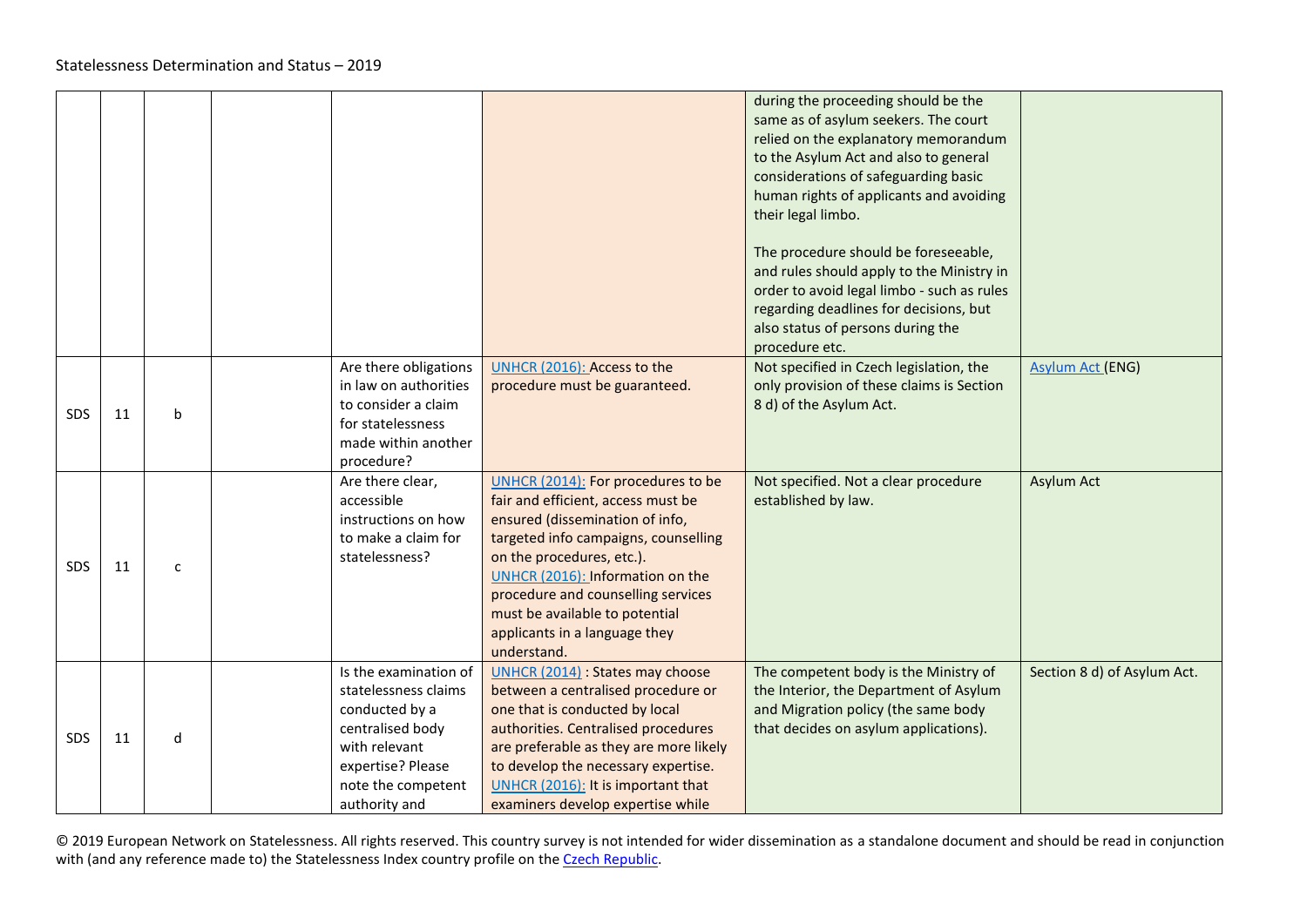<span id="page-15-0"></span>

|            |    |              |                     | evaluate<br>appropriateness to<br>national context.                                                                                                                              | ensuring that the procedures are<br>accessible.                                                                                                                                                                                                                                                                                                                                                                                                                                                                                                                                                                                                                 |                                                                                                                                                                                                                                                                                                                                            |            |
|------------|----|--------------|---------------------|----------------------------------------------------------------------------------------------------------------------------------------------------------------------------------|-----------------------------------------------------------------------------------------------------------------------------------------------------------------------------------------------------------------------------------------------------------------------------------------------------------------------------------------------------------------------------------------------------------------------------------------------------------------------------------------------------------------------------------------------------------------------------------------------------------------------------------------------------------------|--------------------------------------------------------------------------------------------------------------------------------------------------------------------------------------------------------------------------------------------------------------------------------------------------------------------------------------------|------------|
| <b>SDS</b> | 11 | e            |                     | Is there training to<br>inform different<br>government bodies<br>about statelessness?<br>If yes, please provide<br>details (e.g. who<br>provides training to<br>whom/how often?) | <b>UNHCR Executive Committee (2006):</b><br><b>Requests UNHCR to actively</b><br>disseminate information and, where<br>appropriate, train government<br>counterparts on appropriate<br>mechanisms for identifying, recording,<br>and granting a status to stateless<br>persons.                                                                                                                                                                                                                                                                                                                                                                                 | There are currently no trainings of<br>government bodies on the issue. There<br>were only two trainings organised in<br>2016 and 2017 by UNHCR in cooperation<br>with the Czech Ombudsperson Office on<br>statelessness, however these were<br>focused mainly on lawyers providing<br>free legal aid to migrants in the Czech<br>Republic. | OPU        |
| <b>SDS</b> | 11 | $\mathsf{f}$ |                     | Is there cooperation<br>between agencies<br>that may have<br>contact with<br>stateless people to<br>refer cases for status<br>determination?                                     | <b>UNHCR (2016): Cooperation between</b><br>actors working on statelessness and<br>the various government agencies<br>involved in determining statelessness<br>is good practice.                                                                                                                                                                                                                                                                                                                                                                                                                                                                                | <b>UNHCR or Ombudsperson sometimes</b><br>refer cases to OPU. No official<br>cooperation.                                                                                                                                                                                                                                                  | OPU        |
| <b>SDS</b> | 12 | a            | Assessment<br>(AAP) | Who has the burden<br>of proof when<br>determining<br>statelessness (in law<br>and practice)?                                                                                    | UNHCR (2014): The burden of proof is<br>in principle shared (both applicant and<br>examiner must cooperate to obtain<br>evidence and establish the facts).<br>UNHCR (2016): SDPs must take into<br>consideration the difficulties inherent<br>in proving statelessness.<br><b>UNHCR Expert Meeting (2010):</b><br>Individuals must cooperate to<br>establish relevant facts. The burden<br>should shift to the State if an<br>individual can demonstrate they are<br>not a national, on the basis of<br>reasonably available evidence.<br>Hoti v. Croatia ECtHR (2018): State<br>has responsibility to at least share the<br>burden of proof with the applicant | The burden of proof is in principle<br>shared according to the Asylum Act<br>(interpretation by analogy to the<br>refugee determination procedure<br>according to the Asylum Act).                                                                                                                                                         | Asylum Act |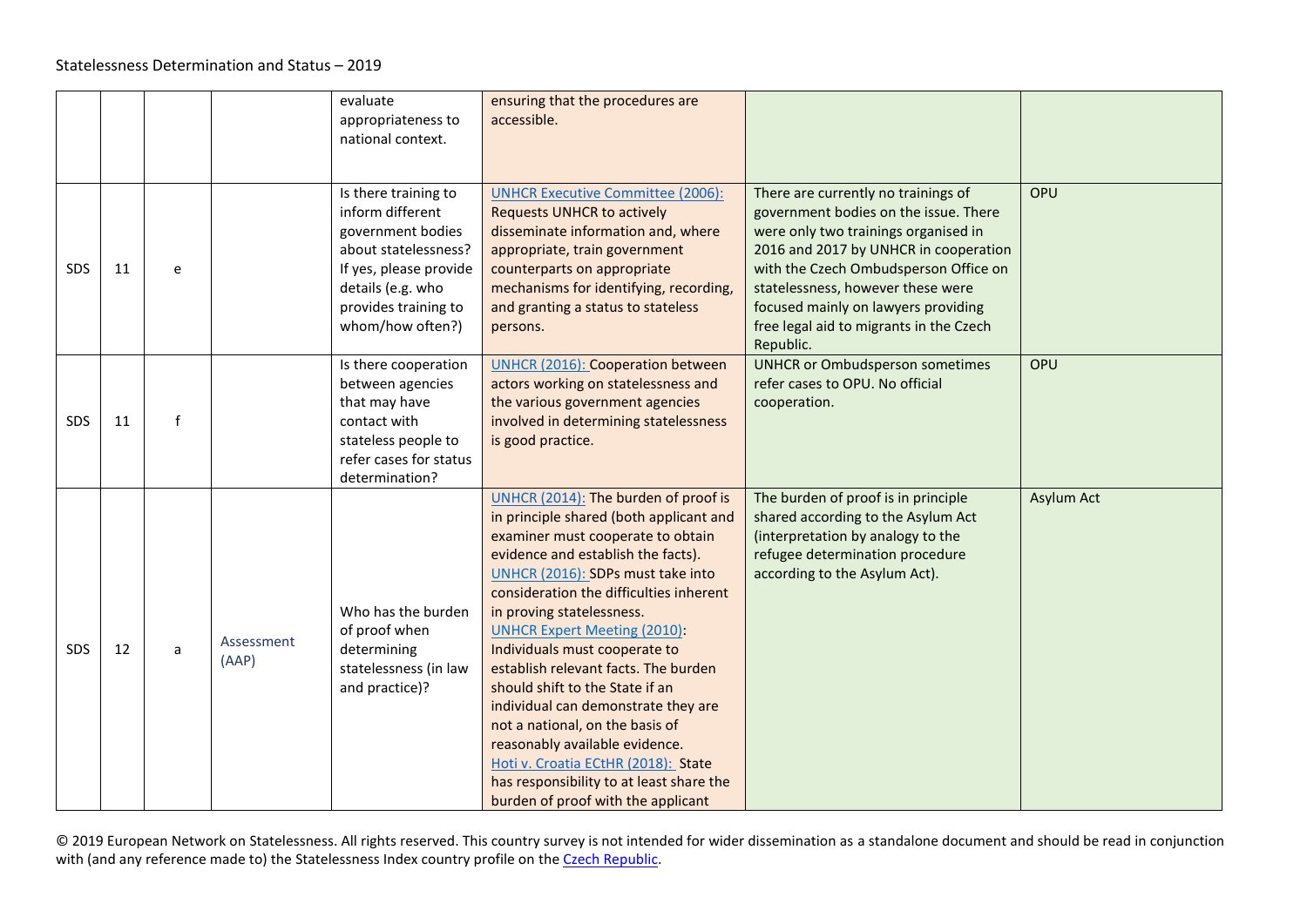<span id="page-16-0"></span>

|            |    |              |                                   |                                                                                                                                                                                               | when establishing the fact of<br>statelessness.                                                                                                                                                                                                                                                                                                                                                                                                                                                                                                                                                                                              |                                                                                                                                                                                                                                               |                                                                                |
|------------|----|--------------|-----------------------------------|-----------------------------------------------------------------------------------------------------------------------------------------------------------------------------------------------|----------------------------------------------------------------------------------------------------------------------------------------------------------------------------------------------------------------------------------------------------------------------------------------------------------------------------------------------------------------------------------------------------------------------------------------------------------------------------------------------------------------------------------------------------------------------------------------------------------------------------------------------|-----------------------------------------------------------------------------------------------------------------------------------------------------------------------------------------------------------------------------------------------|--------------------------------------------------------------------------------|
| <b>SDS</b> | 12 | b            |                                   | What is the standard<br>of proof? Is it the<br>same as in refugee<br>status determination<br>procedures?                                                                                      | UNHCR (2014): States are advised to<br>adopt the same standard of proof as<br>in refugee status determination<br>('reasonable degree').<br>Inter-Parliamentary Union (2018) The<br>standard of proof should be in keeping<br>with the humanitarian objectives of<br>statelessness status determination<br>and the inherent difficulties of proving<br>statelessness in the likely absence of<br>documentary evidence.<br>Hoti v. Croatia ECtHR (2018): If<br>statelessness is a relevant factor in the<br>context of access to human rights, the<br>standard of proof when determining<br>the status of statelessness cannot be<br>too high. | It is not specified. But in principle, it<br>should be analogous to the standard of<br>proof applied in decision-making on<br>asylum applications (by analogy, also in<br>accordance with the Supreme<br>Administrative Court jurisprudence). | <b>Supreme Administrative</b><br>Court (NSS), case no. 4 Azs<br>365/2018 (CZE) |
| SDS.       | 12 | $\mathsf{C}$ |                                   | Is there clear<br>guidance for<br>decision makers on<br>how to determine<br>statelessness<br>(including e.g.<br>sources of evidence<br>and procedures for<br>evidence gathering,<br>$etc.$ )? | <b>ENS (2013): Determining authorities</b><br>can benefit from concrete guidance<br>that sets clear benchmarks and<br>pathways for the establishment of<br>material facts and circumstances.                                                                                                                                                                                                                                                                                                                                                                                                                                                 | The Ministry has only decided on a few<br>cases and there are not yet any clear<br>guidelines.                                                                                                                                                | OPU                                                                            |
| <b>SDS</b> | 13 | a            | Procedural<br>Safeguards<br>(AAP) | Is free legal aid<br>available during the<br>procedure?                                                                                                                                       | <b>UNHCR (2014): Applicants should have</b><br>access to legal counsel; where free<br>legal assistance is available, it should<br>be offered to applicants without<br>financial means.<br>ENS (2013): If state funded legal aid is<br>available, it should be provided to                                                                                                                                                                                                                                                                                                                                                                    | It is not specified in the law. To our<br>knowledge, the only people who have<br>made claims were OPU clients.<br>Therefore, free legal aid has been<br>provided.                                                                             | OPU<br>Section 21 Asylum Act                                                   |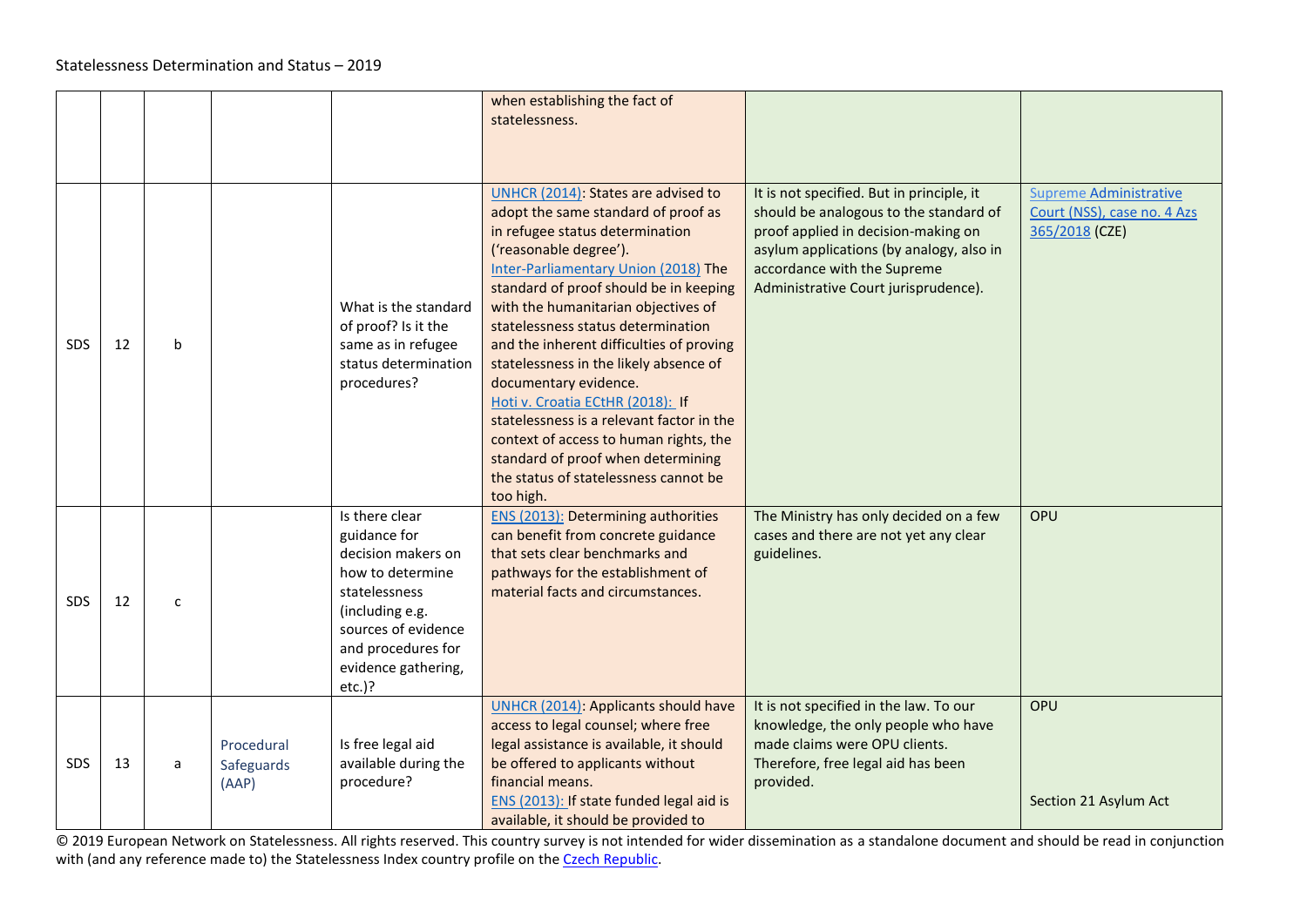<span id="page-17-0"></span>

|            |    |              |                                  |                                                                                                                                                                                 | stateless claimants. If there is no state<br>funded legal aid but asylum claimants<br>can access free legal aid free of<br>charge, the same level of access<br>should be provided to stateless<br>people.                                                                                                                                            | For asylum seekers, free legal aid is<br>guaranteed (by law).                                                                                                                                                                                                                                                                                                                                                                                                                                                                                                                                                                                                                                                                                                                |                                                                                                                                                                                                                            |
|------------|----|--------------|----------------------------------|---------------------------------------------------------------------------------------------------------------------------------------------------------------------------------|------------------------------------------------------------------------------------------------------------------------------------------------------------------------------------------------------------------------------------------------------------------------------------------------------------------------------------------------------|------------------------------------------------------------------------------------------------------------------------------------------------------------------------------------------------------------------------------------------------------------------------------------------------------------------------------------------------------------------------------------------------------------------------------------------------------------------------------------------------------------------------------------------------------------------------------------------------------------------------------------------------------------------------------------------------------------------------------------------------------------------------------|----------------------------------------------------------------------------------------------------------------------------------------------------------------------------------------------------------------------------|
| <b>SDS</b> | 13 | b            |                                  | Is an interview<br>always offered<br>(unless granting<br>without interview)?                                                                                                    | UNHCR (2014): The right to an<br>individual interview [is] essential.                                                                                                                                                                                                                                                                                | Yes. This is not specified by law, but it<br>has been the practice of the Ministry in<br>the claims it has dealt with so far.                                                                                                                                                                                                                                                                                                                                                                                                                                                                                                                                                                                                                                                | OPU                                                                                                                                                                                                                        |
| SDS        | 13 | $\mathsf{C}$ |                                  | Is free interpreting<br>offered for<br>interviews?                                                                                                                              | UNHCR (2014): The right to assistance<br>with interpretation/translation [is]<br>essential.<br>ENS (2013): Assistance should be<br>available for translation and<br>interpretation.                                                                                                                                                                  | No. There has been a case where a free<br>interpreter was not offered.                                                                                                                                                                                                                                                                                                                                                                                                                                                                                                                                                                                                                                                                                                       | OPU                                                                                                                                                                                                                        |
| SDS        | 13 | d            |                                  | Are decisions<br>(refusals and grants)<br>given in writing with<br>reasons?                                                                                                     | <b>UNHCR (2014): States are encouraged</b><br>to incorporate the safeguard that<br>decisions are made in writing with<br>reasons.                                                                                                                                                                                                                    | Yes. By analogy with the Asylum Act and<br>international protection decisions, and<br>according to practice, they are always<br>given in writing.                                                                                                                                                                                                                                                                                                                                                                                                                                                                                                                                                                                                                            | Section 24a (1) of Asylum<br>Act<br>OPU                                                                                                                                                                                    |
| <b>SDS</b> | 14 | a            | <b>Stateless Status</b><br>(AAP) | Does recognition of<br>statelessness result<br>immediately in<br>automatic<br>permission to<br>stay/legal status? If<br>not, please describe<br>any additional<br>requirements. | UNHCR (2014): The status granted to a<br>stateless person in a State Party must<br>reflect international standards.<br>Although the 1954 Convention does<br>not explicitly require States to grant a<br>person determined to be stateless a<br>right of residence, granting such<br>permission would fulfil the object and<br>purpose of the treaty. | No. The decision expressly states that it<br>does not give any legal right to stay.<br>The person is then informed about the<br>only possibility on how to legalise their<br>status. If the person does not have any<br>other legal status, they have to go to the<br>Immigration Police Office, where the<br>Removal Procedure will be started. Then<br>an Administrative expulsion decision is<br>given by the police with the notification<br>that "departure is not possible"<br>according to §179 of the Act on<br>Residence of Foreigners. The person can<br>then apply for a "Tolerated Stay Visa",<br>granted by the Ministry. However, this<br>possibility is not available to persons<br>who have had a criminal expulsion<br>ordered by the criminal court before | Act on Residence of Foreign<br><b>Nationals in the Czech</b><br>Republic no. 326/1999 Sb.<br>(CZ) "Immigration Act"<br>Act on Residence of Foreign<br><b>Nationals in the Czech</b><br>Republic (ENG) "Immigration<br>Act" |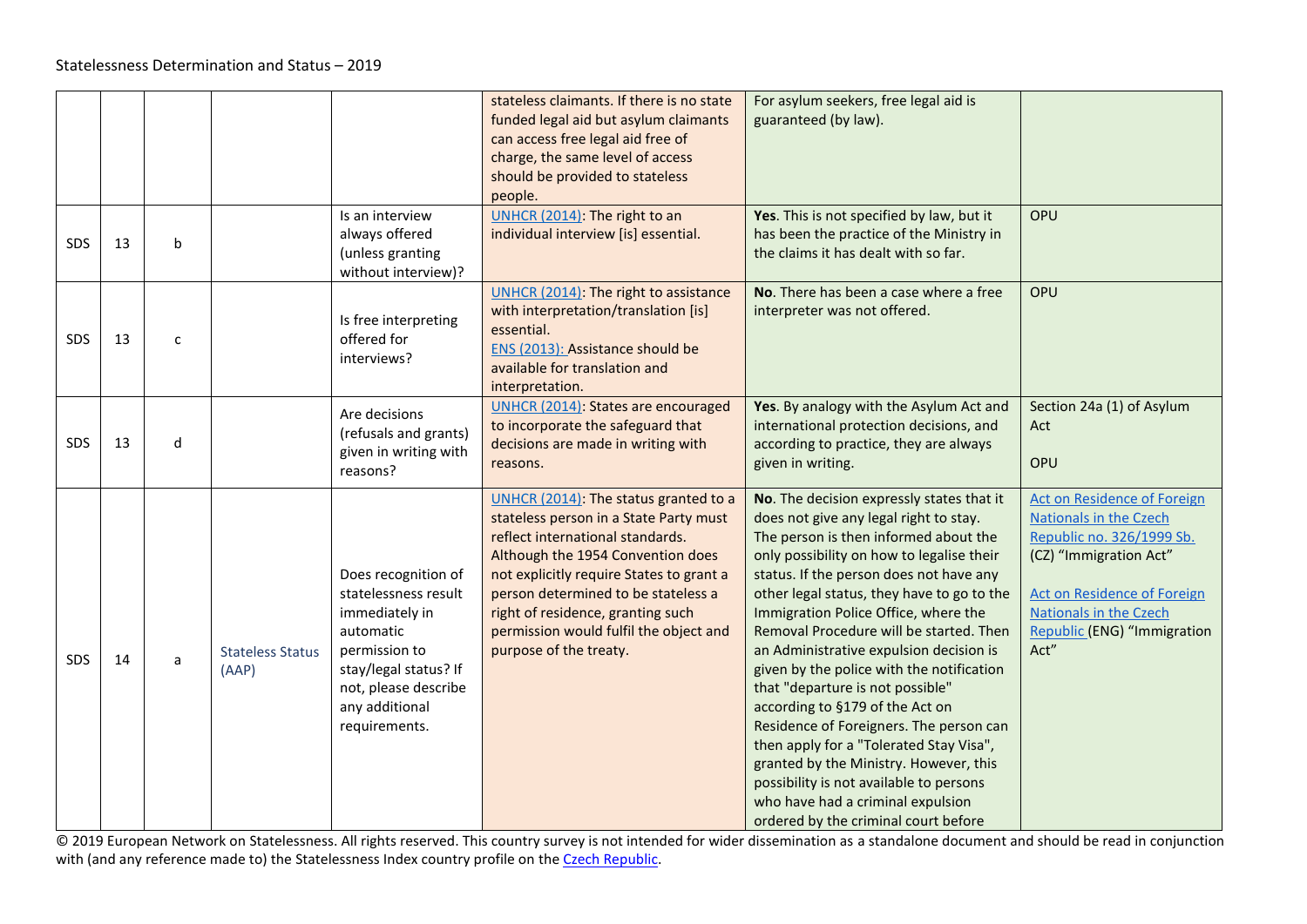|            |    |              |                                                                                                                                                                                          |                                                                                                                                                                                                                                                                          | (which is sometimes the case for not<br>complying with the previous removal<br>order).                                                                                                                                                                                                                                                                                                                                                                                                                                                                                                                                                                                                                                                                                                                                                                                                                                                                                                                                                                                           |                                                                                                                                          |
|------------|----|--------------|------------------------------------------------------------------------------------------------------------------------------------------------------------------------------------------|--------------------------------------------------------------------------------------------------------------------------------------------------------------------------------------------------------------------------------------------------------------------------|----------------------------------------------------------------------------------------------------------------------------------------------------------------------------------------------------------------------------------------------------------------------------------------------------------------------------------------------------------------------------------------------------------------------------------------------------------------------------------------------------------------------------------------------------------------------------------------------------------------------------------------------------------------------------------------------------------------------------------------------------------------------------------------------------------------------------------------------------------------------------------------------------------------------------------------------------------------------------------------------------------------------------------------------------------------------------------|------------------------------------------------------------------------------------------------------------------------------------------|
| SDS        | 14 | b            | How long is initial<br>status granted for<br>and is it renewable?                                                                                                                        | UNHCR (2014): It is recommended<br>that States grant recognised stateless<br>people a residence permit valid for at<br>least two years, although longer<br>permits, such as five years, are<br>preferable in the interests of stability.<br>Permits should be renewable. | The Tolerated Stay Visa is granted for<br>one year and is renewable after one<br>year for a long term stay for the purpose<br>of tolerated stay on the territory (2<br>years renewable). After 5 years in total,<br>the person can ask for permanent<br>residence.                                                                                                                                                                                                                                                                                                                                                                                                                                                                                                                                                                                                                                                                                                                                                                                                               | Section 33(3) of Immigration<br>Act.<br>Section 43 of Immigration<br>Act.<br>Section 68.2b) of<br>Immigration Act.                       |
| <b>SDS</b> | 14 | $\mathsf{C}$ | What other rights<br>are granted to<br>recognised stateless<br>people (e.g. travel<br>document, work,<br>healthcare, social<br>security, education,<br>housing, family<br>reunion etc.)? | <b>UN Convention Relating to the Status</b><br>of Stateless Persons, 1954<br>UNHCR (2014): The status granted to a<br>stateless person in a State Party must<br>reflect international standards.                                                                         | Tolerated Stay Visa: a person can apply<br>in order to be part of public health<br>insurance after at least one year stay on<br>the Visa, when it is renewed in the form<br>of a long-term tolerated stay (but even<br>then public health insurance is not<br>automatic, but only accorded in<br>humanitarian cases and it is based on<br>discretion of the Ministry of Interior), a<br>special request has to be made to obtain<br>a work permit (it is also not automatic<br>that the person will succeed with the<br>request, it is subject to criteria set out in<br>the Employment Act). Along with the<br>visa application, the person can ask for<br>"an identity document for travelling"<br>which is not a passport but is accepted<br>as an identity travel document by the<br>Czech Immigration Police and some<br>other countries. However, travelling<br>abroad is further complicated for the<br>stateless holders of Tolerated Stay Visa,<br>even if the identity document for<br>travelling would be accepted by the<br>country they travel to, because the Visa | Section 48, 50(3), 113 and<br>114 of Immigration Act<br>Section 97 of Czech<br>Employment Act no.<br>435/2004 (regarding work<br>permit) |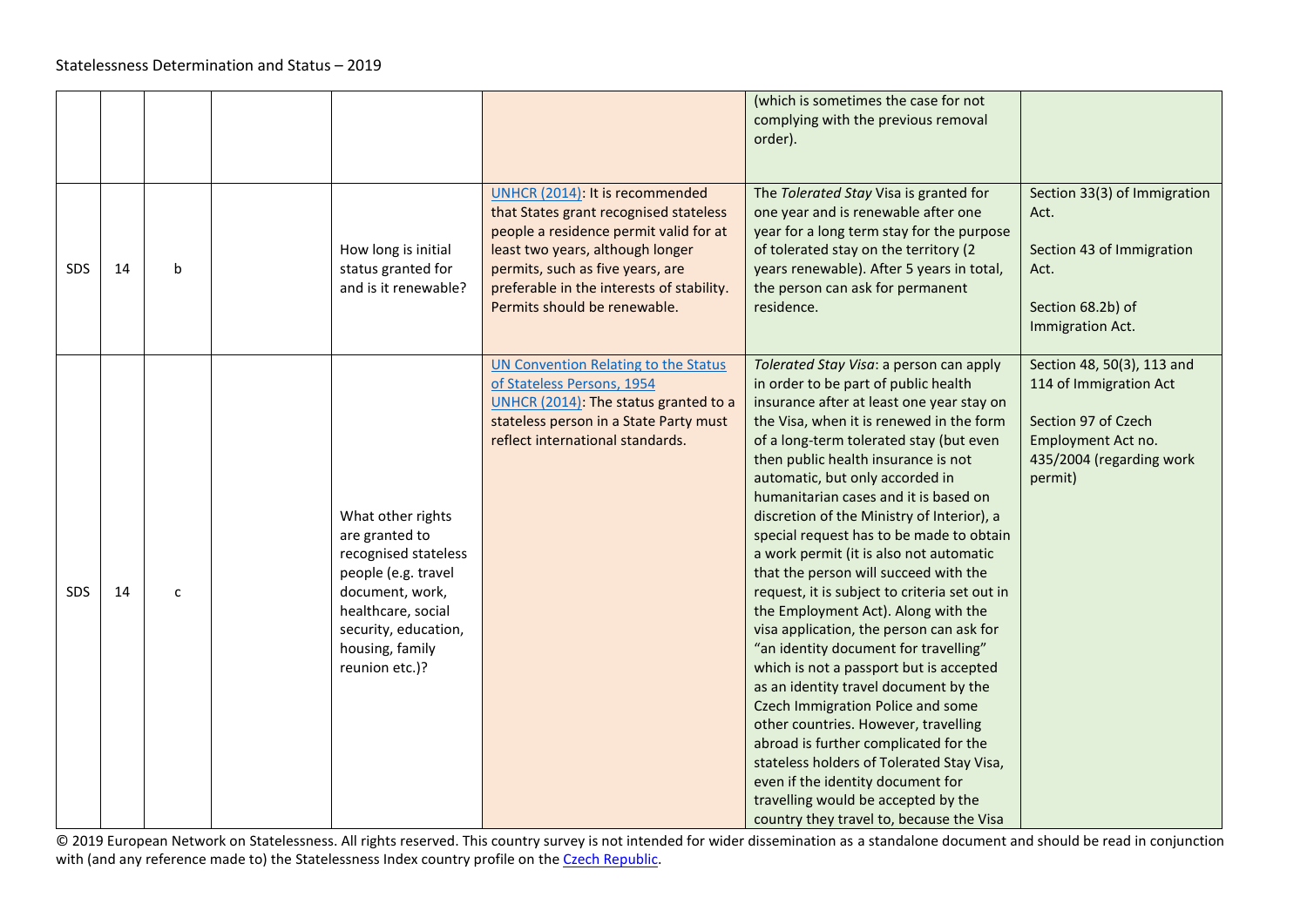<span id="page-19-0"></span>

|     |    |   |                                          |                                                                                                                                                                                                                                                                                                                                                                                                           |                                                                                                                                                                                                                                                                                                                                                                                                                                                                                                                                                                                                                                   | expires once the person leaves the<br>territory of the Czech Republic (which<br>effectively means the stateless person<br>could not come back once leaving the<br>country). For permanent residents, the<br>Czech Republic will issue a foreigner's<br>passport, which is a regular travel<br>document.                                                                                                                                                                                                                                                                                                                                                                                                                                                                                                                                                                                                                                                                                                                                                          |                                                                               |
|-----|----|---|------------------------------------------|-----------------------------------------------------------------------------------------------------------------------------------------------------------------------------------------------------------------------------------------------------------------------------------------------------------------------------------------------------------------------------------------------------------|-----------------------------------------------------------------------------------------------------------------------------------------------------------------------------------------------------------------------------------------------------------------------------------------------------------------------------------------------------------------------------------------------------------------------------------------------------------------------------------------------------------------------------------------------------------------------------------------------------------------------------------|------------------------------------------------------------------------------------------------------------------------------------------------------------------------------------------------------------------------------------------------------------------------------------------------------------------------------------------------------------------------------------------------------------------------------------------------------------------------------------------------------------------------------------------------------------------------------------------------------------------------------------------------------------------------------------------------------------------------------------------------------------------------------------------------------------------------------------------------------------------------------------------------------------------------------------------------------------------------------------------------------------------------------------------------------------------|-------------------------------------------------------------------------------|
| SDS | 15 | a | <b>Access to</b><br>nationality<br>(AAP) | In what timeframe<br>do stateless people<br>acquire the right to<br>apply for<br>naturalisation and<br>how does this<br>compare to others<br>with a foreign<br>nationality? Please<br>describe the<br>procedure and note<br>whether this is<br>facilitated for<br>stateless people (e.g.<br>exemption from<br>citizenship/language<br>tests, fee waiver).<br><b>[Section complete,</b><br>proceed to DET] | UN Convention Relating to the Status<br>of Stateless Persons, 1954: Article 32<br>UNHCR (2016): It is recommended<br>that States Parties facilitate, as far as<br>possible, the naturalisation of<br>stateless persons.<br><b>Council of Europe Committee of</b><br>Ministers (1999): Each State should<br>facilitate the acquisition of its<br>nationality by stateless persons<br>lawfully and habitually resident on its<br>territory.<br>ENS (2013): The main benchmark is if<br>there is any preferential treatment for<br>stateless people compared to the<br>general rules applied to those with a<br>foreign nationality. | Generally, it is possible to apply for<br>naturalisation only after five years of<br>permanent residence (which can be<br>gained after 5 years of stay based on<br>visas and long-term stay).<br>Other conditions:<br>knowledge of Czech language<br>(exemptions for people under 15<br>and over 65, mentally disabled, or if<br>they have studied in Czech for at<br>least 3 years)<br>citizenship test (Czech constitution,<br>history, geography, with the same<br>exceptions as above)<br>proof of revenue for the last 3 years<br>the applicant must not be a burden<br>for the social security system<br>no criminal record<br>If the stateless person holds a<br>permanent residence permit, the special<br>provision says that the requirement of<br>five years of permanent residence can<br>be lifted (at the discretion of the<br>Ministry). Facilitation of naturalisation is<br>also provided by the possibility to lift the<br>condition that the person applying for<br>naturalisation must not be a burden on<br>the social security system. Two | Section 14 Act on Citizenship<br>(ENG)<br>Section 15 of Act on<br>Citizenship |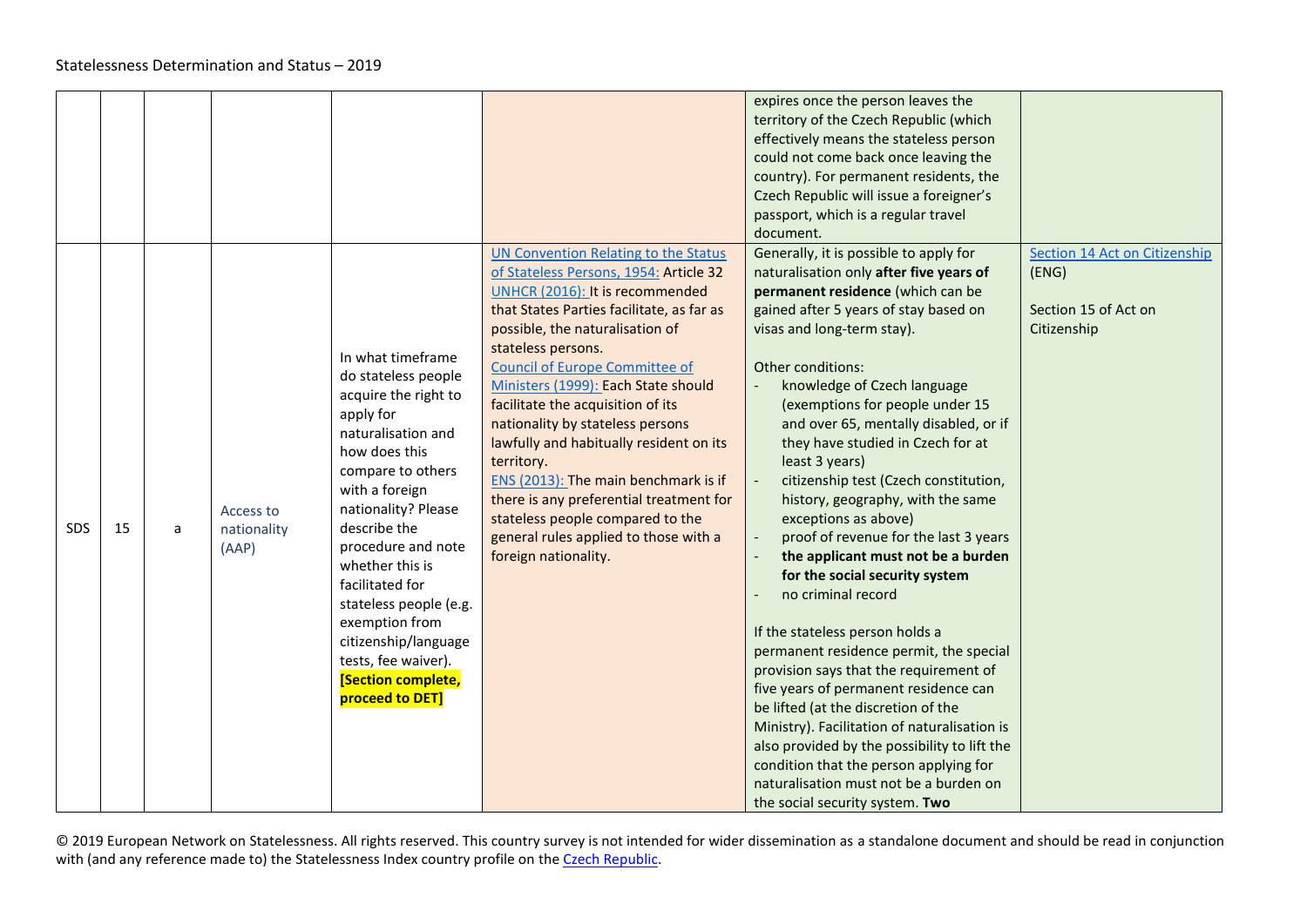|  |  | conditions can therefore be lifted for<br>stateless persons to facilitate their<br>naturalisation (both also apply to<br>refugees).                                                                                                                                                                                                                                                            |                                                                                                                                           |
|--|--|------------------------------------------------------------------------------------------------------------------------------------------------------------------------------------------------------------------------------------------------------------------------------------------------------------------------------------------------------------------------------------------------|-------------------------------------------------------------------------------------------------------------------------------------------|
|  |  | The application itself is free. In case of a<br>positive answer a fee must be paid:<br>2000 CZK for adults and 500 CZK for<br>minors and refugees. Upon discretion of<br>the Ministry, the fee can be reduced to<br>500 CZK in exceptional cases and to 100<br>CZK for minors and refugees. No<br>mention of stateless persons but they<br>can fall into the category of exceptional<br>cases. | Act no. 634/2004 on<br>administrative fees, "Zákon<br>č. 634/2004 Sb., o správních<br>poplatcích, ve znění<br>pozdějších předpisů", (CZE) |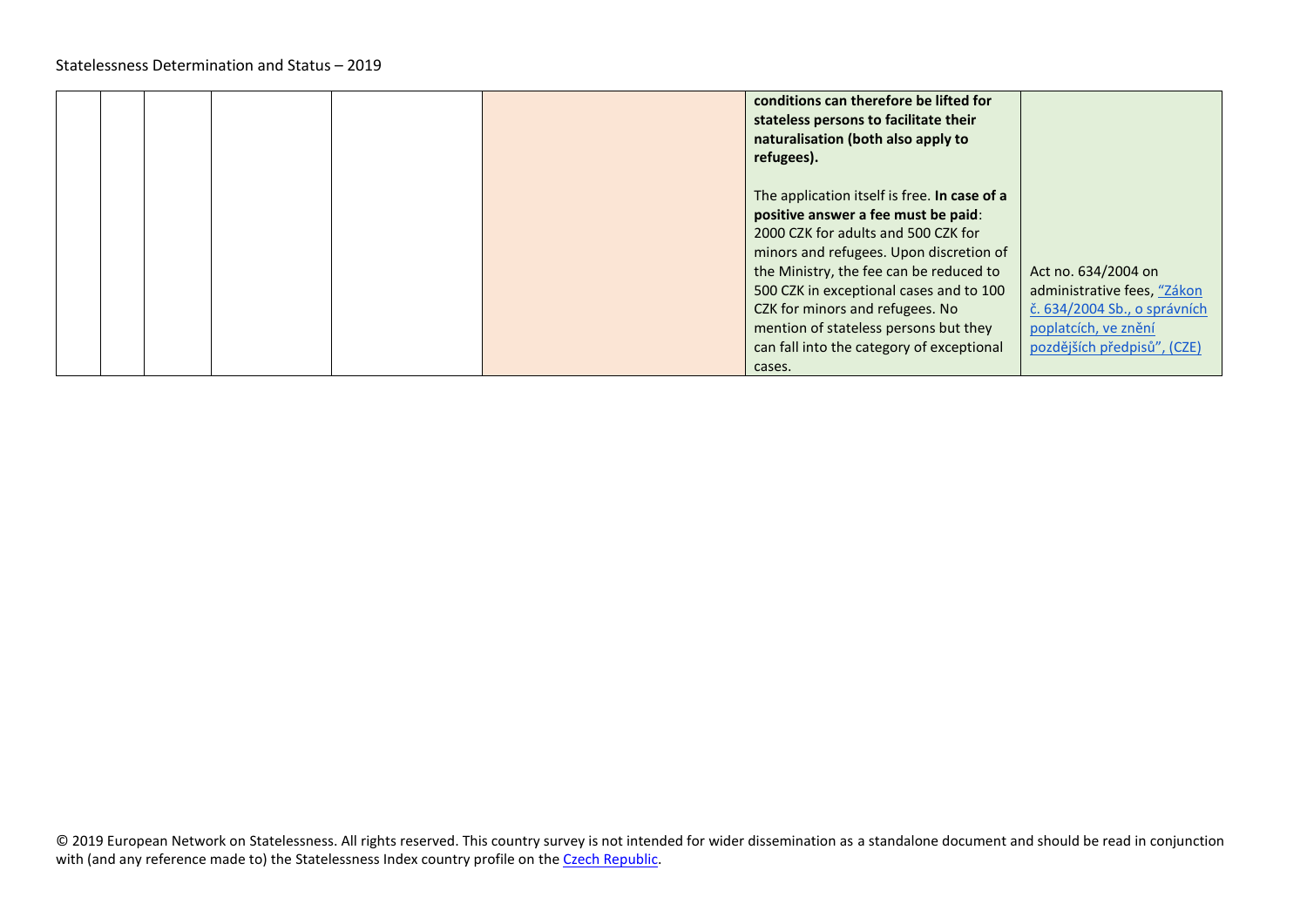### <span id="page-21-0"></span>Detention – 2019 **Detention**

<span id="page-21-1"></span>

| Cat        | Q            | Sub | <b>Subtheme</b>        | Question                                                                                                                                                                        | <b>International Norms &amp; Good Practice</b>                                                                                                                                                                                                                                                                                                                                                                                                                                  | <b>Answer</b>                                                                                                                                                                                                                                                                                                                                                                                                                                                                                                                                                                                               | <b>Source</b>                                                                                                                                                                               |
|------------|--------------|-----|------------------------|---------------------------------------------------------------------------------------------------------------------------------------------------------------------------------|---------------------------------------------------------------------------------------------------------------------------------------------------------------------------------------------------------------------------------------------------------------------------------------------------------------------------------------------------------------------------------------------------------------------------------------------------------------------------------|-------------------------------------------------------------------------------------------------------------------------------------------------------------------------------------------------------------------------------------------------------------------------------------------------------------------------------------------------------------------------------------------------------------------------------------------------------------------------------------------------------------------------------------------------------------------------------------------------------------|---------------------------------------------------------------------------------------------------------------------------------------------------------------------------------------------|
| <b>DET</b> | $\mathbf{1}$ | a   | Detention<br>screening | Are immigration<br>detention powers<br>provided for in law?<br>Please provide the<br>legal source(s).                                                                           | <b>ICCPR</b> Article 9(1)<br><b>ECHR</b> Article 5 (1)                                                                                                                                                                                                                                                                                                                                                                                                                          | Yes. Detention can be decided by the<br>Immigration Police for the purpose of<br>expulsion, or by the Ministry of the<br>Interior (if the person is an asylum-<br>seeker) and there is a risk of non-<br>respect of alternative measures. This<br>risk is justified mainly by violation of<br>provisions of Czech law in the past<br>(violation of immigration law -<br>irregular status, illegal entry, previous<br>non-respect of expulsion decision,<br>previous non-respect of alternative<br>measures, violation of other Czech<br>laws - criminal record, threat to<br>security or public order) etc. | Articles 124 - 129 of Act No.<br>326/1999 Coll. on the stay of<br>foreigners in the territory of the<br>Czech Republic, as amended (the<br>"Immigration Act").<br>Article 46a of Asylum Act |
| <b>DET</b> | 1            | b   |                        | Does domestic law<br>allow immigration<br>detention for<br>purposes other than<br>those listed under<br>ECHR 5(1)(f)?                                                           | <b>ECHR</b> Article 5(1)(f)                                                                                                                                                                                                                                                                                                                                                                                                                                                     | No.                                                                                                                                                                                                                                                                                                                                                                                                                                                                                                                                                                                                         |                                                                                                                                                                                             |
| <b>DET</b> | 1            | c   |                        | Does a proposed<br>country of removal<br>need to be identified<br>before a person is<br>detained for<br>removal? Please<br>describe the<br>situation in law and<br>in practice. | <b>ICCPR Article 7: Repeated attempts to</b><br>expel a person to a country that refuses<br>to admit them could amount to inhuman<br>or degrading treatment.<br>Auad v Bulgaria ECtHR (2011): The only<br>issue is whether the authorities were<br>sufficiently diligent in their efforts to<br>deport the applicant.<br>EU Returns Directive: Any detention shall<br>only be maintained as long as removal<br>arrangements are in progress and<br>executed with due diligence. | No. The only obligation is the<br>existence of a reasonable prospect for<br>removal - the authority has to justify<br>that the removal is in practice<br>possible (this can also be satisfied it<br>there are more possible countries of<br>removal, but at least one of them is<br>reasonably expected to be the one<br>where removal will be successful). In<br>practice, the authorities identify the<br>state where the person will be<br>returned in the decision on detention<br>(although this country can change<br>based on new information that comes                                             | §126 of Immigration Act:<br>purposes of detention<br>Jurisprudence of Supreme<br>Administrative Court, NSS, case<br>no. 1 As 12/2009 - 61 from 15<br><b>April 2009</b><br>OPU casework      |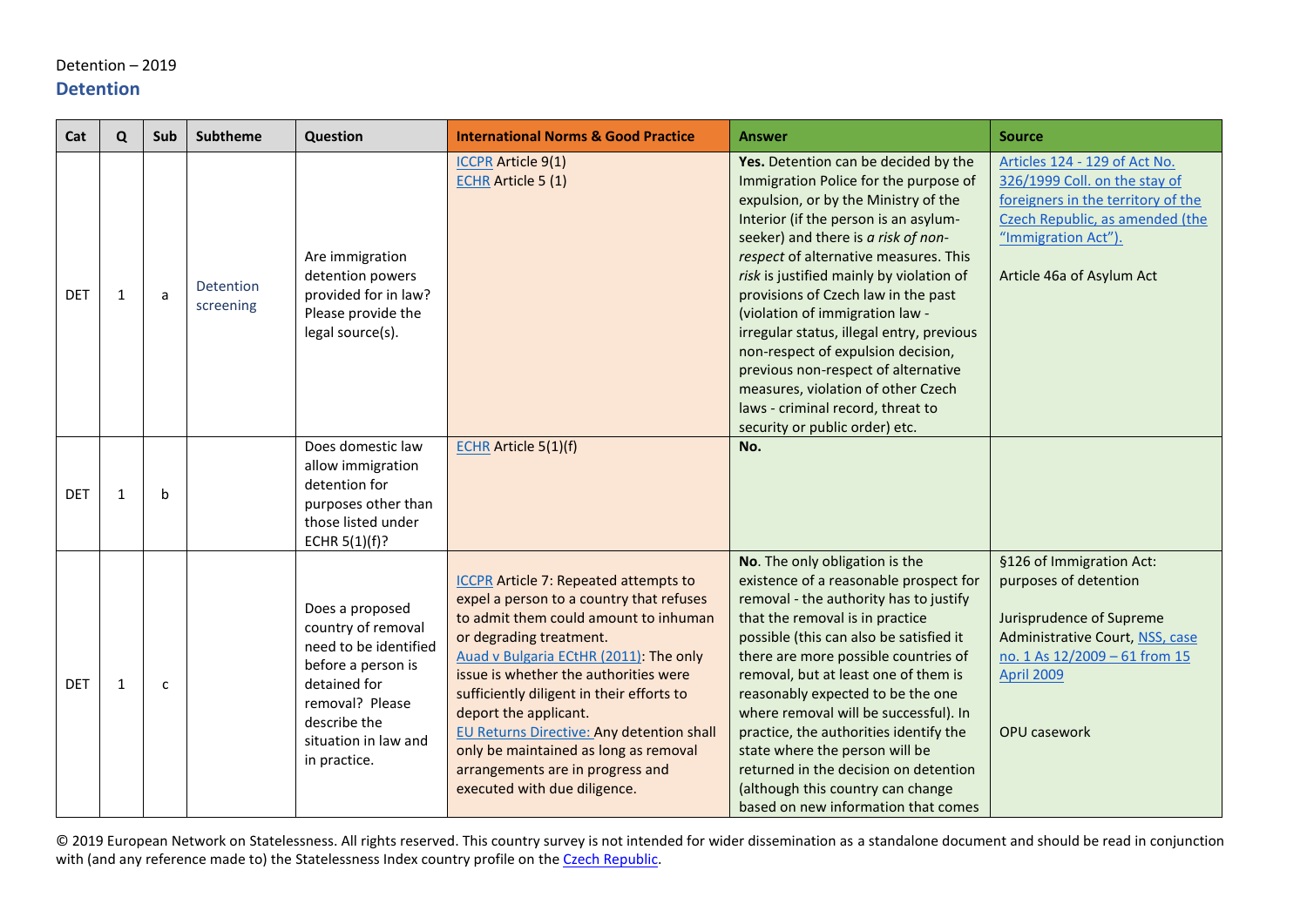|            |              |   |                                                                                                                                                                                                               |                                                                                                                                                                                                                                                                                                                                                                                                                                                                                                                                                                                                                                                                                                                                                     | up during the proceeding, when the<br>person may still be detained).                                                                                                                                                                                                                                                                                                                                                                                                                                                                                                                                                                                                                                                                                                                                                                                                                                                                                                                                                                       |                                                                                                                                                                                                                                                                                                                                                                                                                                                                                                            |
|------------|--------------|---|---------------------------------------------------------------------------------------------------------------------------------------------------------------------------------------------------------------|-----------------------------------------------------------------------------------------------------------------------------------------------------------------------------------------------------------------------------------------------------------------------------------------------------------------------------------------------------------------------------------------------------------------------------------------------------------------------------------------------------------------------------------------------------------------------------------------------------------------------------------------------------------------------------------------------------------------------------------------------------|--------------------------------------------------------------------------------------------------------------------------------------------------------------------------------------------------------------------------------------------------------------------------------------------------------------------------------------------------------------------------------------------------------------------------------------------------------------------------------------------------------------------------------------------------------------------------------------------------------------------------------------------------------------------------------------------------------------------------------------------------------------------------------------------------------------------------------------------------------------------------------------------------------------------------------------------------------------------------------------------------------------------------------------------|------------------------------------------------------------------------------------------------------------------------------------------------------------------------------------------------------------------------------------------------------------------------------------------------------------------------------------------------------------------------------------------------------------------------------------------------------------------------------------------------------------|
| <b>DET</b> | $\mathbf{1}$ | d | Is statelessness<br>juridically relevant in<br>decisions to detain?<br>Please describe how<br>(risk of)<br>statelessness is<br>identified and<br>whether referral to<br>an SDP is possible<br>from detention. | <b>Auad v Bulgaria ECtHR (2011)</b><br>Mikolenko v. Estonia ECtHR (2009):<br>Detention may only be justified as long as<br>deportation proceedings are being<br>conducted with due diligence.<br>UNHCR (2014): Routine detention of<br>individuals seeking protection on the<br>grounds of statelessness is arbitrary.<br>Equal Rights Trust (2012): States must<br>identify stateless persons within their<br>territory or subject to their jurisdiction as<br>a first step towards ensuring the<br>protection of their human rights.<br><b>International Commission of Jurists</b><br>(2014): The detention of stateless<br>persons can never be justified when<br>there is no active or realistic progress<br>towards transfer to another State. | Statelessness can be relevant in an<br>individual case, as an obstacle to<br>removal. Detention is only justifiable<br>where there is a reasonable prospect<br>of removal. Statelessness or<br>impossibility to return a person<br>constitutes an obstacle to removal.<br>Therefore, it can be a relevant<br>argument (in court). The primary<br>focus is nevertheless on the possibility<br>of return, not on statelessness. In<br>practice, it often takes a long time<br>before the impossibility to remove the<br>person because of statelessness is<br>established, while the person is in<br>detention.<br>It is possible to apply for<br>determination of statelessness from<br>detention. The application is made in<br>writing to the Ministry of the Interior<br>with the help of the lawyer present in<br>the detention centre. However, we do<br>not have any practice yet about the<br>legal consequences of this claim (if<br>the procedure is initiated in<br>detention, if it can constitute a reason<br>for release etc.) | §126 of Immigration Act:<br>purposes of detention<br>Returns directive, Article 15.4.<br>When it appears that a<br>reasonable prospect of removal<br>no longer exists for legal or other<br>considerations or the conditions<br>laid down in paragraph 1 no<br>longer exist, detention ceases to<br>be justified and the person<br>concerned shall be released<br>immediately.<br>Jurisprudence of Supreme<br>Administrative Court, NSS, case<br>no. 1 As 12/2009 - 61 from 15<br><b>April 2009</b><br>OPU |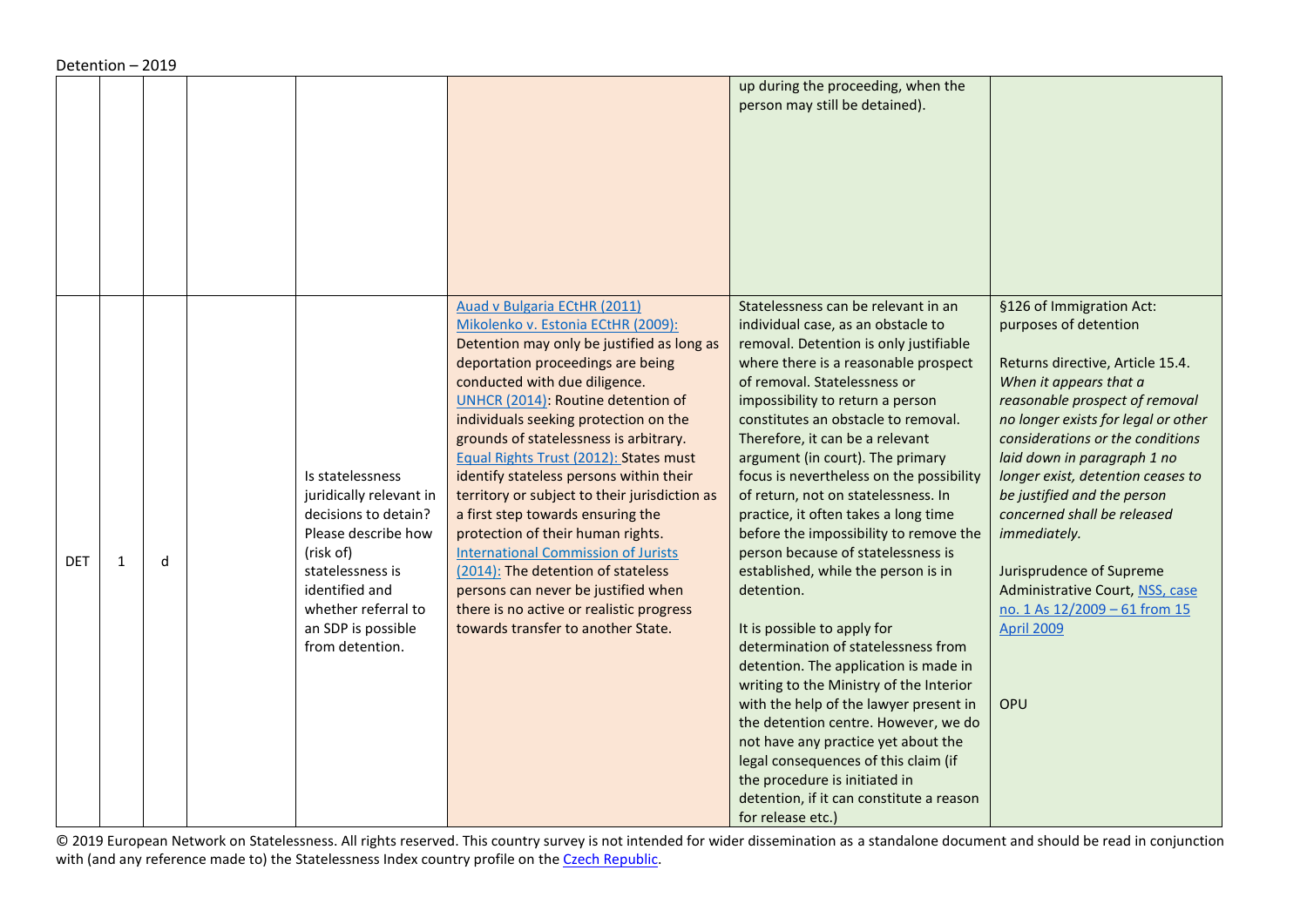Detention – 2019

| DET | $\mathbf{1}$ | e            | Are stateless people  |                                            | Yes. In practice, no assessment of<br>statelessness is done by authorities<br>prior to rendering a detention<br>decision. Therefore, statelessness<br>often comes out later when the | §121 of Immigration Act<br>OPU |
|-----|--------------|--------------|-----------------------|--------------------------------------------|--------------------------------------------------------------------------------------------------------------------------------------------------------------------------------------|--------------------------------|
|     |              |              | detained in practice? |                                            | person is detained. However, even a<br>recognised stateless person can be<br>detained because they can be (in<br>theory) removed according to law.                                   |                                |
|     |              |              |                       | UNHCR (2014): Detention is a measure of    | There is a need to assess whether                                                                                                                                                    | §124 and §124b, §129 of        |
|     |              |              |                       | last resort and can only be justified      | alternatives to detention would be                                                                                                                                                   | <b>Immigration Act</b>         |
|     |              |              |                       | where other less invasive or coercive      | effective in each individual case, but                                                                                                                                               |                                |
|     |              |              |                       | measures have been considered and          | the authorities do not have to exhaust                                                                                                                                               | §46a of Asylum Act             |
|     |              |              |                       | found insufficient.                        | those alternatives prior to detention.                                                                                                                                               |                                |
|     |              |              |                       | <b>EU Returns Directive: Article 15(1)</b> | In practice, the police justify the                                                                                                                                                  |                                |
|     |              |              |                       |                                            | ineffectiveness of alternative                                                                                                                                                       | <b>OPU casework</b>            |
|     |              |              |                       |                                            | measures by the risk of non-respect of                                                                                                                                               |                                |
|     |              |              |                       |                                            | the removal decision (with regard to                                                                                                                                                 |                                |
|     |              |              |                       |                                            | the violation of Czech immigration                                                                                                                                                   |                                |
|     |              |              | Does law (and/or      |                                            | laws in the past, the level of                                                                                                                                                       |                                |
|     |              |              | policy) provide that  |                                            | integration, official address where the                                                                                                                                              |                                |
|     |              |              | immigration           |                                            | person is registered, etc.)                                                                                                                                                          |                                |
|     |              |              | detention should be   |                                            | For asylum-seekers detained for                                                                                                                                                      |                                |
| DET | $\mathbf{1}$ | $\mathsf{f}$ | used only as a last   |                                            | transfer under the Dublin procedure,                                                                                                                                                 | §129 (4) of Immigration Act    |
|     |              |              | resort, after all     |                                            | the detention condition is a risk of                                                                                                                                                 |                                |
|     |              |              | alternatives have     |                                            | absconding. The risk of absconding is                                                                                                                                                |                                |
|     |              |              | been exhausted in     |                                            | justified mainly if the person has                                                                                                                                                   |                                |
|     |              |              | each individual case? |                                            | previously stayed irregularly on the                                                                                                                                                 |                                |
|     |              |              |                       |                                            | territory, has not accepted in the past                                                                                                                                              |                                |
|     |              |              |                       |                                            | the transfer decision or has tried to                                                                                                                                                |                                |
|     |              |              |                       |                                            | abscond, has expressed the intention                                                                                                                                                 |                                |
|     |              |              |                       |                                            | not to leave the country or if this                                                                                                                                                  |                                |
|     |              |              |                       |                                            | intention is obvious from their                                                                                                                                                      |                                |
|     |              |              |                       |                                            | behaviour. Risk of absconding is also                                                                                                                                                |                                |
|     |              |              |                       |                                            | justifiable when the country                                                                                                                                                         |                                |
|     |              |              |                       |                                            | responsible for the applicant is not a                                                                                                                                               |                                |
|     |              |              |                       |                                            | neighbour state and the asylum                                                                                                                                                       |                                |
|     |              |              |                       |                                            | seeker cannot legally travel to that                                                                                                                                                 |                                |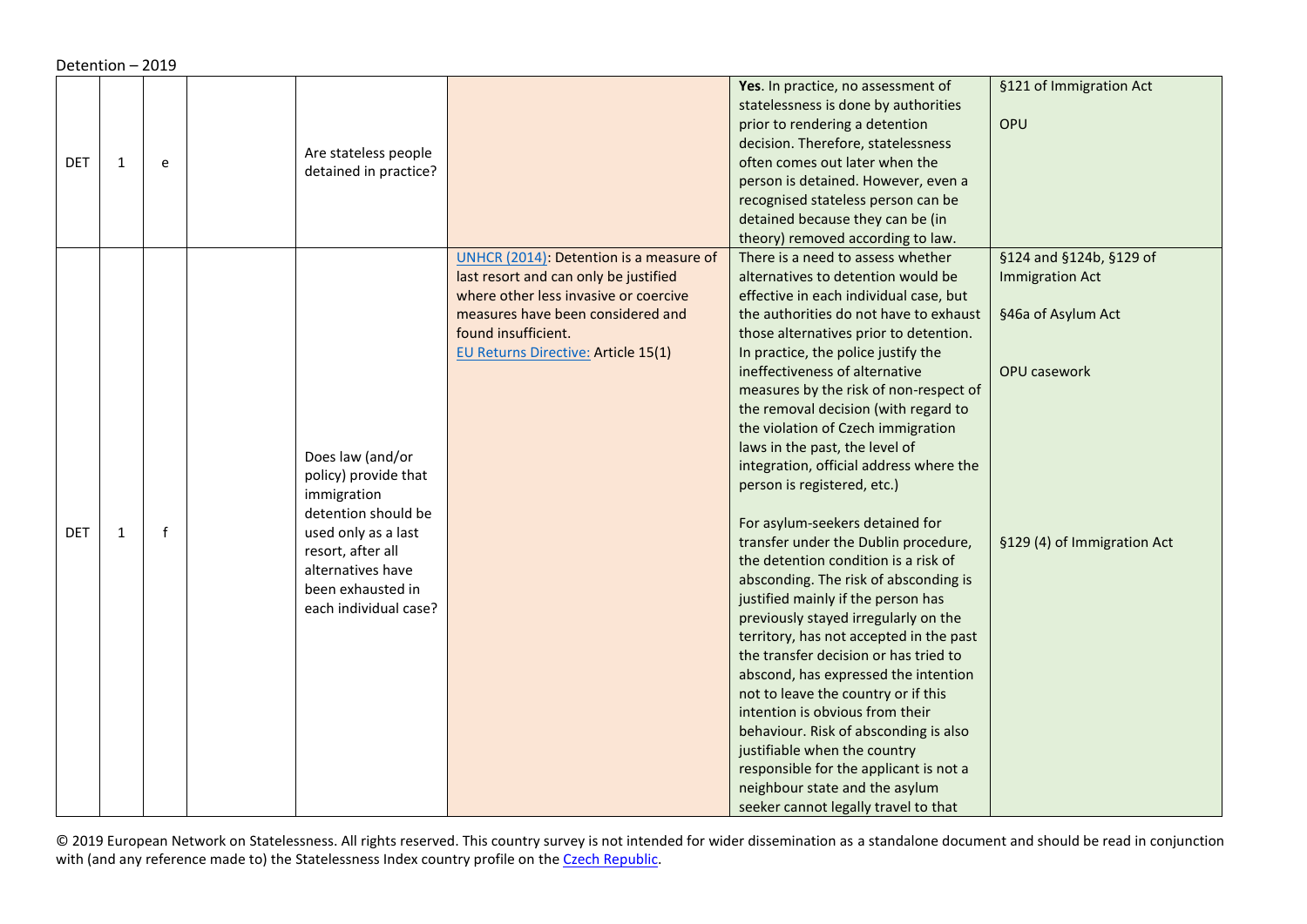| Detention - 2019 |  |
|------------------|--|
|------------------|--|

<span id="page-24-0"></span>

|            |                |   |                                                       |                                                                                                                                                                                                                          |                                                                                                                                                                                                                                                                                                                                                                                                                                                                                                                                                                                   | state or has not given any address of<br>stay on the Czech territory.                                                                                                                                                                                                                                                                                                                                                                                                                                                                                                                                                                                             |                                                                                       |
|------------|----------------|---|-------------------------------------------------------|--------------------------------------------------------------------------------------------------------------------------------------------------------------------------------------------------------------------------|-----------------------------------------------------------------------------------------------------------------------------------------------------------------------------------------------------------------------------------------------------------------------------------------------------------------------------------------------------------------------------------------------------------------------------------------------------------------------------------------------------------------------------------------------------------------------------------|-------------------------------------------------------------------------------------------------------------------------------------------------------------------------------------------------------------------------------------------------------------------------------------------------------------------------------------------------------------------------------------------------------------------------------------------------------------------------------------------------------------------------------------------------------------------------------------------------------------------------------------------------------------------|---------------------------------------------------------------------------------------|
| DET        | 1              | g |                                                       | Are individual<br>vulnerability<br>assessments carried<br>out before a decision<br>to detain (or soon<br>after)? Please note<br>whether<br>statelessness is<br>considered to be a<br>factor increasing<br>vulnerability. | ENS (2015): Arbitrary and<br>disproportionately lengthy detention can<br>ensue when the particular vulnerabilities<br>of stateless people are not addressed.<br>EU Returns Directive: Article 16(3)<br>EU Returns Handbook (2017): Attention<br>should be paid to the specific situation of<br>stateless persons.<br>Council of the European Union (2013):<br>European entities should assess the<br>situation of LGBTI persons in detention.                                                                                                                                     | Vulnerability is assessed only in the<br>context of detention of asylum<br>seekers by the Ministry of the<br>Interior. In the context of immigration<br>detention, which is decided by the<br>Immigration Police, the law does not<br>provide for any relevance of individual<br>vulnerability for the decision-making<br>on detention and in practice no<br>vulnerability assessment is carried<br>out. Statelessness is not considered to<br>be a vulnerability factor - neither in<br>the context of immigration detention,<br>nor for the purpose of detention of<br>asylum-seekers. No special treatment<br>for stateless persons is provided for in<br>law. | Section 124 et seq. of the<br><b>Immigration Act</b><br>Section 46a of the Asylum Act |
| <b>DET</b> | $\overline{2}$ | a | <b>Alternatives</b><br>to<br>immigration<br>detention | Are alternatives to<br>detention<br>established in law<br>and considered prior<br>to any decision to<br>detain?                                                                                                          | <b>ICCPR Article 9</b><br>FKAG v Australia HRC (2013): Any<br>decision relating to detention must<br>consider less invasive means of achieving<br>the same ends.<br>UN General Assembly (2009): Calls upon<br>all States to adopt alternative measures<br>to detention.<br>UNHCR (2014): Detention can only be<br>justified where other less invasive or<br>coercive measures have been considered<br>and found insufficient.<br>Human Rights Council (2012): The<br>obligation to always consider alternatives<br>before resorting to detention should be<br>established by law. | Yes. Authorities have to consider all<br>alternatives to detention in each<br>individual case prior to rendering a<br>decision to detain. Alternatives vary<br>for persons detained for removal (or<br>Dublin transfer) and for detained<br>asylum-seekers.<br>For people subject to removal or<br>transfer (according to §123b of<br><b>Immigration Act):</b><br>selection of the address where<br>the person is required to stay (for<br>check-ups)<br>bail                                                                                                                                                                                                     | Articles 123b-129 of Immigration<br>Act                                               |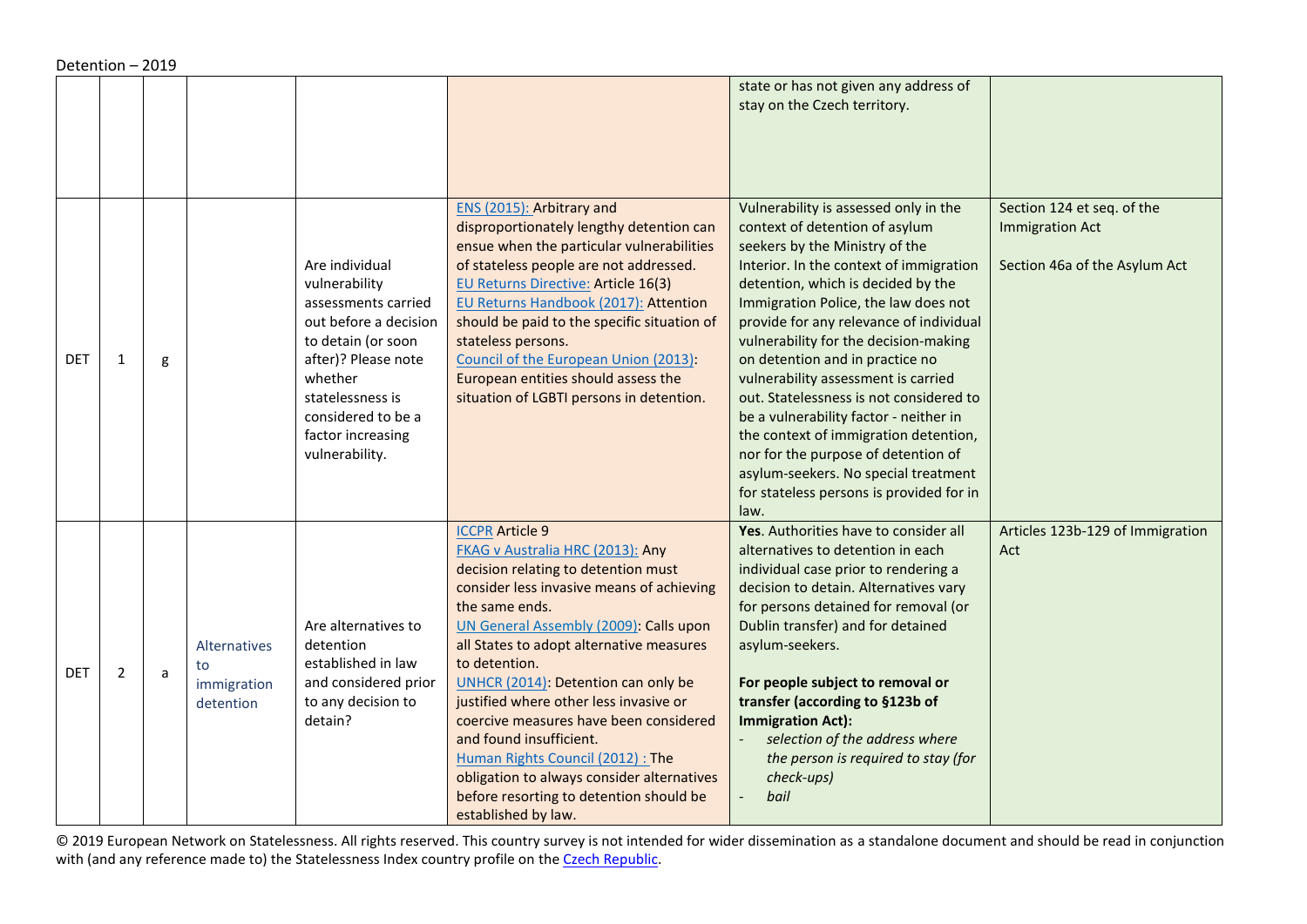<span id="page-25-0"></span>

|            |   |   |                          |                                                                                                                             | EU Returns Directive: Article 15(1)<br>Equal Rights Trust (2012): States have an<br>obligation to consider and apply<br>appropriate and viable alternatives to<br>immigration detention that are less<br>coercive and intrusive.<br><b>International Detention Coalition (2015):</b><br>Immigration detention should be used<br>only as a last resort in exceptional cases                                                        | regular reporting at the<br><b>Immigration Police station</b><br>As of 31 July 2019, with an<br>Immigration Act Amendment, a new<br>alternative measure has been<br>introduced: designation of residence<br>by the police and obligation to be<br>present there for check-ups                                                                |                                                                |
|------------|---|---|--------------------------|-----------------------------------------------------------------------------------------------------------------------------|-----------------------------------------------------------------------------------------------------------------------------------------------------------------------------------------------------------------------------------------------------------------------------------------------------------------------------------------------------------------------------------------------------------------------------------|----------------------------------------------------------------------------------------------------------------------------------------------------------------------------------------------------------------------------------------------------------------------------------------------------------------------------------------------|----------------------------------------------------------------|
|            |   |   |                          |                                                                                                                             | after all other options have been shown<br>to be inadequate in the individual case.                                                                                                                                                                                                                                                                                                                                               | <b>Alternatives for asylum seekers</b><br>according to §47 of Asylum Act:<br>obligation to stay in residential<br>centre for asylum-seekers<br>regular reporting at the Ministry<br>of the Interior office (Asylum<br>Department)                                                                                                            | Articles 46a and 47 of Asylum Act                              |
| <b>DET</b> | 2 | b |                          | Is there evidence<br>that immigration<br>detention is used in<br>practice prior to all<br>alternatives being<br>considered? | As above.                                                                                                                                                                                                                                                                                                                                                                                                                         | Yes. In practice, alternatives are used<br>only in minimum of cases.                                                                                                                                                                                                                                                                         | <b>Czech Ombudsperson Office</b>                               |
| <b>DET</b> | 3 | a | Procedural<br>safeguards | Is there a maximum<br>time period for<br>immigration<br>detention set in law?<br>What is it?                                | UN Human Rights Council (2010) : A<br>maximum period of detention must be<br>established by law and upon expiry the<br>detainee must be automatically released.<br>UNHCR (2012) : To guard against<br>arbitrariness, maximum periods of<br>detention should be set in national law.<br><b>EU Returns Directive: Article 15(5)</b><br>Equal Rights Trust (2012) : Detention<br>should always be for the shortest time<br>possible. | Yes. The maximum time period is 180<br>days. This period can be further<br>prolonged if the person or the country<br>of origin do not cooperate but cannot<br>exceed in total 545 days. For families<br>with children, foreigners under 18<br>years of age and unaccompanied<br>minors it is 90 days. For asylum<br>seekers, it is 120 days. | Article 125 of Immigration Act<br>Article 46a(5) of Asylum Act |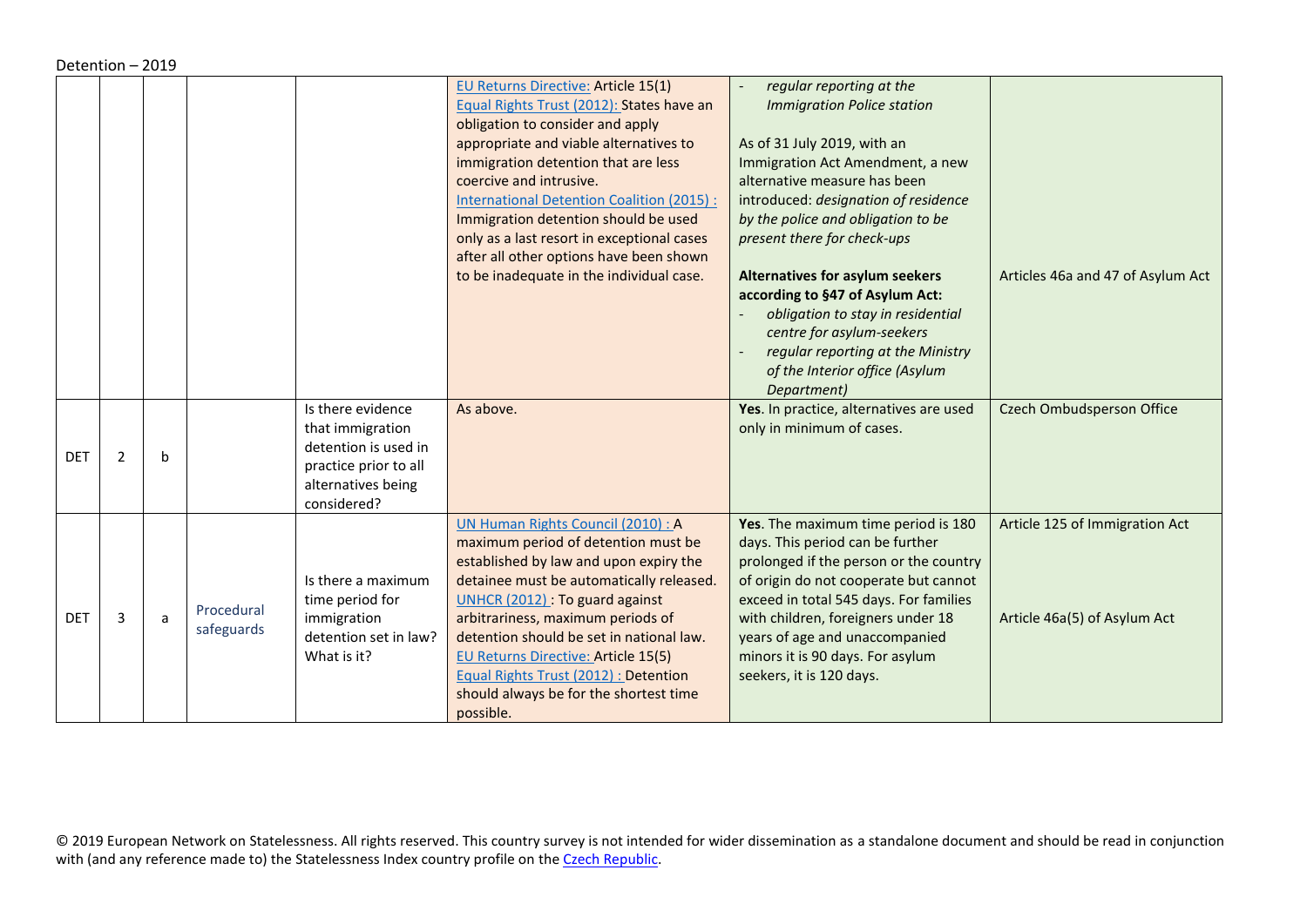|            | Detention - 2019 |              |                                                                                                                                                                               |                                                                                                                                                                                                                                                                                                                                                                                                                                                                                                                                                                                                                                                   |                                                                                                                                                                                                                                                                                                                                                                                                                                                                                                                                               |                                                                                                       |  |  |  |
|------------|------------------|--------------|-------------------------------------------------------------------------------------------------------------------------------------------------------------------------------|---------------------------------------------------------------------------------------------------------------------------------------------------------------------------------------------------------------------------------------------------------------------------------------------------------------------------------------------------------------------------------------------------------------------------------------------------------------------------------------------------------------------------------------------------------------------------------------------------------------------------------------------------|-----------------------------------------------------------------------------------------------------------------------------------------------------------------------------------------------------------------------------------------------------------------------------------------------------------------------------------------------------------------------------------------------------------------------------------------------------------------------------------------------------------------------------------------------|-------------------------------------------------------------------------------------------------------|--|--|--|
| <b>DET</b> | 3                | $\mathbf b$  | Does law/policy<br>provide that<br>individuals must be<br>informed in writing<br>of the reasons for<br>their immigration<br>detention?                                        | <b>UN General Assembly (1988) : Anyone</b><br>who is arrested shall be informed at the<br>time of the reason for his arrest.<br>EU Returns Directive: Detention shall be<br>ordered in writing with reasons being<br>given in fact and in law.<br>Equal Rights Trust (2012) : Stateless<br>detainees shall receive their order of<br>detention in writing and in a language<br>they understand.<br><b>International Commission of Jurists</b><br>(2014): The authorities shall ensure that<br>sufficient information is available to<br>detained persons in a language they<br>understand on the nature of their<br>detention and reasons for it. | Yes. The police must render a decision<br>to detain in 48 hours after arrest. In<br>this decision it must set out the legal<br>basis for detention with reasoning,<br>the initial duration of detention with<br>regard to the steps necessary to<br>conduct the removal.<br>If the person applied for asylum in<br>detention, the ministry has a<br>possibility to render a decision to<br>detain (maximum after 5 days from<br>asylum application). The Ministry<br>must set out the initial duration of<br>detention.                       | Article 124, 124b, 125 of<br><b>Immigration Act</b><br>Article 46a(4), (5), (6), (7) of<br>Asylum Act |  |  |  |
| <b>DET</b> | 3                | $\mathbf{C}$ | Are detainees<br>provided with<br>information on their<br>rights, contact<br>details of legal<br>advice and support<br>providers, and<br>guidance on how to<br>access an SDP? | Equal Rights Trust (2012) : Detaining<br>authorities are urged to provide stateless<br>detainees with a handbook in a language<br>and terms they understand, containing<br>information on all their rights and<br>entitlements, contact details of<br>organisations which are mandated to<br>protect them, NGOs and visiting groups<br>and advice on how to challenge the<br>legality of their detention and their<br>treatment as detainees.                                                                                                                                                                                                     | The police must notify the person<br>about the possibility to request<br>release after 1 month or to appeal<br>immediately to the court against the<br>detention decision. In every<br>detention facility, detainees are<br>provided with information about free<br>legal counselling (contact, schedule).<br>No guidance on the possibility to<br>apply for determination of stateless is<br>provided in practice, neither in<br>immigration detention facilities nor in<br>the detention facility for asylum<br>seekers (Reception Centre). | Article 124(7) of Immigration Act<br>Article 46a (6), (7) of Asylum Act<br>OPU                        |  |  |  |
| <b>DET</b> | 3                | d            | Are there regular<br>periodic reviews of<br>detention before a<br>court or<br>independent body,<br>which can order<br>release?                                                | Kim v Russia ECtHR (2014) : The purpose<br>of Article 5(4) ECHR is to guarantee to<br>persons who are detained the right to<br>judicial supervision of the lawfulness of<br>the measure.<br>Equal Rights Trust (ERT) (2012) : To avoid<br>arbitrariness, detention should be subject<br>to automatic, regular and periodic review<br>throughout the period of detention,                                                                                                                                                                                                                                                                          | There is a possibility to appeal to the<br>court against the detention decision<br>immediately (deadline of 30 days).<br>After the first review is finished, it is<br>possible to appeal 30 days after the<br>publication of the previous negative<br>decision of the court. Often in<br>practice the person has a chance to<br>challenge the detention decision only                                                                                                                                                                         | §172 of Immigration Act.                                                                              |  |  |  |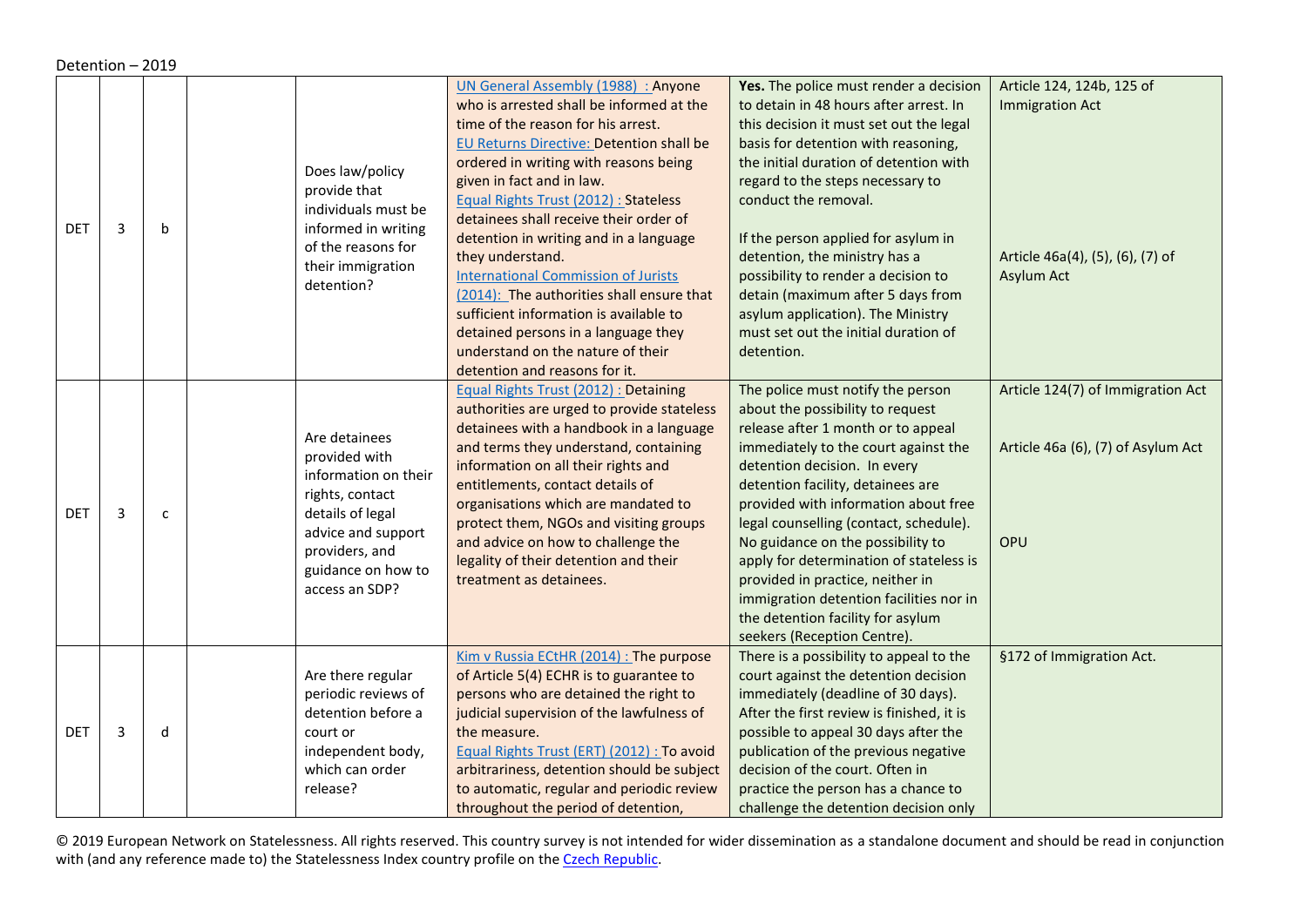|            |   |   |                       | before a judicial body independent of the | once (the court often sends the final    |                                        |
|------------|---|---|-----------------------|-------------------------------------------|------------------------------------------|----------------------------------------|
|            |   |   |                       | detaining authorities.                    | version of the negative decision in 30   |                                        |
|            |   |   |                       |                                           | days (which is the maximum deadline)     |                                        |
|            |   |   |                       |                                           | and an appeal can be done only after     |                                        |
|            |   |   |                       |                                           | that. However, every subsequent          |                                        |
|            |   |   |                       |                                           | decision on prolongation of detention    |                                        |
|            |   |   |                       |                                           | can also be challenged before a court.   |                                        |
|            |   |   |                       |                                           | The review of detention occurs only      |                                        |
|            |   |   |                       |                                           | if the detainee requests one.            |                                        |
|            |   |   |                       | <b>ICCPR</b> Article 9(4)                 | Yes. There is a possibility to appeal to | §172 of Immigration Act.               |
|            |   |   |                       | ECHR: Article 5(4)                        | the court against the detention          |                                        |
|            |   |   |                       | Kim v Russia ECtHR (2014) : The purpose   | decision immediately (deadline of 30     | § 129a of Immigration Act              |
|            |   |   |                       | of Article 5(4) ECHR is to guarantee to   | days for the detainee). In case of a     |                                        |
|            |   |   |                       | persons who are detained the right to     | negative decision, it is possible to     | §46a (7) of Asylum Act                 |
|            |   |   |                       | judicial supervision of the lawfulness of | lodge a complaint to the Supreme         |                                        |
|            |   |   |                       | the measure.                              | Administrative Court (deadline of 14     |                                        |
|            |   |   |                       | Alimuradov v. Russia ECtHR (2019): The    | days after the publication of the        |                                        |
|            |   |   |                       | individual must have at their disposal a  | judgement). However, in case of a        |                                        |
|            |   |   |                       | procedure for judicial review of the      | negative decision, the court often       |                                        |
|            |   |   |                       | lawfulness of detention capable of        | publishes the judgement in writing on    |                                        |
|            |   |   | What remedies are     | leading to release.                       | the last day of its deadline (30 days)   |                                        |
|            |   |   | available to          |                                           | an only after that is it possible to     |                                        |
|            |   |   | challenge detention?  |                                           | lodge a complaint. In case of a          |                                        |
| <b>DET</b> | 3 | e | Please any obstacles  |                                           | positive decision, the writing is        |                                        |
|            |   |   | to accessing          |                                           | immediate, and the person should be      |                                        |
|            |   |   | effective remedies in |                                           | released without delay.                  |                                        |
|            |   |   | practice.             |                                           |                                          |                                        |
|            |   |   |                       |                                           | Apart from the appeal to the court       |                                        |
|            |   |   |                       |                                           | against the detention decision, there    | Act no. 82/1998 coll., on State        |
|            |   |   |                       |                                           | is also a possibility to request release | <b>Liability caused by exercise of</b> |
|            |   |   |                       |                                           | by the authority that decided to         | public authority by decision or        |
|            |   |   |                       |                                           | detain (the Immigration Police or the    | by wrong administrative action         |
|            |   |   |                       |                                           | Ministry of the Interior), every month.  | "Zákon o odpovědnosti za škodu         |
|            |   |   |                       |                                           | The request for release is admissible    | způsobenou při výkonu veřejné          |
|            |   |   |                       |                                           | 30 days after the final (negative)       | moci rozhodnutím nebo                  |
|            |   |   |                       |                                           | decision of the court. If unlawful       | nesprávným úředním postupem",          |
|            |   |   |                       |                                           | detention is found by the court, there   | (CZE)                                  |
|            |   |   |                       |                                           | is a possibility to ask for damages.     |                                        |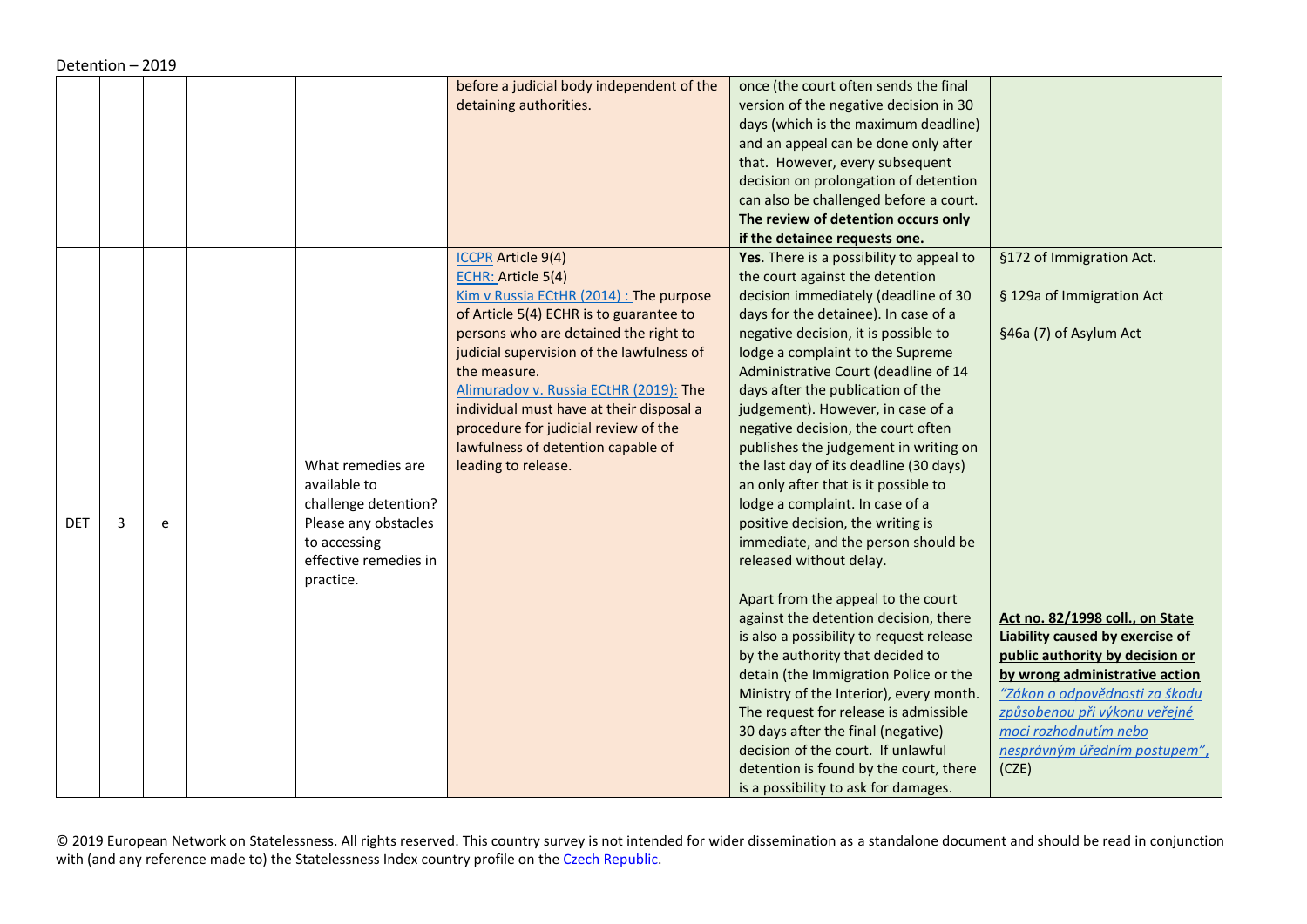<span id="page-28-0"></span>

|            | Detention - 2019 |             |                                  |                                                                                                                                                                                         |                                                                                                                                                                                                                                                                                                                                                                                                                                                                                                                                 |                                                                                                                                                                                                                                                                                                                                                                                                                             |                                                                    |  |  |
|------------|------------------|-------------|----------------------------------|-----------------------------------------------------------------------------------------------------------------------------------------------------------------------------------------|---------------------------------------------------------------------------------------------------------------------------------------------------------------------------------------------------------------------------------------------------------------------------------------------------------------------------------------------------------------------------------------------------------------------------------------------------------------------------------------------------------------------------------|-----------------------------------------------------------------------------------------------------------------------------------------------------------------------------------------------------------------------------------------------------------------------------------------------------------------------------------------------------------------------------------------------------------------------------|--------------------------------------------------------------------|--|--|
| <b>DET</b> | 3                | $\mathbf f$ |                                  | Are there guidelines<br>in place governing<br>the process of re-<br>documentation and<br>ascertaining<br>entitlement to<br>nationality for the<br>purpose of removal?                   | Equal Rights Trust (2012) : The inability of<br>a stateless person to cooperate with<br>removal proceedings should not be<br>treated as non-cooperation.<br>ENS (2015) : The detaining state should<br>have rules in place that govern the<br>process of re-documentation and/or<br>ascertaining entitlement to nationality.                                                                                                                                                                                                    | Not known. These steps are<br>undertaken by the Immigration Police<br>within the implementation of the<br>return decision (forced return), it<br>communicates with the respective<br>countries of origin and asks them to<br>issue travel documents to the person,<br>so that they can be returned.<br>However, there is no publicly<br>available information on specific rules<br>that govern this activity of the police. | OPU                                                                |  |  |
| <b>DET</b> | 3                | g           |                                  | Is free legal aid<br>available to<br>challenge detention?<br>Please describe any<br>barriers to accessing<br>legal aid in practice.                                                     | UNHCR (2014): Judicial oversight of<br>detention is always necessary and<br>detained individuals need to have access<br>to legal representation, including free<br>counselling for those without means.<br><b>EU Returns Directive: Article 13(3)</b>                                                                                                                                                                                                                                                                           | Yes. Free legal aid is provided<br>regularly (weekly) in every detention<br>facility. The detained person is<br>notified upon arrival about the<br>schedule of the legal service. They can<br>opt for representation by an NGO<br>working with migrants or the court<br>can appoint an attorney in law that is<br>free of charge for the detainee.                                                                          | <b>AMIF Project - OPU</b>                                          |  |  |
| <b>DET</b> | $\overline{4}$   | a           | <b>Protections</b><br>on release | Are people released<br>from detention<br>issued with<br>identification<br>documents<br>(including<br>confirmation of their<br>stateless status) and<br>protected from re-<br>detention? | <b>UN Convention Relating to the Status of</b><br>Stateless Persons, 1954: Article 27<br>UNHCR (2014) : Being undocumented<br>cannot be used as a general justification<br>for detention.<br>ENS (2015) : State parties to the 1954<br>Convention have an obligation to provide<br>stay rights to stateless people who have<br>been released from detention.<br>Equal Rights Trust (2012): Released<br>stateless detainees should be provided<br>with appropriate documentation and stay<br>rights suitable to their situation. | No.                                                                                                                                                                                                                                                                                                                                                                                                                         | OPU                                                                |  |  |
| <b>DET</b> | $\overline{4}$   | $\mathsf b$ |                                  | If the purpose of<br>detention cannot be<br>fulfilled and the<br>person is released,<br>what legal status and                                                                           | Saïd Shamilovich Kadzoev v Direktsia<br>Migratsia' pri Ministerstvo na vatreshnite<br>raboti ECJ (2009): After the maximum<br>period of detention has expired, the<br>person must be released immediately. A<br>lack of valid documentation or inability to                                                                                                                                                                                                                                                                     | In principle no legal status is granted<br>on release, the person is given a one-<br>month departure order visa, in<br>practice for 30 days even if the person<br>does not hold any travel document.<br>However, this is not a long-term                                                                                                                                                                                    | Practice of the Immigration Police<br>- no legal provision.<br>OPU |  |  |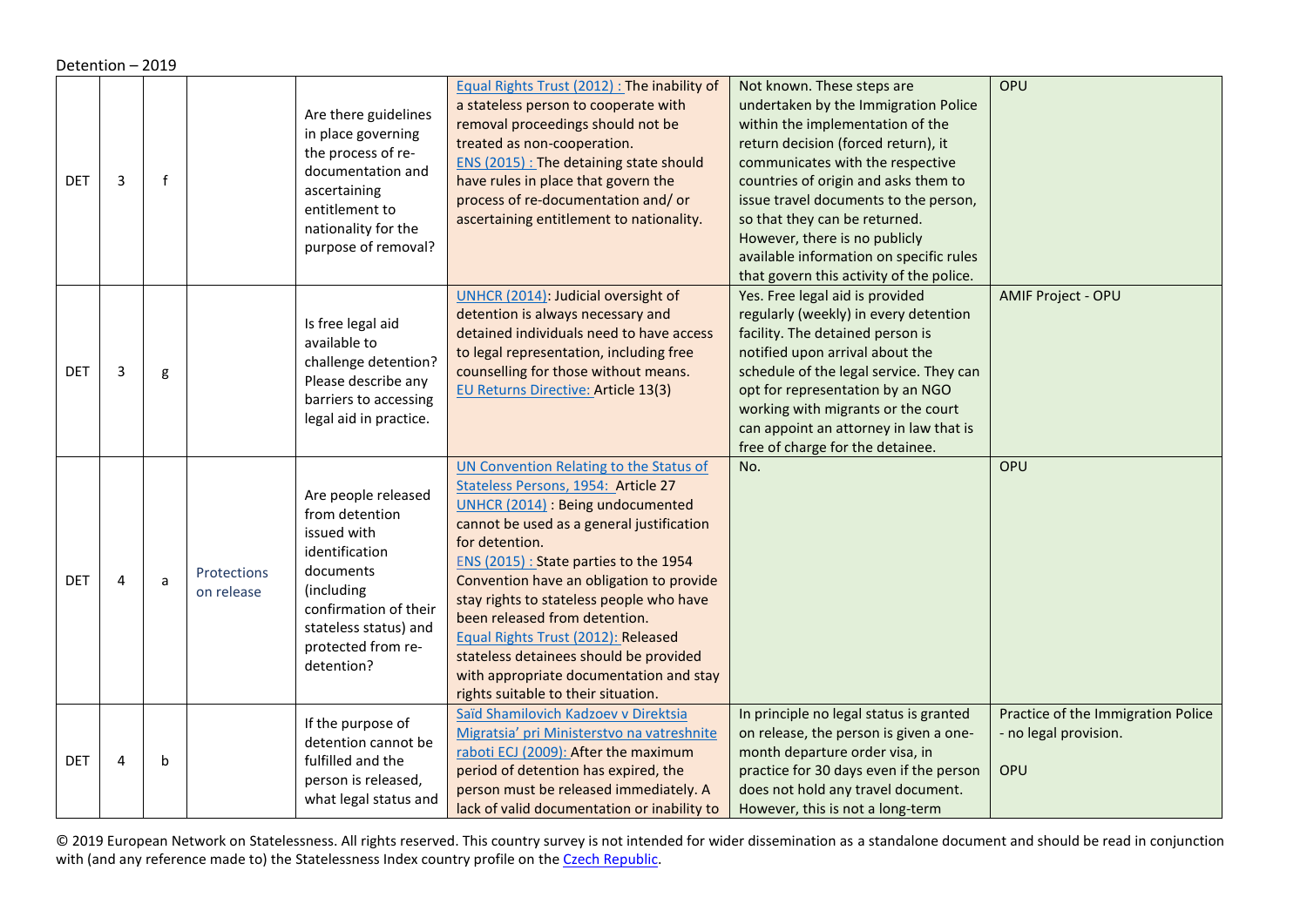<span id="page-29-1"></span><span id="page-29-0"></span>

|            | Detention - 2019 |              |                                       |                                                                                                                               |                                                                                                                                                                                                                                                                                                             |                                                                                                                                                                                                                                                                                                                                                                                                                                                                                                                                                                                                                                                                                                                             |                                                                                                                                                                                                                                                                                   |  |  |
|------------|------------------|--------------|---------------------------------------|-------------------------------------------------------------------------------------------------------------------------------|-------------------------------------------------------------------------------------------------------------------------------------------------------------------------------------------------------------------------------------------------------------------------------------------------------------|-----------------------------------------------------------------------------------------------------------------------------------------------------------------------------------------------------------------------------------------------------------------------------------------------------------------------------------------------------------------------------------------------------------------------------------------------------------------------------------------------------------------------------------------------------------------------------------------------------------------------------------------------------------------------------------------------------------------------------|-----------------------------------------------------------------------------------------------------------------------------------------------------------------------------------------------------------------------------------------------------------------------------------|--|--|
|            |                  |              |                                       | rights are provided<br>to them in law?<br>If re-detention<br>occurs, is the                                                   | support themselves should not be a<br>deterrent to release.<br>Equal Rights Trust (2012): Released<br>stateless detainees should be provided<br>with appropriate documentation and stay<br>rights suitable to their situation.<br>Equal Rights Trust (2012): When<br>calculating the total time spent by an | solution and after 30 days the person<br>is in limbo again. The law does not<br>currently provide any legal possibility<br>of obtaining a status or identification<br>document if the person cannot be<br>returned.<br>No. There is no provision mentioning<br>cumulative detention - the maximum                                                                                                                                                                                                                                                                                                                                                                                                                           | Article 125 of Immigration Act                                                                                                                                                                                                                                                    |  |  |
| <b>DET</b> | $\overline{4}$   | $\mathsf{C}$ |                                       | cumulative time<br>spent in detention<br>counted towards any<br>maximum time<br>limits?                                       | individual in detention, it is highly<br>desirable that time spent in detention on<br>previous occasions is taken into<br>consideration.                                                                                                                                                                    | time is always counted separately for<br>each detention.                                                                                                                                                                                                                                                                                                                                                                                                                                                                                                                                                                                                                                                                    |                                                                                                                                                                                                                                                                                   |  |  |
| <b>DET</b> | 5                | a            | Return &<br>readmission<br>agreements | Is statelessness<br>considered a<br>juridically relevant<br>fact in any bilateral<br>readmission and/or<br>return agreements? | UNHCR (2014) : Efforts to secure<br>admission or readmission may be<br>justified but these need to take place<br>subsequent to a determination of<br>statelessness.                                                                                                                                         | The Czech Republic mostly<br>implements EU Readmission<br>Agreements where stateless persons<br>are considered (for ex. Readmission<br>Agreement with Serbia or Ukraine).<br>As for the bilateral agreements,<br>statelessness is generally considered -<br>a procedure to determine nationality<br>or statelessness is considered in some<br>bilateral agreements (e.g. the<br>agreement with Kosovo), in most of<br>them, there are paragraphs for<br>readmission of third country nationals<br>including stateless persons (Poland -<br>65/2013, Romania- 148/1994,<br>Moldavia 117/2004, etc.). The only<br>bilateral agreement that does not<br>mention stateless persons at all is the<br>one with Vietnam (26/2008). | <b>Agreement between the Czech</b><br>Republic and the Republic of<br>Kosovo on the readmission of<br>persons residing without<br>authorisation, no. 12/2013-<br>safeguards for persons born on<br>the territory of ex-Yugoslavia,<br>interviews to determine<br>nationality etc. |  |  |
| <b>DET</b> | 5                | b            |                                       | Are you aware of<br>cases of cases of<br>stateless people<br>being returned<br>under such<br>agreements?                      |                                                                                                                                                                                                                                                                                                             | No.                                                                                                                                                                                                                                                                                                                                                                                                                                                                                                                                                                                                                                                                                                                         |                                                                                                                                                                                                                                                                                   |  |  |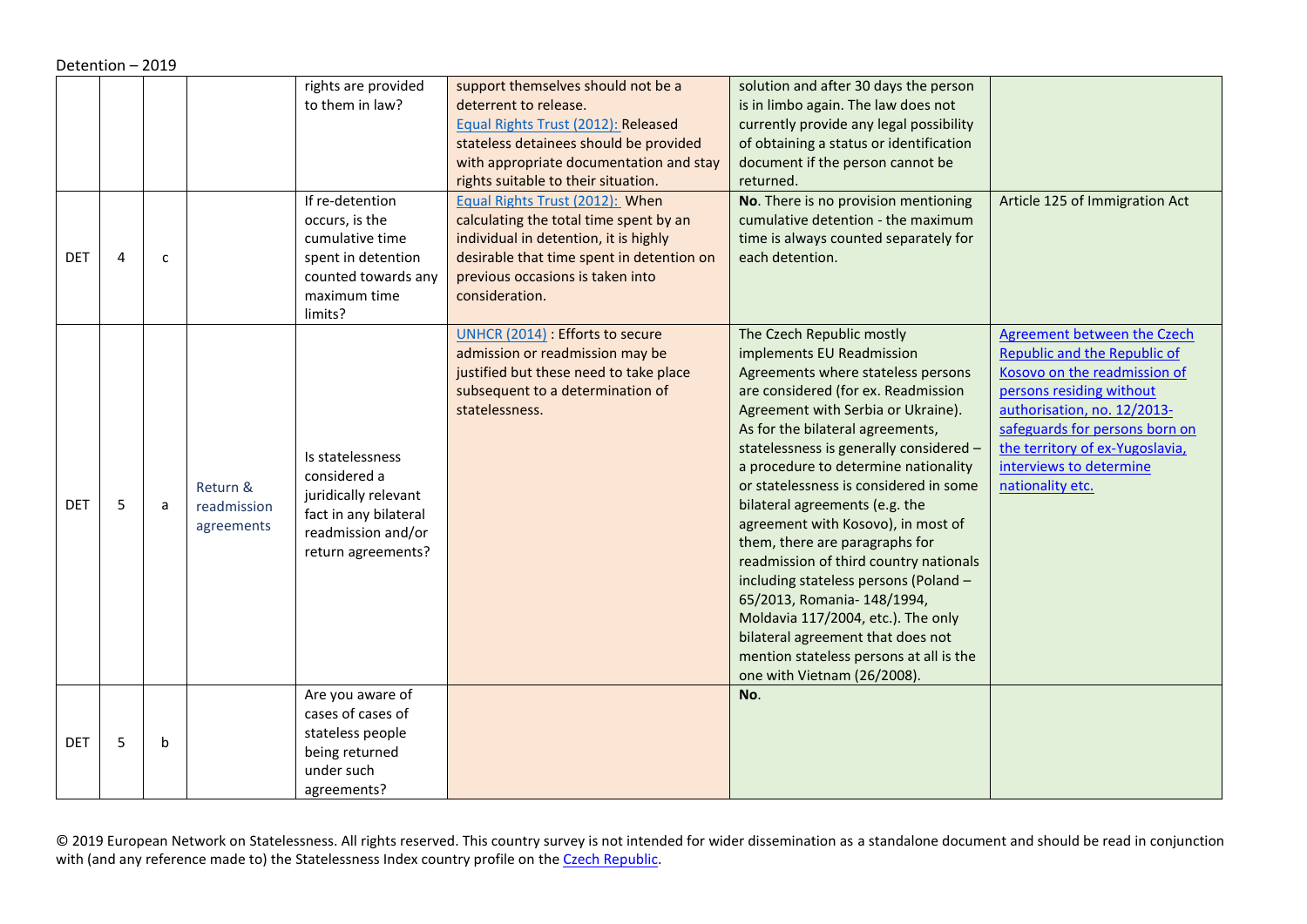### Prevention and Reduction – 2019

### **Prevention and Reduction**

<span id="page-30-0"></span>

| Cat        | $\mathbf Q$  | Sub | <b>Subtheme</b>                | Question                                                                                                                                                                            | <b>International Norms &amp; Good Practice</b>                                                                                                                                                                                                                                                                                                                                                                                                                                                                                                                                                                                                                                                                | <b>Answer</b>                                                                                                                                                                                                          | <b>Source</b>                                                                             |
|------------|--------------|-----|--------------------------------|-------------------------------------------------------------------------------------------------------------------------------------------------------------------------------------|---------------------------------------------------------------------------------------------------------------------------------------------------------------------------------------------------------------------------------------------------------------------------------------------------------------------------------------------------------------------------------------------------------------------------------------------------------------------------------------------------------------------------------------------------------------------------------------------------------------------------------------------------------------------------------------------------------------|------------------------------------------------------------------------------------------------------------------------------------------------------------------------------------------------------------------------|-------------------------------------------------------------------------------------------|
| <b>PRS</b> | $\mathbf{1}$ | a   | Stateless born<br>on territory | Is there a provision in<br>law for stateless<br>children born on the<br>territory to be<br>granted nationality?<br><b>If yes, continue to</b><br>PRS1b. If no,<br>proceed to PRS1h] | UN Convention on the Reduction of<br>Statelessness, 1961: Article 1<br><b>European Convention on Nationality</b> ,<br>1997: Article 2<br>Convention on the Rights of the Child<br>1989:<br>Article 7<br><b>Committee on the Rights of Migrant</b><br><b>Workers and Members of their Families &amp;</b><br>Committee on the Rights of the Child<br>(2017): States should strengthen measures<br>to grant nationality to children born in<br>their territory in situations where they<br>would otherwise be stateless.<br>European Parliament (2018): The EU and<br>its MS should ensure that childhood<br>statelessness is adequately addressed in<br>national laws in full compliance with<br>Article 7 CRC. | Yes.                                                                                                                                                                                                                   | Section 5, Act on Citizenship of<br>the Czech Republic no. 183/2013<br>(available in ENG) |
| <b>PRS</b> | $\mathbf{1}$ | b   |                                | Is the provision for<br>otherwise stateless<br>children to acquire<br>nationality automatic<br>or non-automatic<br>(i.e. by application)?                                           | UNHCR (2012): The 1961 Convention<br>provides Contracting States with two<br>alternatives for granting nationality to<br>otherwise stateless children born in their<br>territory: either automatic acquisition<br>upon birth or upon application.<br>ENS (2015): The 1961 Convention and the<br>ECN oblige the conferral of nationality to<br>otherwise stateless children born on the<br>territory. The optimal method is to grant<br>nationality automatically at birth.                                                                                                                                                                                                                                    | It is automatic: acquisition upon<br>birth if both parents are stateless.<br>If they are not, it is non-automatic<br>and an application has to be made,<br>which is decided by the Ministry of<br>Interior             | Section 5 and 29 of Citizenship<br>Act                                                    |
| <b>PRS</b> | $\mathbf{1}$ | c   |                                | Is it a requirement<br>that the parents are<br>also stateless for the<br>otherwise stateless<br>child to acquire<br>nationality?                                                    | UNHCR (2012): The test is not an inquiry<br>into whether a child's parents are<br>stateless.<br>ENS (2015): Only allowing access to<br>nationality for stateless children whose<br>parents are stateless fails to account for<br>the circumstance where the parents hold                                                                                                                                                                                                                                                                                                                                                                                                                                      | Both parents must be stateless in<br>order to automatically acquire<br>Czech nationality. Other children<br>born stateless on the territory have<br>to lodge an application for<br>nationality and in this proceeding, | Section 5 of Citizenship Act                                                              |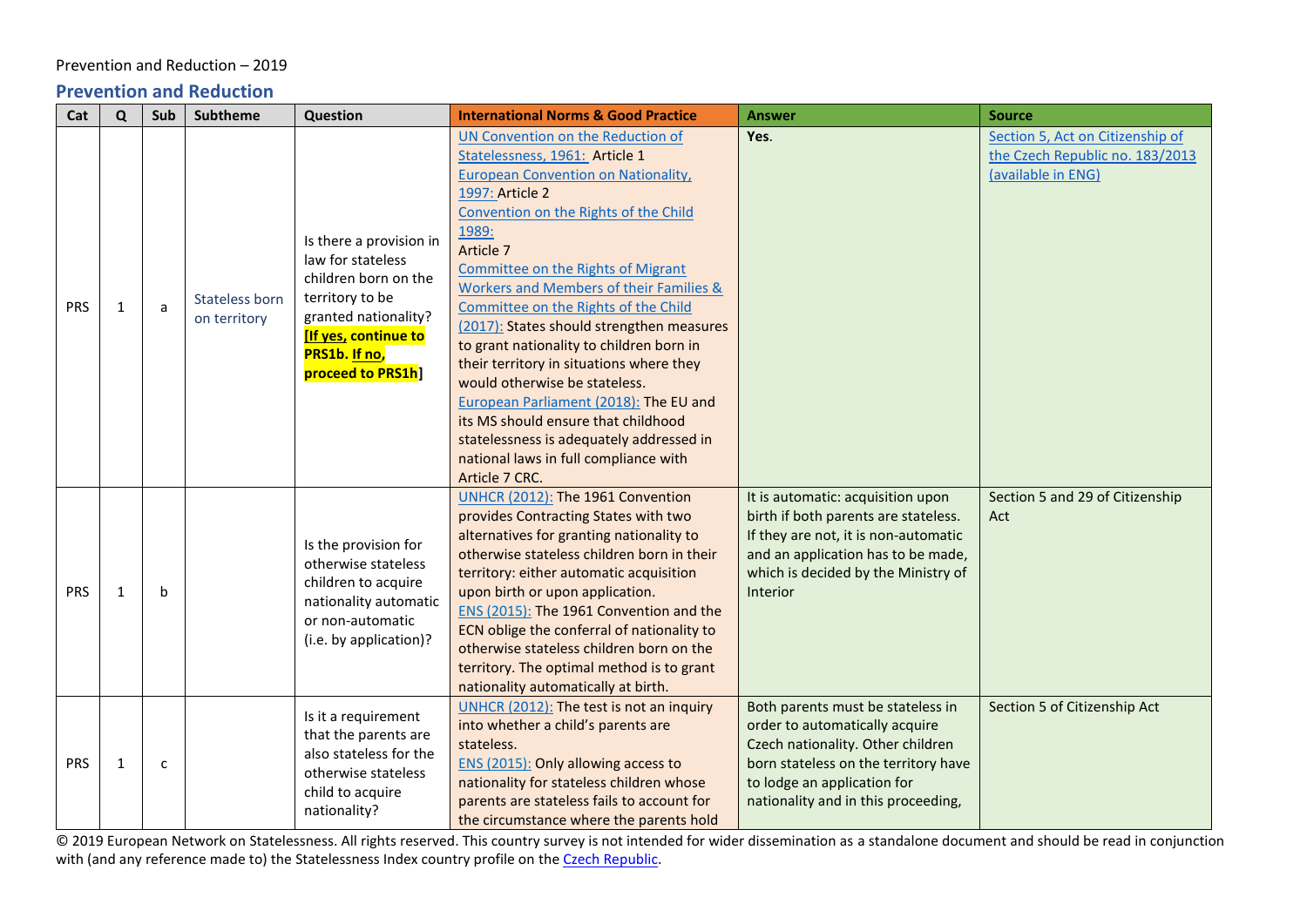|            |              |   |                                                                                                                                                                                                                               | a nationality but are unable to pass this                                                                                                                                                                                                                                                                                                                                                                                                                                                                                                                                                                                                                                                        | there is no requirement that the                                                                                                                                                                                                                                                                                                                                                                                                                                                                                                         |                                                                                |
|------------|--------------|---|-------------------------------------------------------------------------------------------------------------------------------------------------------------------------------------------------------------------------------|--------------------------------------------------------------------------------------------------------------------------------------------------------------------------------------------------------------------------------------------------------------------------------------------------------------------------------------------------------------------------------------------------------------------------------------------------------------------------------------------------------------------------------------------------------------------------------------------------------------------------------------------------------------------------------------------------|------------------------------------------------------------------------------------------------------------------------------------------------------------------------------------------------------------------------------------------------------------------------------------------------------------------------------------------------------------------------------------------------------------------------------------------------------------------------------------------------------------------------------------------|--------------------------------------------------------------------------------|
|            |              |   |                                                                                                                                                                                                                               | on.                                                                                                                                                                                                                                                                                                                                                                                                                                                                                                                                                                                                                                                                                              | parents have to be stateless too.                                                                                                                                                                                                                                                                                                                                                                                                                                                                                                        |                                                                                |
|            |              |   |                                                                                                                                                                                                                               |                                                                                                                                                                                                                                                                                                                                                                                                                                                                                                                                                                                                                                                                                                  |                                                                                                                                                                                                                                                                                                                                                                                                                                                                                                                                          |                                                                                |
|            |              |   |                                                                                                                                                                                                                               |                                                                                                                                                                                                                                                                                                                                                                                                                                                                                                                                                                                                                                                                                                  |                                                                                                                                                                                                                                                                                                                                                                                                                                                                                                                                          |                                                                                |
|            |              |   |                                                                                                                                                                                                                               |                                                                                                                                                                                                                                                                                                                                                                                                                                                                                                                                                                                                                                                                                                  |                                                                                                                                                                                                                                                                                                                                                                                                                                                                                                                                          |                                                                                |
| <b>PRS</b> | $\mathbf{1}$ | d | Are stateless children<br>required to prove<br>they cannot access<br>another nationality<br>to acquire the<br>nationality of the<br>country of birth? If<br>yes, please describe<br>how this is<br>determined in<br>practice. | <b>UNHCR (2012): A Contracting State cannot</b><br>avoid the obligations to grant its<br>nationality to a person who would<br>otherwise be stateless based on its own<br>interpretation of another State's<br>nationality laws. The burden of proof must<br>be shared between the claimant and the<br>authorities. Decision-makers must<br>consider Articles 3 & 7 CRC and adopt an<br>appropriate standard of proof. Special<br>procedural considerations to address the<br>acute challenges faced by children in<br>communicating basic facts about their<br>nationality should be respected.                                                                                                  | Yes. In case both parents are<br>stateless, the acquisition is<br>automatic. Otherwise, stateless<br>children have to apply for a<br>Certificate of Czech Citizenship<br>(CCC) - in this case they have to<br>prove that the child has not<br>become stateless only because the<br>parent who holds a nationality<br>failed, without serious reasons, to<br>take necessary steps before the<br>authorities of their country of<br>nationality that would ensure that<br>the child obtains the nationality of<br>that country upon birth. | Section 5 and 29, Subpart 4,<br>Section 41 and following of<br>Citizenship Act |
| <b>PRS</b> | $\mathbf{1}$ | e | Is a stateless child<br>born on the territory<br>required to fulfil a<br>period of residence<br>to be granted<br>nationality? If yes,<br>please specify length<br>and if this must be<br>legal residence.                     | UN Convention on the Reduction of<br>Statelessness, 1961: Article 1(2)<br>UNHCR (2012): States may stipulate that<br>an otherwise stateless individual born in<br>its territory fulfils a period of 'habitual<br>residence' (understood as stable, factual<br>residence, not legal or formal residence)<br>not exceeding five years preceding an<br>application nor ten years in all.<br>Convention on the Rights of the Child,<br>1989: Articles 3 & 7<br>Committee on the Rights of the Child<br>(2015): Recommends the State party<br>ensure that all stateless children born in<br>its territory, irrespective of residency<br>status, have access to nationality without<br>any conditions. | No. Acquisition at birth (automatic)<br>or on application which can be<br>lodged immediately after birth.                                                                                                                                                                                                                                                                                                                                                                                                                                | Section 5 and 29 of Citizenship<br>Act                                         |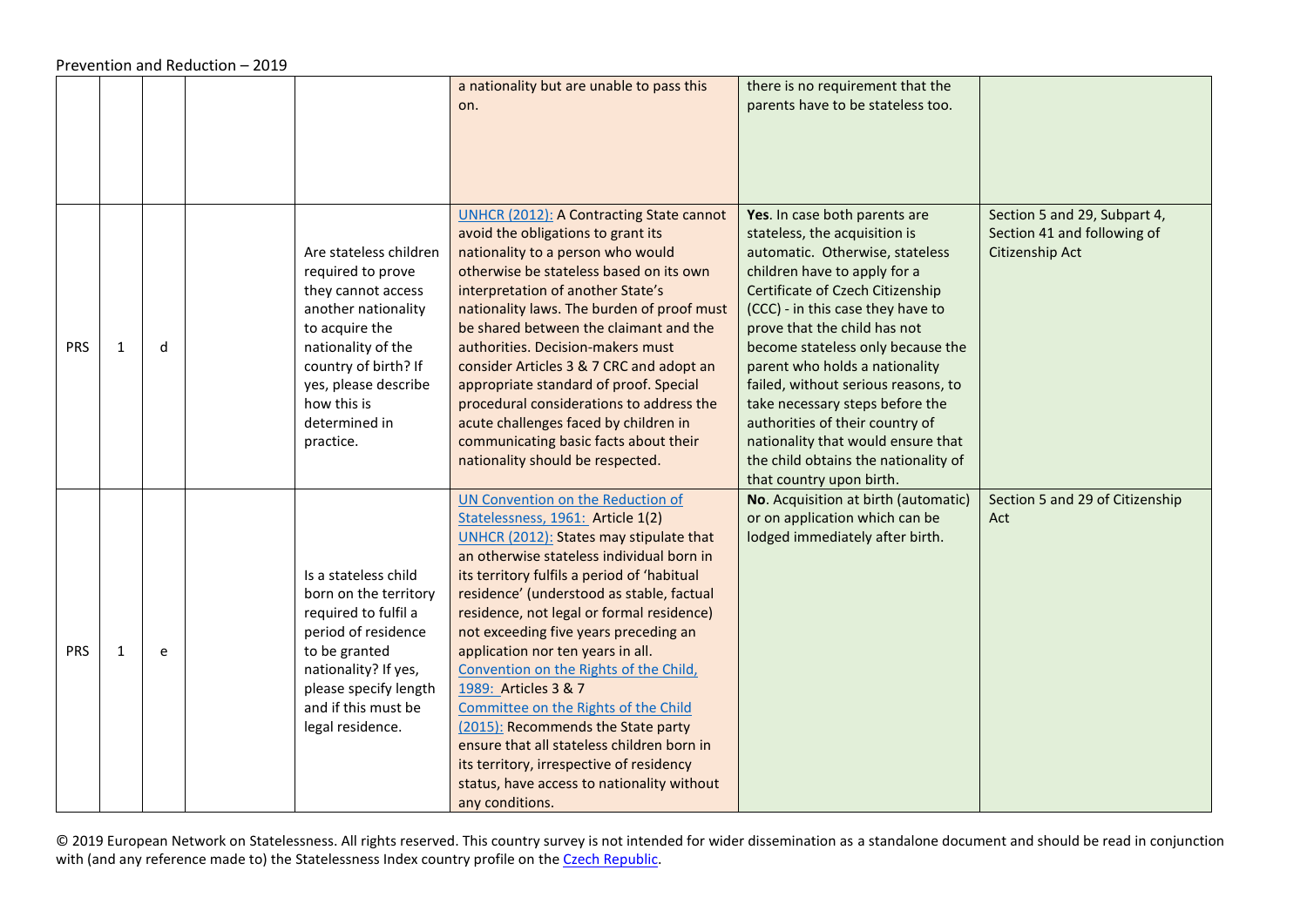|            |   |   |                                                                                                                                                                                                                      | <b>European Convention on Nationality,</b><br>1997: Article 6(2)(b)                                                                                                                                                                                                                                                                                                                                                                                                         |                                                                                                                                                                                                                                                                                                                                                                                                                  |                                        |
|------------|---|---|----------------------------------------------------------------------------------------------------------------------------------------------------------------------------------------------------------------------|-----------------------------------------------------------------------------------------------------------------------------------------------------------------------------------------------------------------------------------------------------------------------------------------------------------------------------------------------------------------------------------------------------------------------------------------------------------------------------|------------------------------------------------------------------------------------------------------------------------------------------------------------------------------------------------------------------------------------------------------------------------------------------------------------------------------------------------------------------------------------------------------------------|----------------------------------------|
| <b>PRS</b> | 1 |   | Are the parents of a<br>stateless child<br>required to fulfil a<br>period of residence<br>for the child to be<br>granted nationality?<br>If yes, please specify<br>length and if this<br>must be legal<br>residence. | Committee on the Rights of the Child<br>(2011): The outcome of an application by<br>the parents of a child born on the territory<br>should not prejudice the right of the child<br>to acquire the nationality of the State.<br><b>ENS (2015): Demanding that the child or</b><br>their parents reside lawfully on the<br>territory is prohibited by the 1961<br>Convention.                                                                                                 | At least one of the parents must<br>have legal residence, which is at<br>least temporary residence on the<br>Czech territory of more than 90<br>days, at the time of the child's<br>birth. This requirement is always<br>there - both for the automatic<br>acquisition of nationality if both<br>parents are stateless, and for the<br>grant of nationality by application<br>if both parents are not stateless. | Section 5 and 29 of Citizenship<br>Act |
| <b>PRS</b> | 1 | g | What are the age<br>limits (if any) for<br>making an<br>application for<br>nationality for a<br>stateless person born<br>on the territory?                                                                           | UN Convention on the Reduction of<br>Statelessness, 1961: Article 1(2)<br><b>UNHCR (2012): Contracting States need to</b><br>accept applications lodged at a time<br>beginning not later than the age of 18 and<br>ending not earlier than the age of 21.<br>ENS (2015): Closing the window of<br>opportunity to apply for a nationality has<br>the effect of leaving it in the hands of<br>parents to take the necessary steps to<br>secure a nationality for their child. | No limit. A person can apply to the<br>competent authority (by place of<br>birth) any time.                                                                                                                                                                                                                                                                                                                      |                                        |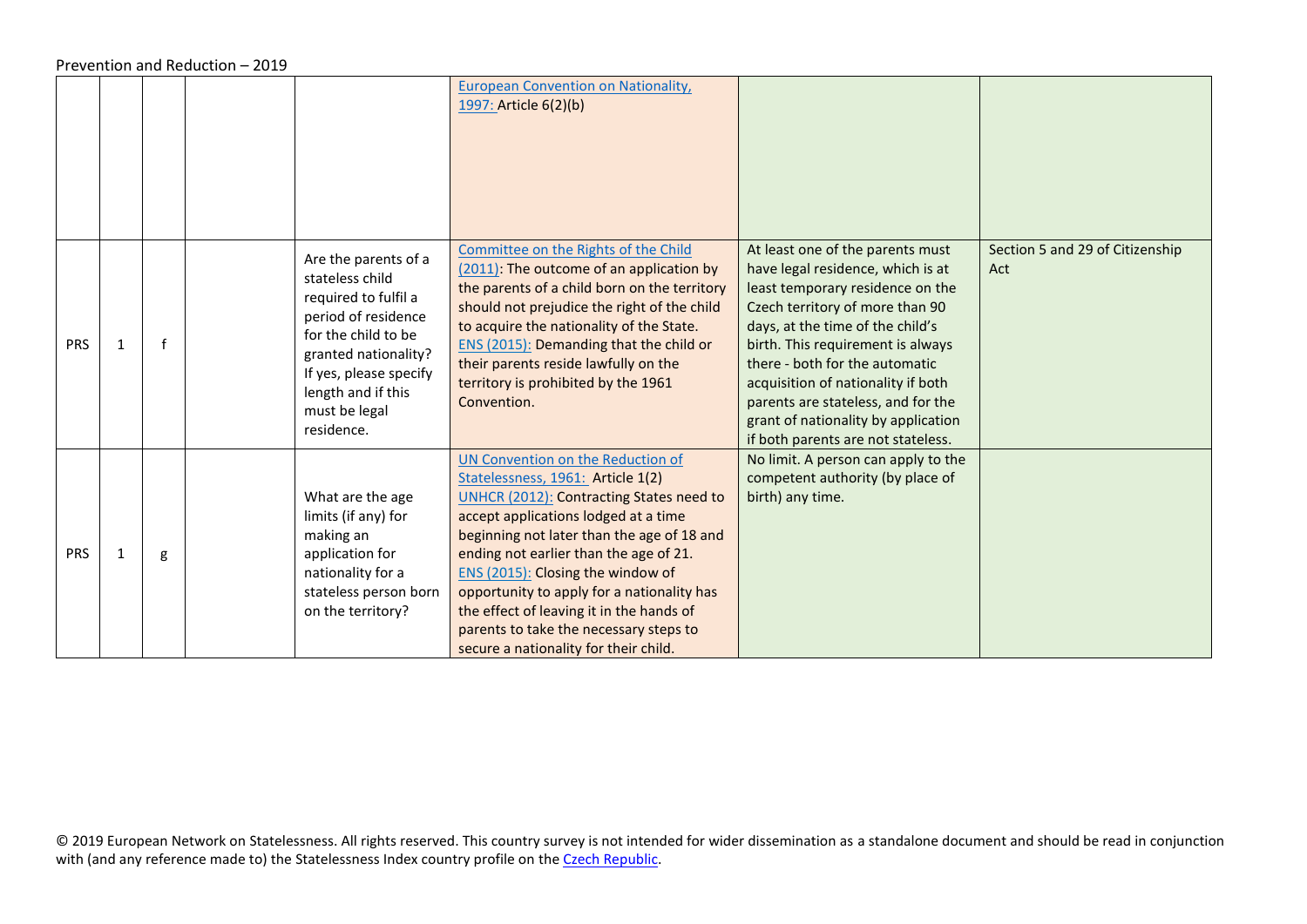|            |   |    |                                                                                                                  | UNHCR (2012): Where the nationality of<br>the parents can be acquired through a<br>registration or other procedure, this will<br>be impossible owing to the very nature of<br>refugee status which precludes refugee<br>parents from contacting their consular<br>authorities. | Yes. Section 29 of the Citizenship<br>Act provides that: The citizenship<br>of the Czech Republic pursuant to<br>Article (1) above shall not be<br>granted to a child who became<br>homeless as a result of the fact,<br>that their parent failed, without<br>any serious reason, to contact the<br>respective authorities in the<br>country they are a citizen of and                                                                                                                                                                                            | Section 29.4 of Citizenship Act |
|------------|---|----|------------------------------------------------------------------------------------------------------------------|--------------------------------------------------------------------------------------------------------------------------------------------------------------------------------------------------------------------------------------------------------------------------------|-------------------------------------------------------------------------------------------------------------------------------------------------------------------------------------------------------------------------------------------------------------------------------------------------------------------------------------------------------------------------------------------------------------------------------------------------------------------------------------------------------------------------------------------------------------------|---------------------------------|
| <b>PRS</b> | 1 | h. | Are there specific<br>provisions to protect<br>the right to a<br>nationality of<br>children born to<br>refugees? |                                                                                                                                                                                                                                                                                | take steps necessary for the child<br>to be granted citizenship of that<br>country. Should the parent have<br>received, in the period when such<br>steps could have been taken,<br>international protection in the<br>Czech Republic in the form of<br>asylum or supplementary<br>protection, such fact shall be<br>perceived as a serious reason<br>pursuant to the first sentence<br>above.<br>Holding the status of refugee in the<br>Czech Republic (asylum or<br>subsidiary protection) is<br>considered as a serious reason in<br>practice by the Ministry. |                                 |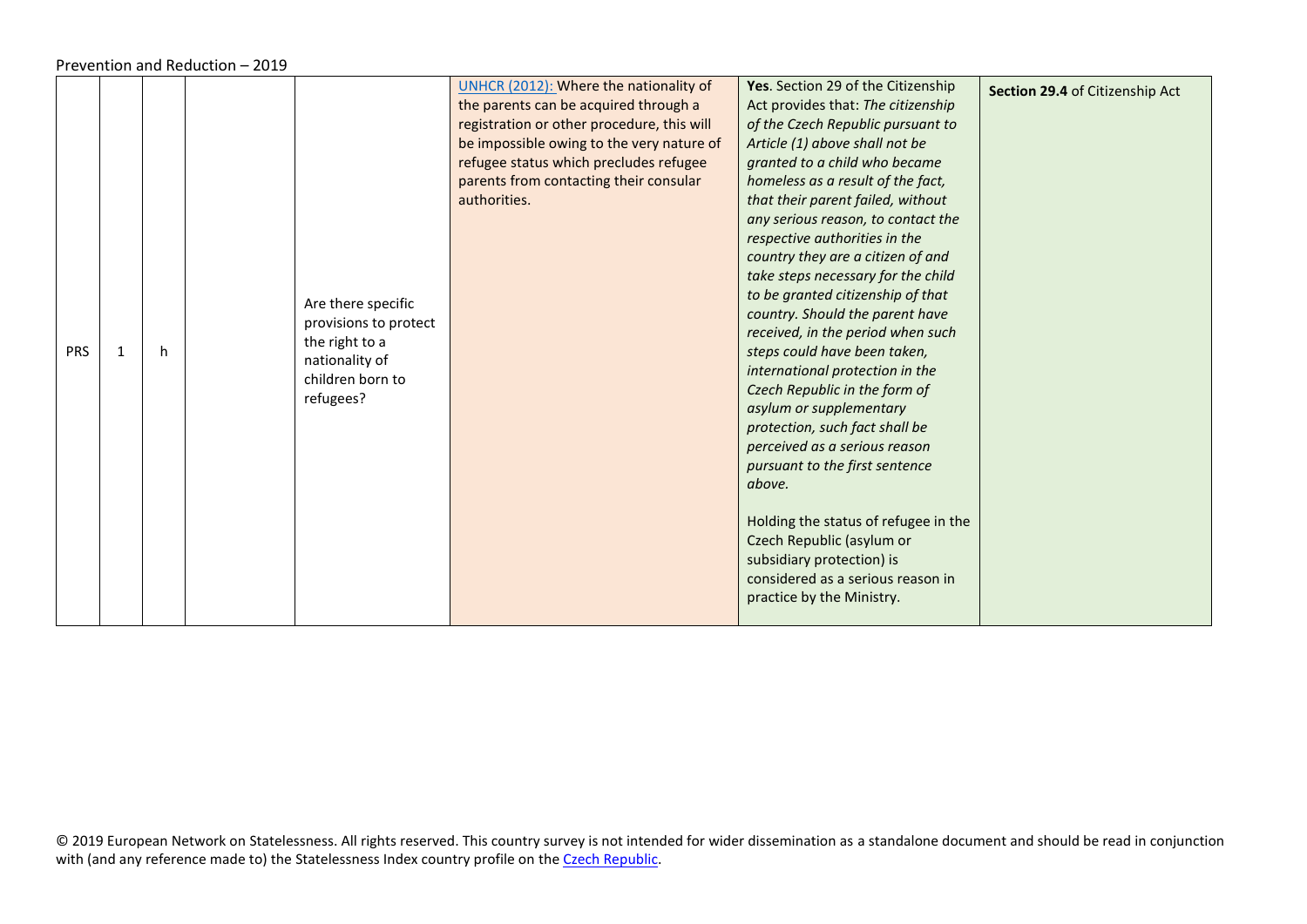<span id="page-34-0"></span>

| <b>PRS</b> | $\overline{2}$ | a | Foundlings | Are foundlings<br>granted nationality<br>automatically by<br>law? If not<br>automatic, please<br>describe the<br>procedure.                         | UN Convention on the Reduction of<br>Statelessness, 1961: Article 2<br><b>European Convention on Nationality,</b><br>1997:<br>Article $6(1)(b)$                                                          | Yes. Foundlings acquire Czech<br>nationality on the day they are<br>found, if they are under three.<br>Foundlings over three years-old,<br>whose identity cannot be<br>established because of their young<br>age or disability, acquire Czech<br>nationality upon application lodged<br>by a guardian. Section 10 of the<br>Citizenship Act provides that a<br>child under three found on the<br>territory, whose identity is not<br>known, acquires Czech nationality<br>the day they are found if in a<br>period of 6 months the authority<br>has not found out that the child<br>has acquired the nationality of<br>another state. If there is a doubt<br>about the day of the finding, the<br>Ministry of Interior decides upon a<br>date of acquisition of nationality, in<br>a procedure initiated by a legal<br>guardian or by the authority. | Section 10 and 30 of Citizenship<br>Act |
|------------|----------------|---|------------|-----------------------------------------------------------------------------------------------------------------------------------------------------|----------------------------------------------------------------------------------------------------------------------------------------------------------------------------------------------------------|------------------------------------------------------------------------------------------------------------------------------------------------------------------------------------------------------------------------------------------------------------------------------------------------------------------------------------------------------------------------------------------------------------------------------------------------------------------------------------------------------------------------------------------------------------------------------------------------------------------------------------------------------------------------------------------------------------------------------------------------------------------------------------------------------------------------------------------------------|-----------------------------------------|
| <b>PRS</b> | $\overline{2}$ | b |            | Is there an age limit<br>(e.g. 'new-born' or<br>'infant') in law or<br>practice specifying<br>when a foundling<br>would qualify for<br>nationality? | UNHCR (2012): At a minimum, the<br>safeguard should apply to all young<br>children who are not yet able to<br>communicate information about the<br>identity of their parents or their place of<br>birth. | No. For foundlings aged three and<br>over, the acquisition of nationality<br>is not automatic, but the<br>application can be lodged by their<br>guardian - there is no age limit,<br>which is an example of good<br>practice.                                                                                                                                                                                                                                                                                                                                                                                                                                                                                                                                                                                                                        | Section 10 of Citizenship Act           |
| <b>PRS</b> | $\overline{2}$ | c |            | Can nationality be<br>withdrawn from<br>foundlings if this<br>leads to<br>statelessness?                                                            | UNHCR (2012): Nationality acquired by<br>foundlings may only be lost if it is proven<br>that the child possesses another<br>nationality.                                                                 | No.                                                                                                                                                                                                                                                                                                                                                                                                                                                                                                                                                                                                                                                                                                                                                                                                                                                  |                                         |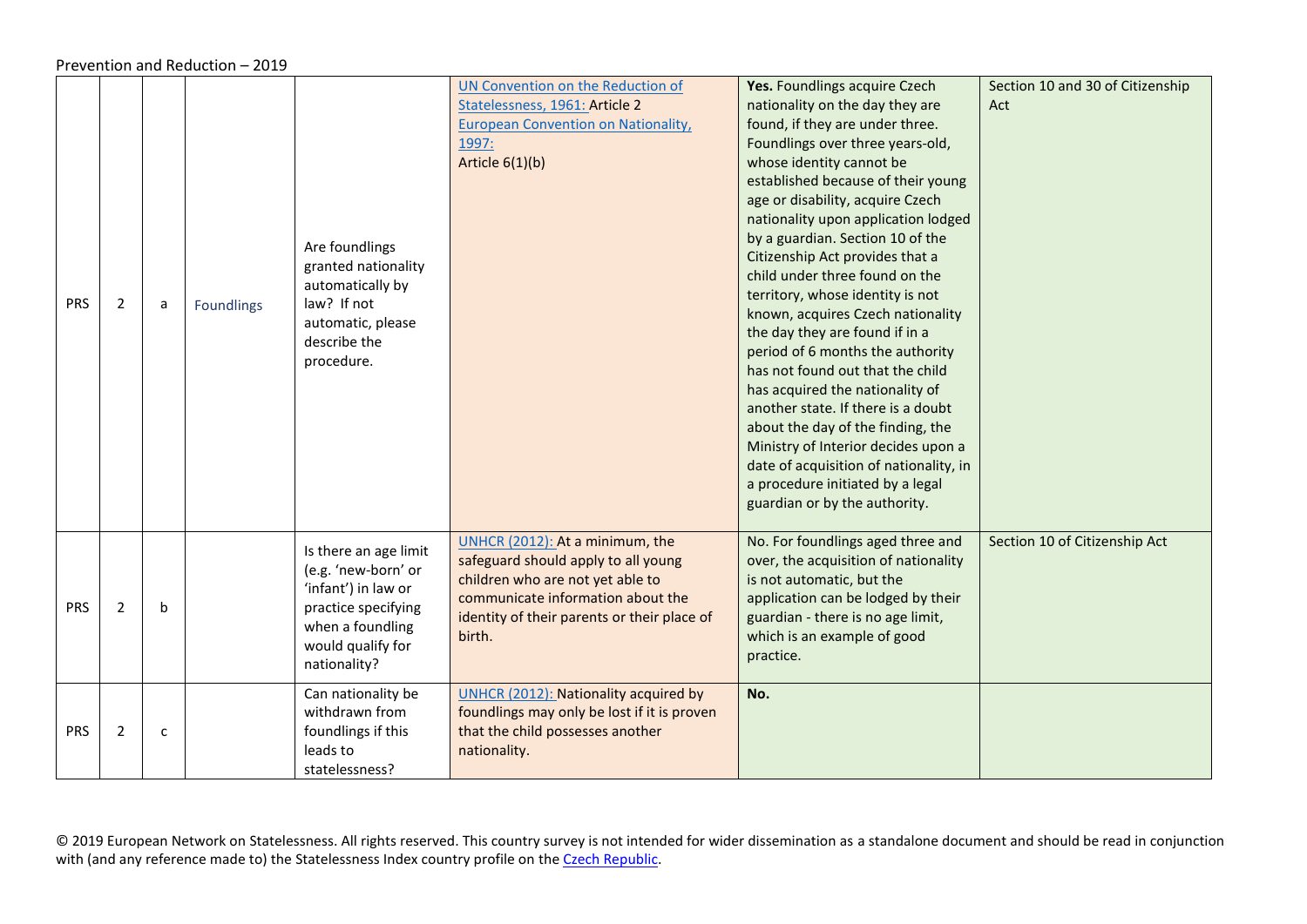Prevention and Reduction – 2019

<span id="page-35-1"></span><span id="page-35-0"></span>

| <b>PRS</b> | 3 | a | Adoption      | Where a child<br>national is adopted<br>by foreign parent(s),<br>does the child lose<br>their original<br>nationality before<br>the new nationality is<br>acquired?                                   | UN Convention on the Reduction of<br>Statelessness, 1961: Article 5<br>ENS (2015): Children may be exposed to a<br>(temporary) risk of statelessness during<br>the adoption process due to the<br>nationality law of the child's country of<br>origin.                                                                                                                                                          | No. In order to lose Czech<br>nationality, the parents must prove<br>the child has or will acquire<br>another nationality. There are<br>safeguards under Section 40.7 and<br>9 (see Withdrawal of Nationality).                                                                                                                                                                                        | Section 40 of Citizenship Act                                 |
|------------|---|---|---------------|-------------------------------------------------------------------------------------------------------------------------------------------------------------------------------------------------------|-----------------------------------------------------------------------------------------------------------------------------------------------------------------------------------------------------------------------------------------------------------------------------------------------------------------------------------------------------------------------------------------------------------------|--------------------------------------------------------------------------------------------------------------------------------------------------------------------------------------------------------------------------------------------------------------------------------------------------------------------------------------------------------------------------------------------------------|---------------------------------------------------------------|
| <b>PRS</b> | 3 | b |               | Does a foreign child<br>adopted by national<br>parents acquire<br>nationality? Please<br>specify any age limits<br>and/or risk of<br>statelessness during<br>the adoption<br>process.                 | <b>European Convention on Nationality,</b><br>1997: Article 6(4)(d)<br>Committee on the Rights of the Child<br>(2015): Ensure that the child is not<br>stateless or discriminated against during<br>the waiting period between arrival and<br>formal adoption.                                                                                                                                                  | Yes. Nationality is acquired upon<br>adoption if at least one parent is a<br>Czech national. Acquisition of<br>nationality occurs only after the<br>adoption has been accepted by a<br>national authority, or when an<br>adoption decided by a foreign<br>authority has been accepted<br>according to private international<br>law by Czech authorities. No limits<br>or risks of statelessness found. | Section 8 of Citizenship Act<br>Section 45 of Citizenship Act |
| <b>PRS</b> | 4 | a | lus sanguinis | Can children born to<br>nationals abroad<br>acquire nationality<br>by descent (ius<br>sanguinis) in general<br>and/or if they would<br>otherwise be<br>stateless?                                     | UN Convention on the Reduction of<br>Statelessness, 1961: Article 4<br>UNHCR (2012): Where a child who would<br>otherwise be stateless is born to parents<br>of another Contracting State but does not<br>acquire the nationality of the State of birth<br>responsibility falls to the Contracting State<br>of the parents to grant its nationality to<br>the child.                                            | Yes. At least one of the parents<br>must be a Czech national.                                                                                                                                                                                                                                                                                                                                          | Section 8 of Citizenship Act                                  |
| PRS        | 4 | b |               | Are there any<br>discriminatory<br>conditions in law<br>and/or practice for<br>the acquisition of<br>nationality by<br>descent (e.g.<br>differential<br>treatment of children<br>born out of wedlock, | Genovese v. Malta ECtHR (2011): The state<br>must ensure that the right to nationality is<br>secured without discrimination.<br>CEDAW Gen. rec. No. 32, 2014: Requires<br>States parties to ensure that women and<br>men have equal rights to confer their<br>nationality to their children and that any<br>obstacles to practical implementation of<br>such laws are removed.<br><b>UNHCR (2014): Action 4</b> | Not to our knowledge.                                                                                                                                                                                                                                                                                                                                                                                  | Citizenship Act<br>Czech Ombudsperson's Office                |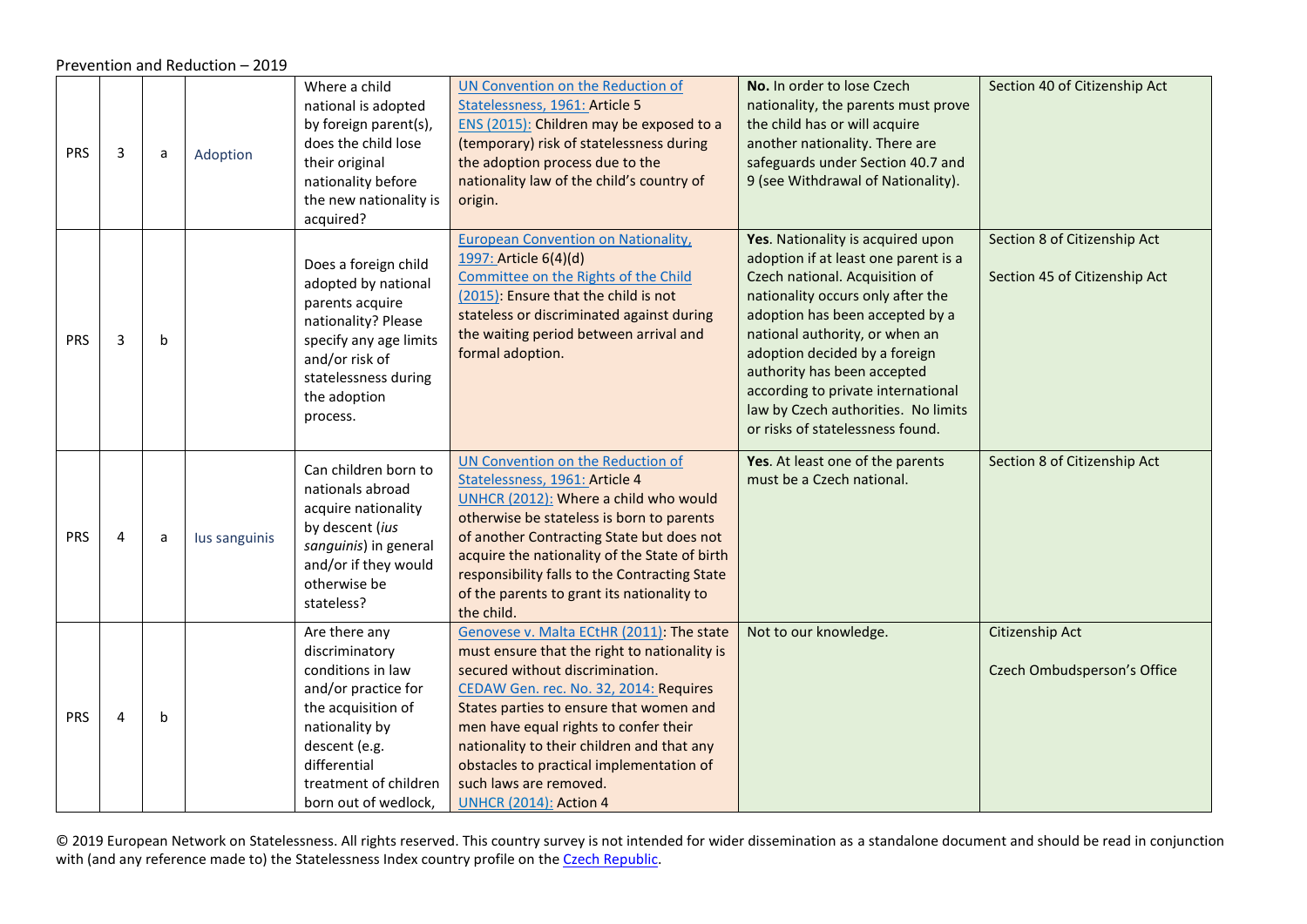#### Prevention and Reduction – 2019

<span id="page-36-0"></span>

|            |   |   |                              | rights of<br>father/mother/same-<br>sex parents to confer                                                                                                            |                                                                                                                                                                                                                                                                                                                                                                                                                                                                                                                                                                                                            |                                                                                                                                                                                                                                                                                                                                                                                                                                                                                                                                                                                                                                                                                                                                                                                                                                                                                                       |                                                                                                                                                                         |
|------------|---|---|------------------------------|----------------------------------------------------------------------------------------------------------------------------------------------------------------------|------------------------------------------------------------------------------------------------------------------------------------------------------------------------------------------------------------------------------------------------------------------------------------------------------------------------------------------------------------------------------------------------------------------------------------------------------------------------------------------------------------------------------------------------------------------------------------------------------------|-------------------------------------------------------------------------------------------------------------------------------------------------------------------------------------------------------------------------------------------------------------------------------------------------------------------------------------------------------------------------------------------------------------------------------------------------------------------------------------------------------------------------------------------------------------------------------------------------------------------------------------------------------------------------------------------------------------------------------------------------------------------------------------------------------------------------------------------------------------------------------------------------------|-------------------------------------------------------------------------------------------------------------------------------------------------------------------------|
|            |   |   |                              | nationality, etc.)?                                                                                                                                                  |                                                                                                                                                                                                                                                                                                                                                                                                                                                                                                                                                                                                            |                                                                                                                                                                                                                                                                                                                                                                                                                                                                                                                                                                                                                                                                                                                                                                                                                                                                                                       |                                                                                                                                                                         |
| <b>PRS</b> | 5 | a | <b>Birth</b><br>registration | Does the law provide<br>that all children are<br>registered<br>immediately upon<br>birth regardless of<br>the legal status<br>and/or<br>documentation of<br>parents? | Convention on the Rights of the Child,<br>1989: Article 7<br><b>International Covenant on Civil and</b><br>Political Rights, 1966: Article 24(2)<br>Council of Europe (2009): Member states<br>should register the birth of all children<br>born on their territory even if they are<br>born to a foreign parent with an irregular<br>immigration status or the parents are<br>unknown.<br><b>UNHCR (2012): Article 7 CRC applies</b><br>irrespective of the nationality,<br>statelessness or residence status of the<br>parents.<br><b>UNHCR (2014): Action 7</b><br>UN Sustainable Development Goal 16.9 | Yes. The registration of children is<br>done by the facility where the child<br>was born. In case of home birth,<br>parents must register their child at<br>the birth registry according to the<br>place of birth. The documentation<br>to be presented for registration<br>varies according to the situation:<br>if the child is born to a married<br>couple, one of the parents<br>must present their ID or<br>passport<br>if the father is known, the<br>mother presents her birth<br>certificate<br>if a child is born to an<br>unmarried couple, both<br>parents must present their<br>birth certificates<br>The obligation to present<br>documentation can be waived for<br>reasons deserving special concern,<br>mainly in the case of applicants for<br>international protection, refugees<br>granted asylum or subsidiary<br>protection. In this case a solemn<br>declaration is sufficient. | Act on Birth registry (zákon o<br>matrikách) no. 301/2000 Sb.<br>(CZE)<br>§ 15 of Act on Birth registry<br>§16 of Act on Birth Registry<br>§ 16.6 Act on Birth Registry |
| PRS        | 5 | b |                              | Are all children<br>issued with birth<br>certificates upon<br>registration? If no,<br>please describe legal<br>status of<br>documentation<br>issued.                 | <b>UN Human Rights Council, Resolution</b><br>A/HRC/RES/20/4: Underscores the<br>importance of effective birth registration<br>and provision of documentary proof of<br>birth irrespective of immigration status<br>and that of parents or family members.<br>Committee on the Rights of Migrant<br>Workers and Members of their Families &                                                                                                                                                                                                                                                                | Yes. All children, regardless of their<br>nationality, will get a Czech birth<br>certificate, issued by the birth<br>registry. The birth certificate is<br>issued within 30 days from the<br>birth notification.                                                                                                                                                                                                                                                                                                                                                                                                                                                                                                                                                                                                                                                                                      | Act on Birth registry                                                                                                                                                   |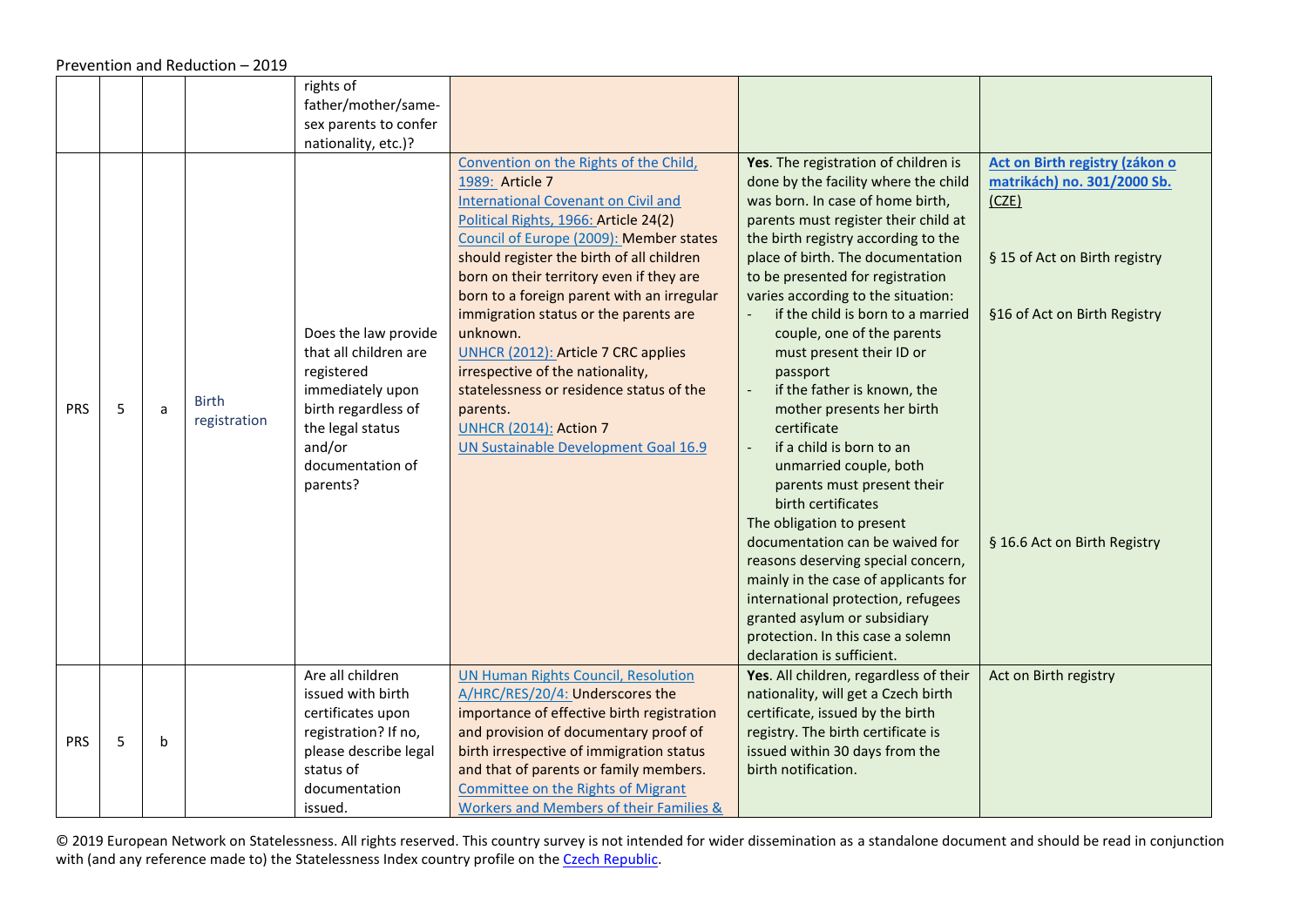|            |   |              |                                                                                                                                                                                                                                                                                                                                                       | Committee on the Rights of the Child<br>(2017): Take all necessary measures to<br>ensure that all children are immediately<br>registered at birth and issued birth<br>certificates, irrespective of their migration<br>status or that of their parents. |                                                                                                                                                                                                                                                                                                                                                                                                                                                                                                                                                                                      |                                                                                                                                                                                   |
|------------|---|--------------|-------------------------------------------------------------------------------------------------------------------------------------------------------------------------------------------------------------------------------------------------------------------------------------------------------------------------------------------------------|---------------------------------------------------------------------------------------------------------------------------------------------------------------------------------------------------------------------------------------------------------|--------------------------------------------------------------------------------------------------------------------------------------------------------------------------------------------------------------------------------------------------------------------------------------------------------------------------------------------------------------------------------------------------------------------------------------------------------------------------------------------------------------------------------------------------------------------------------------|-----------------------------------------------------------------------------------------------------------------------------------------------------------------------------------|
| <b>PRS</b> | 5 | $\mathsf{C}$ | Is the child's<br>nationality<br>determined or<br>recorded upon birth<br>registration? If yes,<br>please describe how<br>and by whom (e.g. if<br>the mother/father's<br>nationality is<br>recorded and/or<br>automatically<br>attributed to the<br>child, if there's a<br>formal procedure, if<br>information on both<br>parents is recorded<br>etc.) | Convention on the Rights of the Child,<br>1989: Articles 3 & 7                                                                                                                                                                                          | The child's nationality is not<br>recorded in the birth registry nor<br>the birth certificate. If the child<br>acquires Czech nationality by birth,<br>only a birth certificate is needed. If<br>a Czech child is born outside of the<br>Czech Republic, they must be<br>registered in a special birth registry<br>to get a Czech birth certificate. If a<br>child that does not acquire Czech<br>nationality is born, parents have an<br>obligation to apply for a visa for<br>them within a deadline of 60 days.<br>Parents' nationality is mentioned<br>on the birth certificate. | Act on Birth Registry<br>Ministry of the Interior,<br><b>Acquisition of Czech citizenship</b><br>(CZE)<br>Ministry of the Interior, Children<br>born on the Czech territory (CZE) |
| <b>PRS</b> | 5 | d            | If a child's nationality<br>is not determined or<br>recorded upon birth<br>registration, is there<br>a legal framework to<br>determine the child's<br>nationality later? If<br>yes, please describe<br>the procedure,<br>including the legal<br>grounds, deadlines<br>and competent<br>authority.                                                     | Convention on the Rights of the Child,<br>1989: Articles 3 & 7                                                                                                                                                                                          | The child's nationality will be<br>determined when they apply for a<br>Czech passport or for an ID, or visa.<br>In case of a doubt, parents have to<br>apply for a Certificate of Czech<br>Citizenship (CCC), at the birth<br>registry according to the place of<br>birth.                                                                                                                                                                                                                                                                                                           | Ministry of the Interior,<br><b>Acquisition of Czech citizenship</b><br>(CZE)<br>Citizenship Act                                                                                  |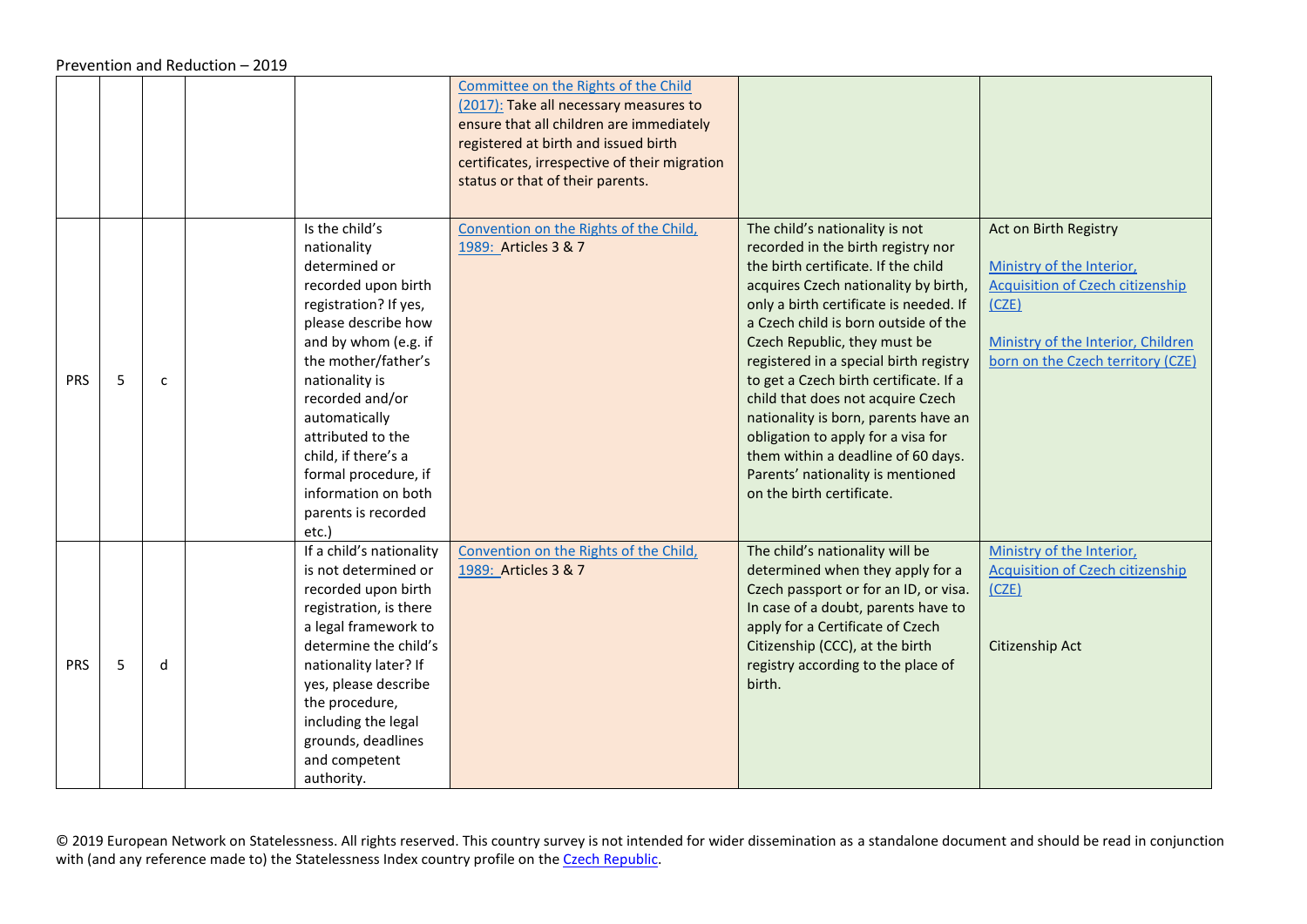#### Prevention and Reduction – 2019

| <b>PRS</b> | 5 | e            | Are there credible<br>reports to suggest<br>that children are<br>prevented from<br>registering in<br>practice because of<br>parents' legal status<br>or other reasons<br>(please specify)?                                                                | Committee on the Rights of Migrant<br>Workers and Members of their Families &<br>Committee on the Rights of the Child<br>(2017): Urge States parties to take all<br>necessary measures to ensure that all<br>children are immediately registered at<br>birth and issued birth certificates,<br>irrespective of their migration status or<br>that of their parents. Legal and practical<br>obstacles to birth registration should be<br>removed.                                    | Not known.                                                                                                                                                                                                                                                                                                                                                                                                                                                                                                                                 |                            |
|------------|---|--------------|-----------------------------------------------------------------------------------------------------------------------------------------------------------------------------------------------------------------------------------------------------------|------------------------------------------------------------------------------------------------------------------------------------------------------------------------------------------------------------------------------------------------------------------------------------------------------------------------------------------------------------------------------------------------------------------------------------------------------------------------------------|--------------------------------------------------------------------------------------------------------------------------------------------------------------------------------------------------------------------------------------------------------------------------------------------------------------------------------------------------------------------------------------------------------------------------------------------------------------------------------------------------------------------------------------------|----------------------------|
| <b>PRS</b> | 5 | $\mathbf{f}$ | Are there mandatory<br>reporting<br>requirements that<br>would deter<br>undocumented<br>parents from coming<br>forward to register<br>their children (e.g.<br>health or civil registry<br>authorities required<br>to report<br>undocumented<br>migrants)? | Committee on the Rights of Migrant<br>Workers and Members of their Families &<br>Committee on the Rights of the Child<br>(2017): Legal and practical obstacles to<br>birth registration should be removed,<br>including by prohibiting data sharing<br>between health providers or civil servants<br>responsible for registration with<br>immigration enforcement authorities; and<br>not requiring parents to produce<br>documentation regarding their migration<br>status.       | Not known.                                                                                                                                                                                                                                                                                                                                                                                                                                                                                                                                 |                            |
| <b>PRS</b> | 5 | g            | Is there a statutory<br>deadline for birth<br>registration? If yes,<br>please state the<br>deadline and<br>whether late birth<br>registration is<br>possible in law and<br>practice.                                                                      | <b>Committee on the Rights of Migrant</b><br>Workers and Members of their Families &<br>Committee on the Rights of the Child<br>(2017): Measures should also be taken to<br>facilitate late registration of birth and to<br>avoid financial penalties for late<br>registration.<br><b>UN Human Rights Council, Resolution</b><br>A/HRC/RES/20/4: Calls upon States to<br>ensure free birth registration, including<br>free or low-fee late birth registration, for<br>every child. | Yes. The registration is done by the<br>facility where the child is born. In<br>other cases (e.g. home birth),<br>parents (or legal guardians) have<br>the obligation to register their child<br>at the birth registry according to<br>the place of birth. If neither of<br>these happens, the first person<br>that has knowledge of the birth<br>must notify it. The notification is<br>done within 3 days (latest) from<br>birth. The mother will notify the<br>birth within 3 days of the time she<br>is capable of it. The person that | § 15 Act on Birth registry |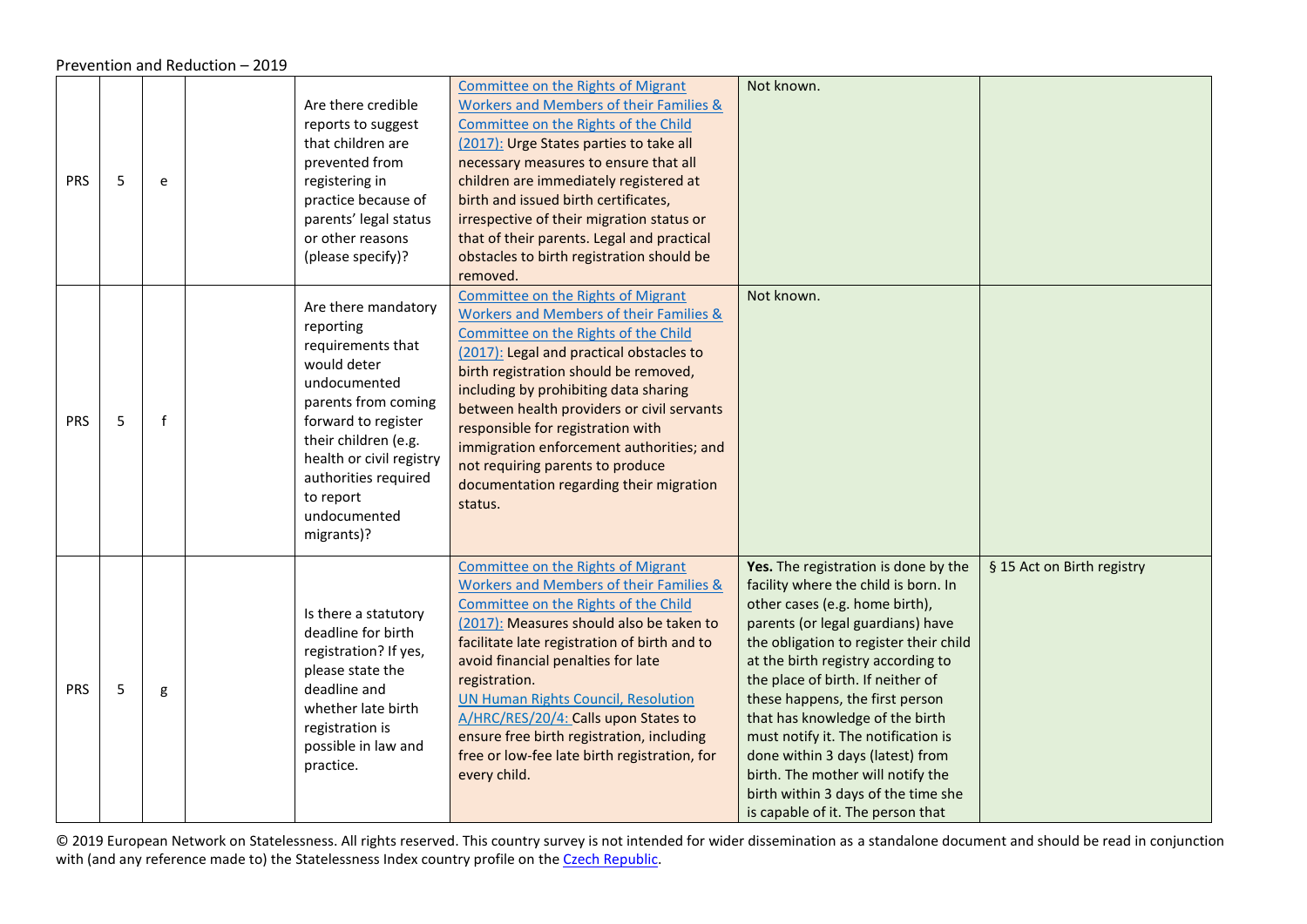<span id="page-39-0"></span>

|            |   |              |           |                                                                                                                                                                                                                                   |                                                                                                                                                                                                                                                                              | found out about the birth notifies<br>it within 3 days of finding out                                                                                                                                                                 |                                                                                                              |
|------------|---|--------------|-----------|-----------------------------------------------------------------------------------------------------------------------------------------------------------------------------------------------------------------------------------|------------------------------------------------------------------------------------------------------------------------------------------------------------------------------------------------------------------------------------------------------------------------------|---------------------------------------------------------------------------------------------------------------------------------------------------------------------------------------------------------------------------------------|--------------------------------------------------------------------------------------------------------------|
|            |   |              |           |                                                                                                                                                                                                                                   |                                                                                                                                                                                                                                                                              | about the birth.                                                                                                                                                                                                                      |                                                                                                              |
| PRS        | 5 | h            |           | Are there additional<br>requirements for late<br>birth registration<br>(e.g. fees,<br>documents, court<br>procedure)? Please<br>describe the<br>procedure including<br>the competent<br>authority and<br>procedural<br>deadlines. | As above                                                                                                                                                                                                                                                                     | Transgression of the obligation to<br>register a new-born is a criminal<br>offence under the Criminal Offence<br>Code (zákon o přestupcích) and<br>under the Birth Registry Act. It can<br>be punishable by a fine up to 5000<br>CZK. | Article 79a of Act on Birth<br>Registry                                                                      |
| <b>PRS</b> | 6 | a            | Reduction | Does the<br>government have<br>any programmes in<br>place to promote<br>civil registration<br>(including birth<br>registration)? If yes,<br>please provide<br>details.                                                            | <b>UNHCR (2014): Action 7</b>                                                                                                                                                                                                                                                | Not known.                                                                                                                                                                                                                            |                                                                                                              |
| <b>PRS</b> | 6 | b            |           | Are there particular<br>sections of the<br>population - such as<br>minority groups -<br>believed to be<br>stateless/at risk of<br>statelessness? Please<br>provide details and<br>source of<br>information.                       | UN Convention on the Reduction of<br>Statelessness, 1961: Article 9<br><b>UNHCR (2014): Action 4</b><br>UN Human Rights Council (2019): States<br>should take legislative, administrative and<br>policy measures aimed at eliminating<br>statelessness affecting minorities. | No. In the Czech Republic,<br>statelessness is linked only with<br>migration (not with specific<br>ethnicities). Little attention is paid<br>to this issue.                                                                           | No Academic literature or other<br>relevant sources. Evidence from<br>practice (OPU, Ombudsperson<br>Office) |
| <b>PRS</b> | 6 | $\mathsf{C}$ |           | Has the Government<br>implemented any<br>other measures<br>specifically aimed at<br>reducing (risk of)                                                                                                                            | UN Convention on the Reduction of<br>Statelessness, 1961<br><b>UNHCR (2014): Actions 1 &amp; 8</b>                                                                                                                                                                           | No.                                                                                                                                                                                                                                   |                                                                                                              |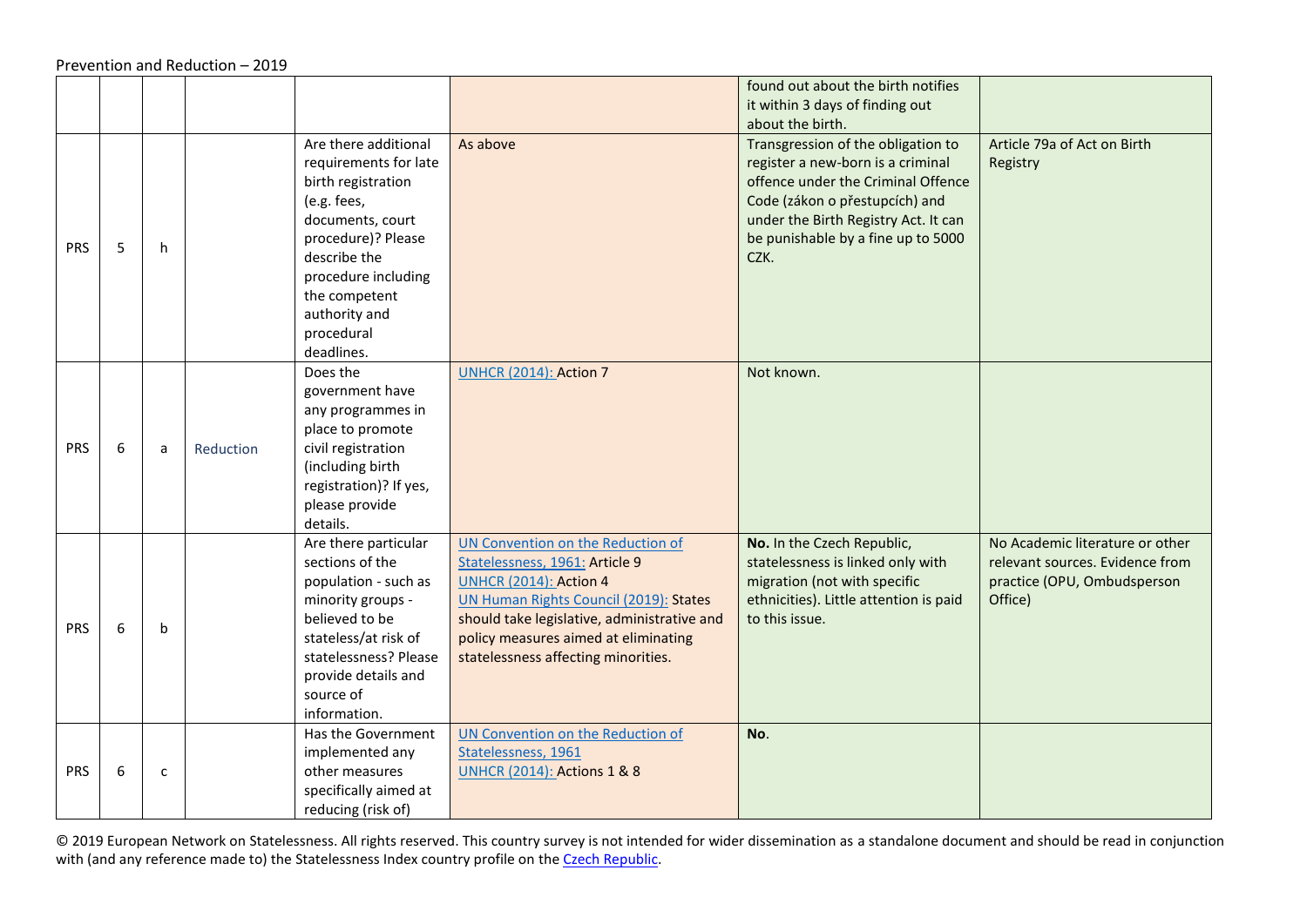Prevention and Reduction – 2019

<span id="page-40-0"></span>

|            |                |   |                              | statelessness? (e.g.<br>identification,<br>registration or<br>naturalisation<br>campaigns, removal<br>of treaty<br>reservations, reform<br>of discriminatory<br>laws, etc.)                                     | UNHCR (2015): States parties to the 1954<br>Convention are required to help stateless<br>persons become naturalised citizens.                                                                             |                                                                                                                                                                                                                                                                                                                                                                                                                                                                                                                                                                                                                                                                                                                                                  |                                                                                                 |
|------------|----------------|---|------------------------------|-----------------------------------------------------------------------------------------------------------------------------------------------------------------------------------------------------------------|-----------------------------------------------------------------------------------------------------------------------------------------------------------------------------------------------------------|--------------------------------------------------------------------------------------------------------------------------------------------------------------------------------------------------------------------------------------------------------------------------------------------------------------------------------------------------------------------------------------------------------------------------------------------------------------------------------------------------------------------------------------------------------------------------------------------------------------------------------------------------------------------------------------------------------------------------------------------------|-------------------------------------------------------------------------------------------------|
| <b>PRS</b> | $\overline{7}$ | a | Withdrawal of<br>nationality | Are there provisions<br>on loss and/or<br>deprivation of<br>nationality<br>established in law?<br>Please describe and<br>state whether there<br>is a safeguard against<br>statelessness in law<br>and practice. | UN Convention on the Reduction of<br>Statelessness, 1961: Article 8<br><b>European Convention on Nationality,</b><br>1997: Article 7(3)<br><b>Universal Declaration of Human Rights:</b><br>Article 15(2) | <b>Voluntary renunciation of</b><br>nationality is the only possibility<br>for withdrawal of Czech<br>nationality. The person who<br>renounces their nationality must<br>prove that they have, or will<br>acquire, another nationality, and<br>meet three further conditions:<br>Live abroad permanently<br>a)<br>Not be registered for<br>b)<br>permanent residence in the<br>Czech Republic, and<br>be simultaneously a citizen of<br>c)<br>another country or applied for<br>foreign nationality and have<br>made a declaration of<br>renunciation of Czech<br>nationality in relation to the<br>new nationality.<br>There is a safeguard against<br>statelessness arising in the process<br>of a declarant acquiring another<br>nationality. | Section 40.1 of Citizenship Act<br>Section 40.7 Citizenship Act<br>Section 40.9 Citizenship Act |
| <b>PRS</b> | $\overline{7}$ | b |                              | Who is the<br>competent authority<br>for withdrawal of<br>nationality and what<br>procedural<br>safeguards are in                                                                                               | UN Convention on the Reduction of<br>Statelessness, 1961: Article 8(4)<br><b>European Convention on Nationality,</b><br>1997: Article 11                                                                  | For voluntary renunciation, the<br>competent authority is the Czech<br>Embassy in the country of the<br>place of residence of the applicant<br>or of the country of the nationality<br>the person has applied for or the                                                                                                                                                                                                                                                                                                                                                                                                                                                                                                                         | Section 40.3 of Citizenship Act                                                                 |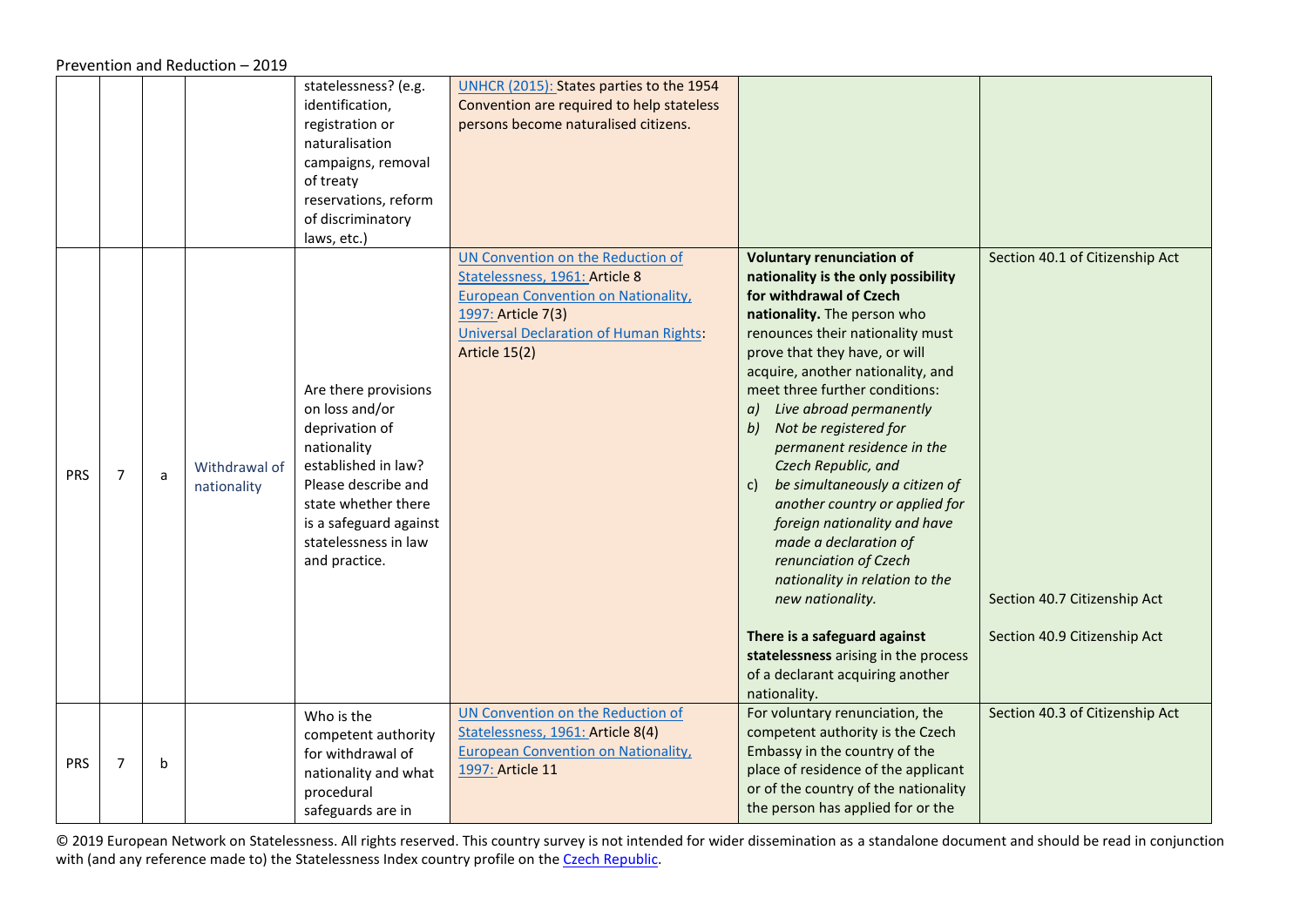Prevention and Reduction – 2019

|            |   | place (legal aid,     | regional office in respect of the last |                                   |
|------------|---|-----------------------|----------------------------------------|-----------------------------------|
|            |   | judicial oversight,   | place of permanent residency of        |                                   |
|            |   | appeal, time limit,   | the declarant on the territory of      |                                   |
|            |   | subject to prior      | the Czech Republic. Should the         |                                   |
|            |   | sentencing)?          | declarant never have had a             |                                   |
|            |   |                       | permanent residency on the             |                                   |
|            |   |                       | territory of the Czech Republic, the   |                                   |
|            |   |                       | competent authority shall be the       |                                   |
|            |   |                       | Office of the Municipality Prague 1.   |                                   |
|            |   |                       | To record the voluntary                | Section 50 of the Citizenship Act |
|            |   |                       | renunciation, there is the             |                                   |
|            |   |                       | information system of the central      |                                   |
|            |   |                       | register of persons who had            |                                   |
|            |   |                       | acquired or lost the nationality of    |                                   |
|            |   |                       | the Czech Republic. The Central        |                                   |
|            |   |                       | Register is maintained by the          |                                   |
|            |   |                       | Ministry of the Interior.              |                                   |
|            |   | Are withdrawal        | Not applicable.                        |                                   |
| <b>PRS</b> | c | provisions applied in |                                        |                                   |
|            |   | practice?             |                                        |                                   |
|            |   |                       |                                        |                                   |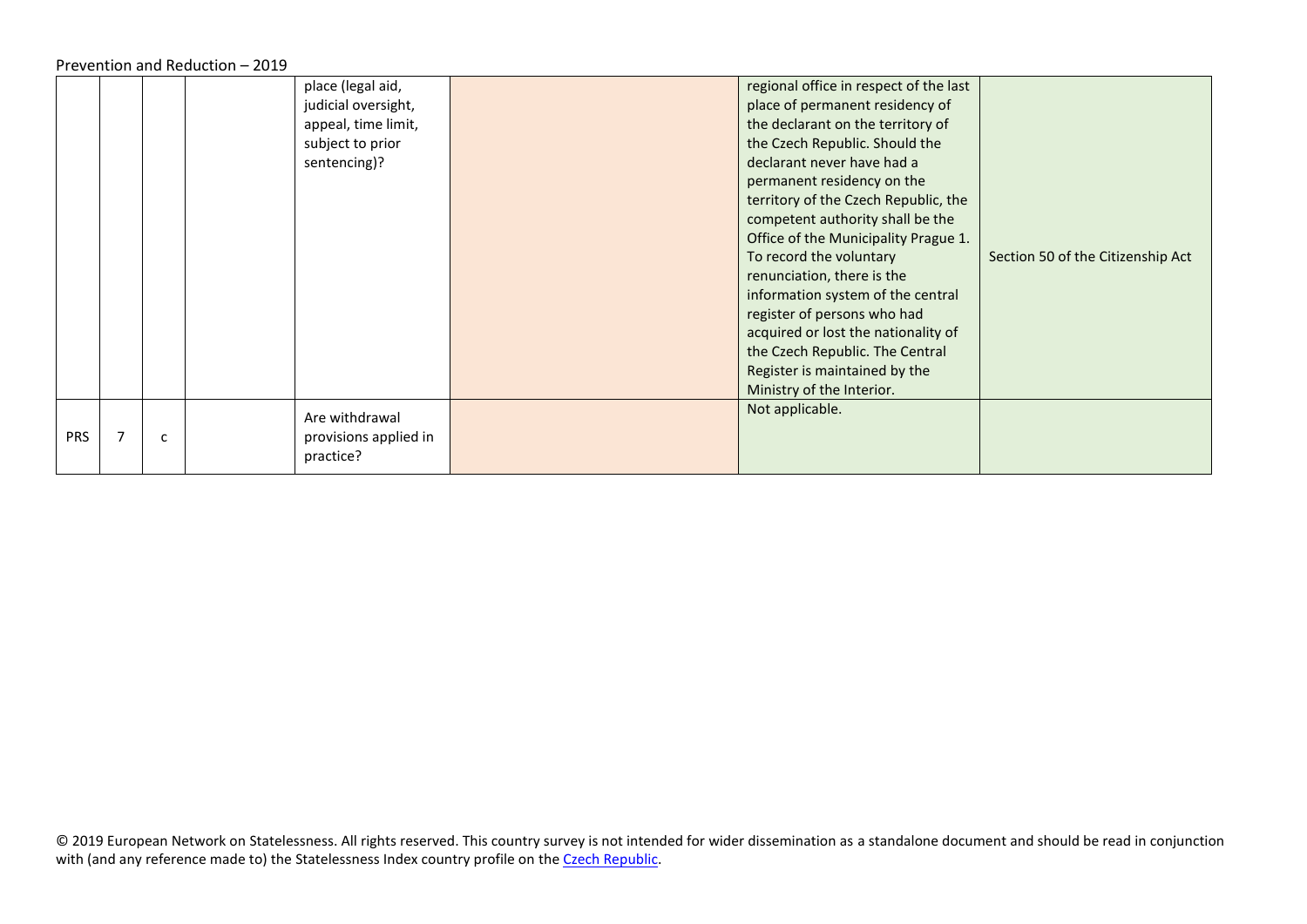## <span id="page-42-0"></span>Jurisprudence and Training – 2019 **Jurisprudence and Training**

<span id="page-42-1"></span>

| Cat | Q | Sub | <b>Subtheme</b>         | Question                                                                    | <b>International Norms &amp; Good Practice</b> | Answer                                                                                                                                                                                                                                                                                                                                                                                                                                                                                                                                                | <b>Source</b>                                                                                                              |
|-----|---|-----|-------------------------|-----------------------------------------------------------------------------|------------------------------------------------|-------------------------------------------------------------------------------------------------------------------------------------------------------------------------------------------------------------------------------------------------------------------------------------------------------------------------------------------------------------------------------------------------------------------------------------------------------------------------------------------------------------------------------------------------------|----------------------------------------------------------------------------------------------------------------------------|
|     |   |     |                         | Number of published<br>judgements<br>adjudicating                           |                                                | <b>Supreme Administrative Court</b><br>decision no. 4 Azs 365/2018<br>regarding legal status of<br>applicants<br>Case regarding status of stateless<br>determination applicants. They<br>should be granted legal status<br>during the procedure. The Ministry<br>cannot choose some provisions of<br>the Asylum Act to apply (such as<br>time limits for decision-making)<br>and not others. The applicant<br>should get a certificate of<br>application that grants them legal<br>stay on the territory in the same<br>way as for the asylum seekers | <b>Supreme Administrative Court</b><br>(Nejvyšší správní soud) case no.<br>4 Azs 365/2018-74 from 12<br><b>March 2019.</b> |
| LIT | 1 | a   | Published<br>judgements | statelessness (broken<br>down by level of<br>jurisdiction). Please<br>list. |                                                | (with access to healthcare and<br>other services). Non-action of the<br>state (in this case the refusal to<br>give any legal status to the<br>applicant - certificate of<br>application) is contrary to their<br>right to private and family life.<br><b>Supreme Administrative Court</b><br>decision no. 9 Azs 361/2017 from<br>19 April 2018 regarding expulsion<br>of stateless persons<br>Before rendering a removal<br>decision (administrative expulsion)<br>of a stateless person, the state<br>must verify its compliance with the            | <b>Supreme Administrative Court</b><br>decision no. 9 Azs 361/2017<br>from 19 April 2018                                   |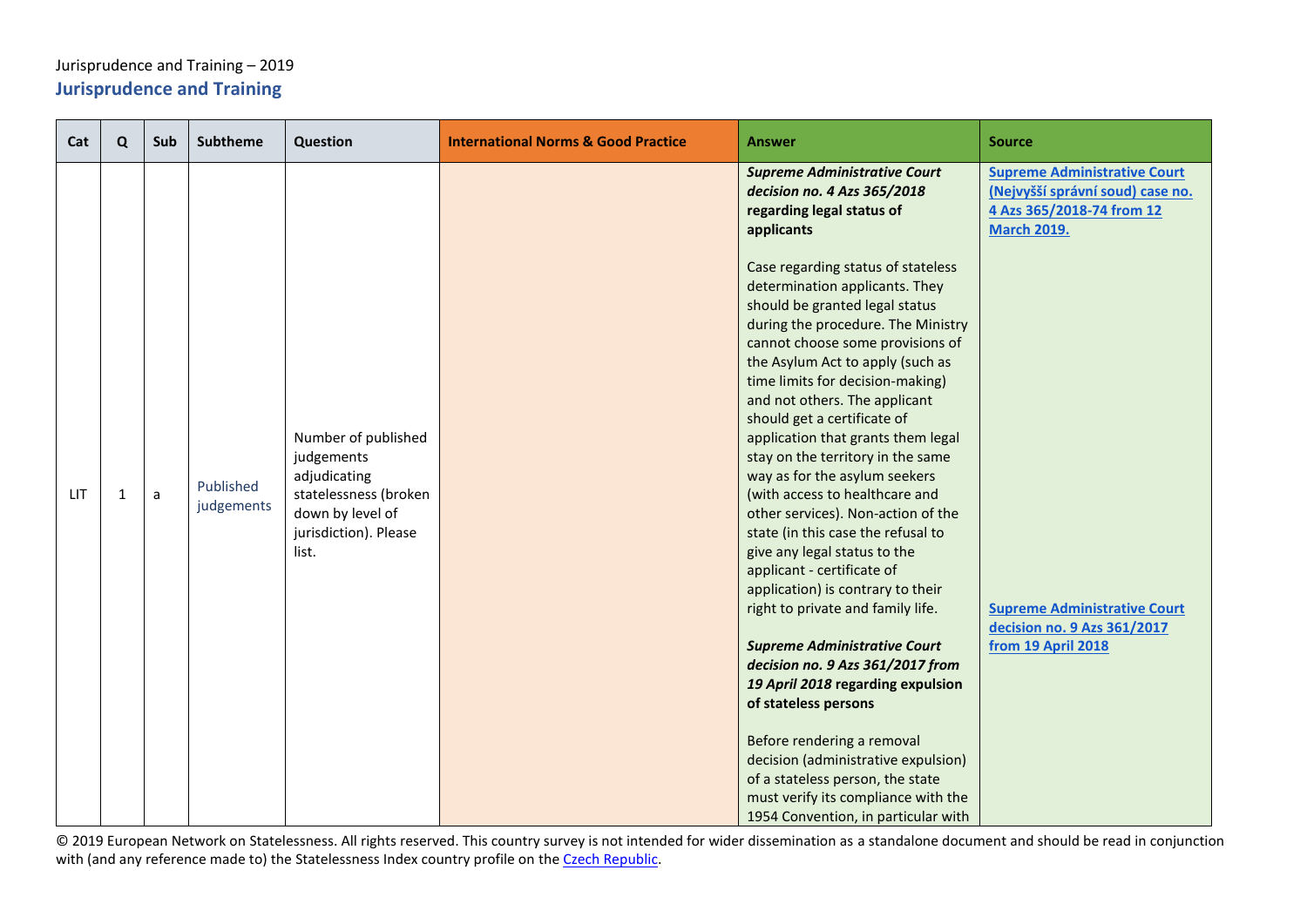|     |              |              |                                                                                                                                | Article 31. The provision in the<br>Czech Act on the Residence of<br>Foreigners in its Section 121<br>(regulating expulsion of stateless<br>persons when the receiving<br>country agrees) does not apply in<br>this case because of dissimilarity of<br>this provision with the relevant<br>provisions of the Convention,<br>which has priority over the<br>provisions of national law.<br>There are no judgments on the                                                                                                                                                                                                                                                                                                                                                                     |                                                                                                                                                                             |
|-----|--------------|--------------|--------------------------------------------------------------------------------------------------------------------------------|----------------------------------------------------------------------------------------------------------------------------------------------------------------------------------------------------------------------------------------------------------------------------------------------------------------------------------------------------------------------------------------------------------------------------------------------------------------------------------------------------------------------------------------------------------------------------------------------------------------------------------------------------------------------------------------------------------------------------------------------------------------------------------------------|-----------------------------------------------------------------------------------------------------------------------------------------------------------------------------|
|     |              |              |                                                                                                                                | determination of statelessness as<br>such yet.                                                                                                                                                                                                                                                                                                                                                                                                                                                                                                                                                                                                                                                                                                                                               |                                                                                                                                                                             |
| LIT | $\mathbf{1}$ | $\mathsf{b}$ | Number of published<br>judgements<br>mentioning<br>statelessness (broken<br>down by level of<br>jurisdiction). Please<br>list. | <b>Supreme Administrative Court</b><br><b>Judgement</b><br>Case regarding detention and<br>reasonable prospects for removal.<br>Statelessness might be an obstacle<br>for removal. Authorities must<br>consider if the person can be<br>removed before rendering a<br>detention decision, taking into<br>account their possible<br>statelessness. However, the<br>authority does not have to<br>determine for sure to which state<br>the person can be removed.<br><b>Prague District Court Judgement</b><br>In 2017, the Prague District Court<br>stated inaction of the Ministry of<br>the Interior regarding stateless<br>determination procedure. It<br>obliged the Ministry to act. The<br>Court ruled that procedural<br>aspects of statelessness<br>determination applications should | <b>Supreme Administrative Court,</b><br>case no. 1 Azs 283/2017 from 22<br>November 2017<br><b>Prague District Court case no. 10</b><br>A 155/2017 from 29 November<br>2017 |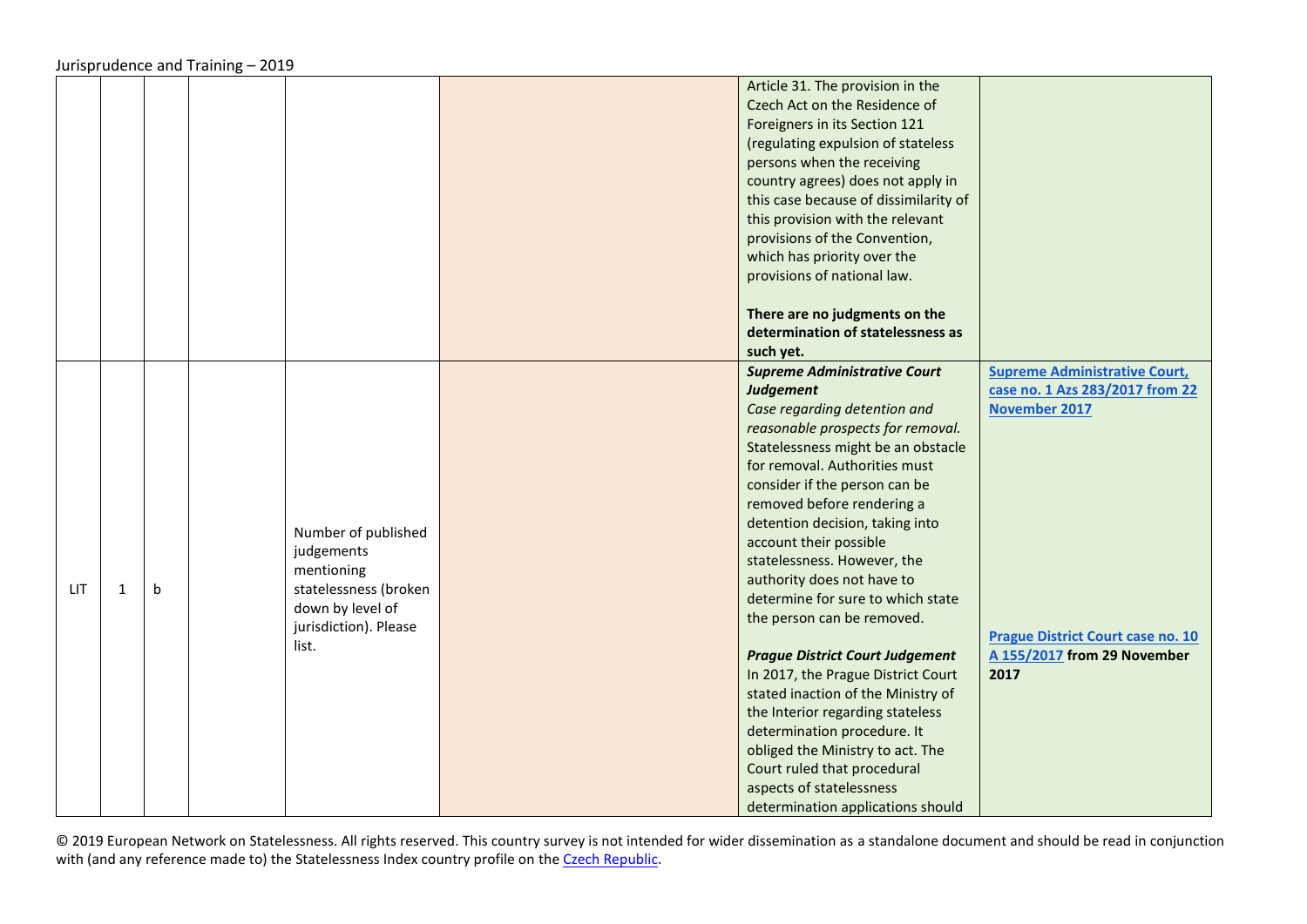<span id="page-44-1"></span><span id="page-44-0"></span>

|     |                |   |                   |                                                                                                                                                                           |                                                                                                                                                                                                                                                                                                                                                                                                                                             | be aligned with the asylum<br>application procedure (Asylum Act)<br>regarding deadlines and other<br>procedural aspects, because the<br>SPD procedure is not specified in<br>law. The deadline for decisions<br>aligned with the asylum procedure<br>- 6 months with possibility of<br>prolongation. However, in this<br>case, the Ministry had been<br>inactive for more than a year<br>without notifying the applicant<br>about prolongation of the<br>deadline.<br>Ober dictum, the court also<br>mentioned the legal status of SDP<br>applicants: they should have legal<br>status during the procedure.<br>However, this part of the decision<br>was not binding for the Ministry. |                                                                                                                                                                      |
|-----|----------------|---|-------------------|---------------------------------------------------------------------------------------------------------------------------------------------------------------------------|---------------------------------------------------------------------------------------------------------------------------------------------------------------------------------------------------------------------------------------------------------------------------------------------------------------------------------------------------------------------------------------------------------------------------------------------|-----------------------------------------------------------------------------------------------------------------------------------------------------------------------------------------------------------------------------------------------------------------------------------------------------------------------------------------------------------------------------------------------------------------------------------------------------------------------------------------------------------------------------------------------------------------------------------------------------------------------------------------------------------------------------------------|----------------------------------------------------------------------------------------------------------------------------------------------------------------------|
| LIT | $\overline{2}$ | a | Legal<br>training | Is there training for<br>judges and lawyers<br>on statelessness? If<br>yes, please provide<br>details (e.g. provider,<br>frequency).                                      | UNHCR (2016): Officials who may be in<br>contact with stateless persons need to be<br>trained to identify potential applicants for<br>stateless status and refer them to<br>appropriate channels.<br>UNHCR (2010): It is recommended that<br>States provide specialised training on<br>nationality laws and practices, international<br>standards and statelessness to officials<br>responsible for making statelessness<br>determinations. | There were only two trainings<br>organised in 2016 and 2017 by<br>UNHCR in cooperation with the<br>Czech Ombudsperson's Office on<br>statelessness. These focused<br>mainly on lawyers providing free<br>legal aid to migrants in the Czech<br>Republic. Currently there is no<br>training for judges or lawyers on<br>statelessness.                                                                                                                                                                                                                                                                                                                                                   | <b>UNHCR</b><br>Czech Ombudsperson's Office                                                                                                                          |
| LIT | 3              | a | Pro Bono          | Are there specialised<br>lawyers or<br>organisations<br>providing free advice<br>to stateless people or<br>those at risk of<br>statelessness? If yes,<br>please describe. | <b>UNHCR (2014): Applicants must have access</b><br>to legal counsel.                                                                                                                                                                                                                                                                                                                                                                       | <b>OPU</b><br><b>UNHCR</b><br>(does not directly provide legal<br>counselling but their lawyers are<br>aware of the issue)                                                                                                                                                                                                                                                                                                                                                                                                                                                                                                                                                              | OPU, Organizace pro pomoc<br>uprchlíkům, Organization for aid<br>to refugees<br>Link: www.opu.cz<br>Address: Kovarska 4, 190 00<br>Prague 9<br>Tel: +420 730 158 781 |